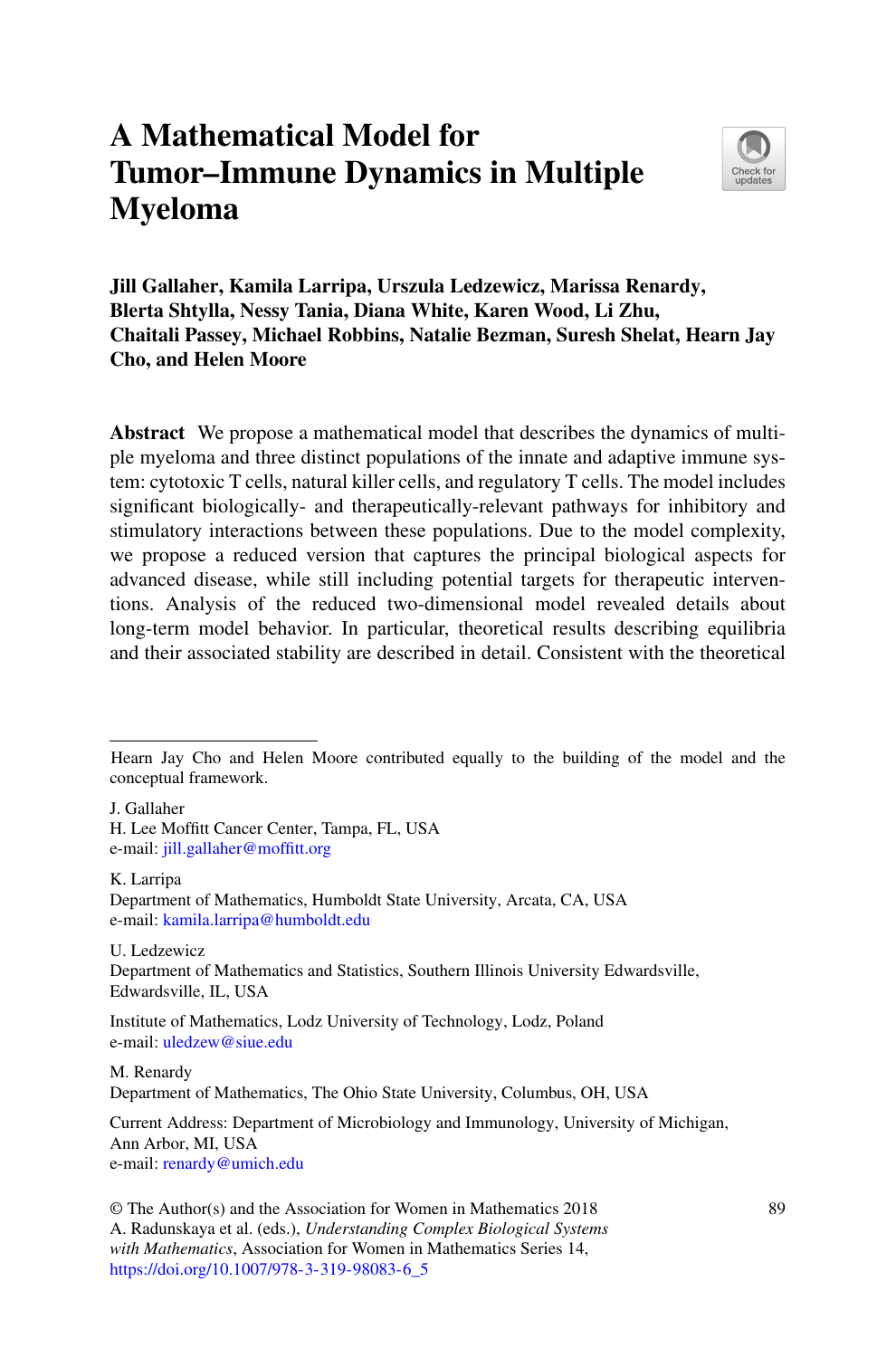analysis, numerical results reveal parameter regions for which bistability exits. The two stable states in these cases may correspond to long-term disease control or a higher level of disease burden. This initial analysis of the dynamical system provides a foundation for later work, which will consider combination therapies, their expected outcomes, and optimization of regimens.

### **1 Introduction**

Multiple myeloma (MM) is a cancer of plasma cells, and is diagnosed in approximately 30,000 patients in the USA annually [\[80\]](#page-32-0). Current standard therapies include combinations of proteasome inhibitors, immunomodulatory drugs, glucocorticoids,

B. Shtylla

N. Tania

D. White Department of Mathematics, Clarkson University, Potsdam, NY, USA e-mail: [dtwhite@clarkson.edu](mailto:dtwhite@clarkson.edu)

K. Wood

Department of Mathematics, University of California at Irvine, Irvine, CA, USA

Current Address: The Aerospace Corporation, El Segundo, CA, USA e-mail: [kewood@uci.edu](mailto:kewood@uci.edu)

L. Zhu

Clinical Pharmacology and Pharmacometrics, Bristol-Myers Squibb, Princeton, NJ, USA e-mail: [li.zhu@bms.com](mailto:li.zhu@bms.com)

C. Passey Genmab, Princeton, NJ, USA

M. Robbins

Hematology Medical Strategy, Bristol-Myers Squibb, Lawrence Township, NJ, USA e-mail: [michael.robbins@bms.com](mailto:michael.robbins@bms.com)

```
N. Bezman
Immuno-Oncology Discovery, Bristol-Myers Squibb, Redwood City, CA, USA
e-mail: natalie.bezman@bms.com
```
S. Shelat

Oncology Clinical Development, Bristol-Myers Squibb, Lawrence Township, NJ, USA e-mail: [suresh.shelat@bms.com](mailto:suresh.shelat@bms.com)

H. J. Cho Tisch Cancer Institute, Mt. Sinai School of Medicine, New York, NY, USA e-mail: [hearn.jay.cho@mssm.edu](mailto:hearn.jay.cho@mssm.edu)

H. Moore  $(\boxtimes)$ Quantitative Clinical Pharmacology, Bristol-Myers Squibb, Princeton, NJ, USA

Current Address: Drug Metabolism and Pharmacokinetics, AstraZeneca, Waltham, MA, USA

Mathematics Department, Pomona College, Claremont, CA, USA e-mail: [shtyllab@pomona.edu](mailto:shtyllab@pomona.edu)

Department of Mathematics and Statistics, Smith College, Northampton, MA, USA e-mail: [ntania@smith.edu](mailto:ntania@smith.edu)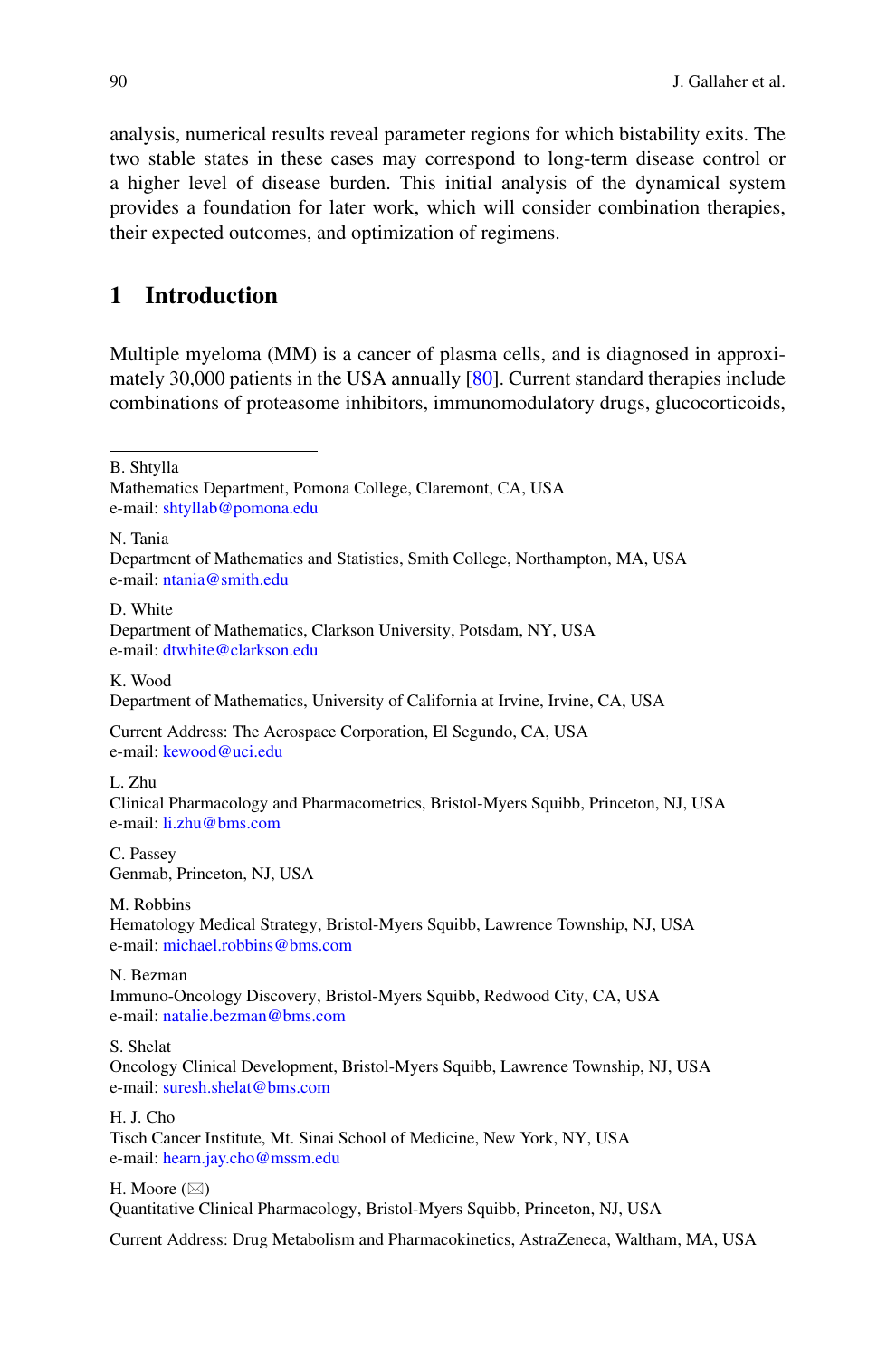and high dose chemotherapy and autologous stem cell rescue. Recent approvals for targeted monoclonal antibodies, including daratumumab and elotuzumab, have resulted in substantial improvements in survival, but few patients survive more than ten years [\[43\]](#page-30-0). There have been attempts to control the disease using immune modulation; however, outstanding questions remain unanswered regarding both treatment choice and timing [\[43,](#page-30-0) [46\]](#page-30-1). Drugs are commonly used in combination, and with the number of available therapies and the complex feedback between the tumor and immune system, finding the best combinations of treatments for different stages is a challenge.

In this work, we present a "within-host" mathematical model of MM ("tumor") and immune system dynamics that can be used for exploring combination therapy effects *in silico*. Our model tracks tumor burden in a hypothetical patient with MM and several immune cell types that play important roles in disease control or progression. We include key model components and interactions between them to reflect the biology and to represent targets for therapeutic intervention. We explain the significant components of the model, establish how these components influence each other, and explore some of the underlying properties of the model with regard to conditions for disease stability and control. The goal of this work is to determine and justify the model, and to explore its basic properties. In the future, we plan to use this foundation to explore and optimize treatment regimens for patients with MM in various settings.

There is a rich history of mathematical models for tumor–immune system interactions. One of the first papers in which such a model was formulated is that of Stepanova [\[84\]](#page-32-1) in 1980. The model highlighted the strong nonlinear interplay and underlying kinetics between a tumor and an aggregate immune system and resulted in multi-stability. This model is the basis for numerous extensions and generalizations such as models by Kuznetsov et al. [\[48\]](#page-30-2), Kirschner and Panetta [\[45\]](#page-30-3), de Vladar and González [\[19\]](#page-29-0), d'Onofrio [\[24\]](#page-29-1), and de Pillis et al. [\[16\]](#page-29-2). These models are formulated and analyzed as dynamical systems described by ordinary differential equations (ODEs); other modeling approaches include structured population models [\[20\]](#page-29-3), partial differential equations (PDEs) [\[55\]](#page-31-0), cellular automata models [\[91\]](#page-33-0), or combinations of these approaches [\[12\]](#page-28-0). Additional modeling approaches for tumor– immune system interactions can be found in Eladaddi et al. [\[27\]](#page-29-4) and Schättler and Ledzewicz [\[75\]](#page-32-2). While many of these models consist of very general descriptions of cancer dynamics, other papers analyze tumor–immune system interactions for specific cancer types. Examples of such models include papers by Moore et al. on chronic myeloid leukemia [\[52,](#page-31-1) [61,](#page-31-2) [62\]](#page-31-3).

In this work, we model population dynamics in the peripheral blood of patients with MM, although much of these dynamics are driven by interactions that occur elsewhere (e.g., in the bone marrow or lymph nodes). Levels of myeloma protein (M protein) in peripheral blood samples are correlated with tumor burden [\[74\]](#page-32-3). This protein is typically a monoclonal immunoglobulin or a monoclonal free light chain produced by the malignant plasma cells, and has harmful effects, such as increased blood viscosity and organ damage [\[56\]](#page-31-4). Sullivan and Salmon [\[86\]](#page-32-4) developed a simple tumor growth mathematical model in the early 1970s using M-protein levels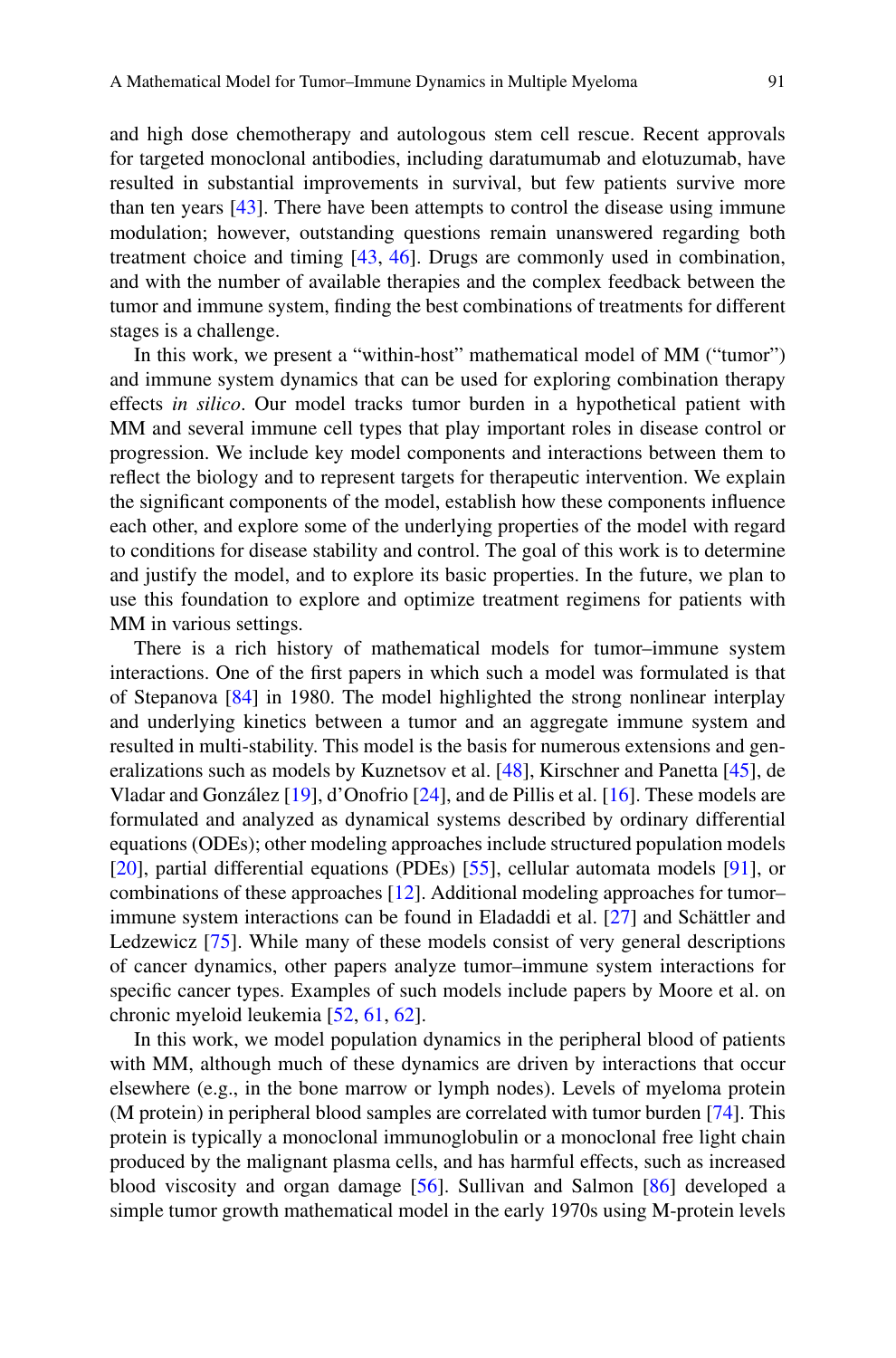to study chemotherapy-induced tumor regression in patients with MM. Optimal control principles were shortly thereafter applied in Swan and Vincent [\[88\]](#page-32-5) to show an optimal dosing strategy for patients with MM under chemotherapy.

In 2016, Tang et al. [\[89\]](#page-32-6) published a model fit to data from three bortezomibbased chemotherapy clinical trial cohorts of patients with MM. Their mathematical model proposed a differentiation hierarchy in the bone marrow with a myeloma progenitor cell population that was relatively resistant to therapy. They showed that rationally-designed combination treatments with decreased selection pressure on myeloma cells can lead to a longer remission period.

Overall, prior studies have shown that mathematical modeling in the context of MM can be a valuable tool with the potential to improve treatments. However, these prior studies have not examined the role of the immune system in MM disease dynamics. Several immunomodulatory drugs have been approved for use in MM, and more are in the pipeline. As we plan to eventually optimize regimens for patients with MM and include immunotherapies, in this work we develop and analyze a mathematical model that captures key tumor–immune interactions in patients with MM.

The mathematical model we propose consists of a dynamical system that tracks a tumor burden marker and several immune cell components. We track the level of M protein in the peripheral blood, which is commonly used as a key diagnostic indicator and as a surrogate of tumor burden in patients with MM [\[26\]](#page-29-5). The immune cells included in our model are cytotoxic T lymphocytes, natural killer cells, and regulatory T cells. We perform equilibrium and stability analysis to determine the conditions under which stable disease "immune-controlled" states exist. In particular, we explore regions of parameter space for which a long-term disease control (LTDC) state exists (represented by a lower stable equilibrium value for M protein), and for which a stable state of high tumor burden exists. In addition, we numerically simulate certain disease conditions to better understand how the system evolves. This initial analysis of the dynamical system provides a foundation for later work, in which we will consider combination therapies, their expected outcomes, and optimization of regimens.

#### **2 Mathematical Model**

Our mathematical model consists of a system of ordinary differential equations that describes interactions between MM and the immune system. Specifically, we track the temporal dynamics of the following four populations in the peripheral blood: M protein produced by MM cells, *M(t)*; cytotoxic T lymphocytes (CTLs),  $T_C(t)$ ; natural killer (NK) cells,  $N(t)$ ; and regulatory T cells (Tregs),  $T_R(t)$ . The NK population is part of the innate immune system, while CTLs and Tregs are part of the adaptive immune response and are assumed to be specific to myeloma cells. The three immune cell populations included in the model were also chosen for the following additional reasons. First, they are all implicated in the development of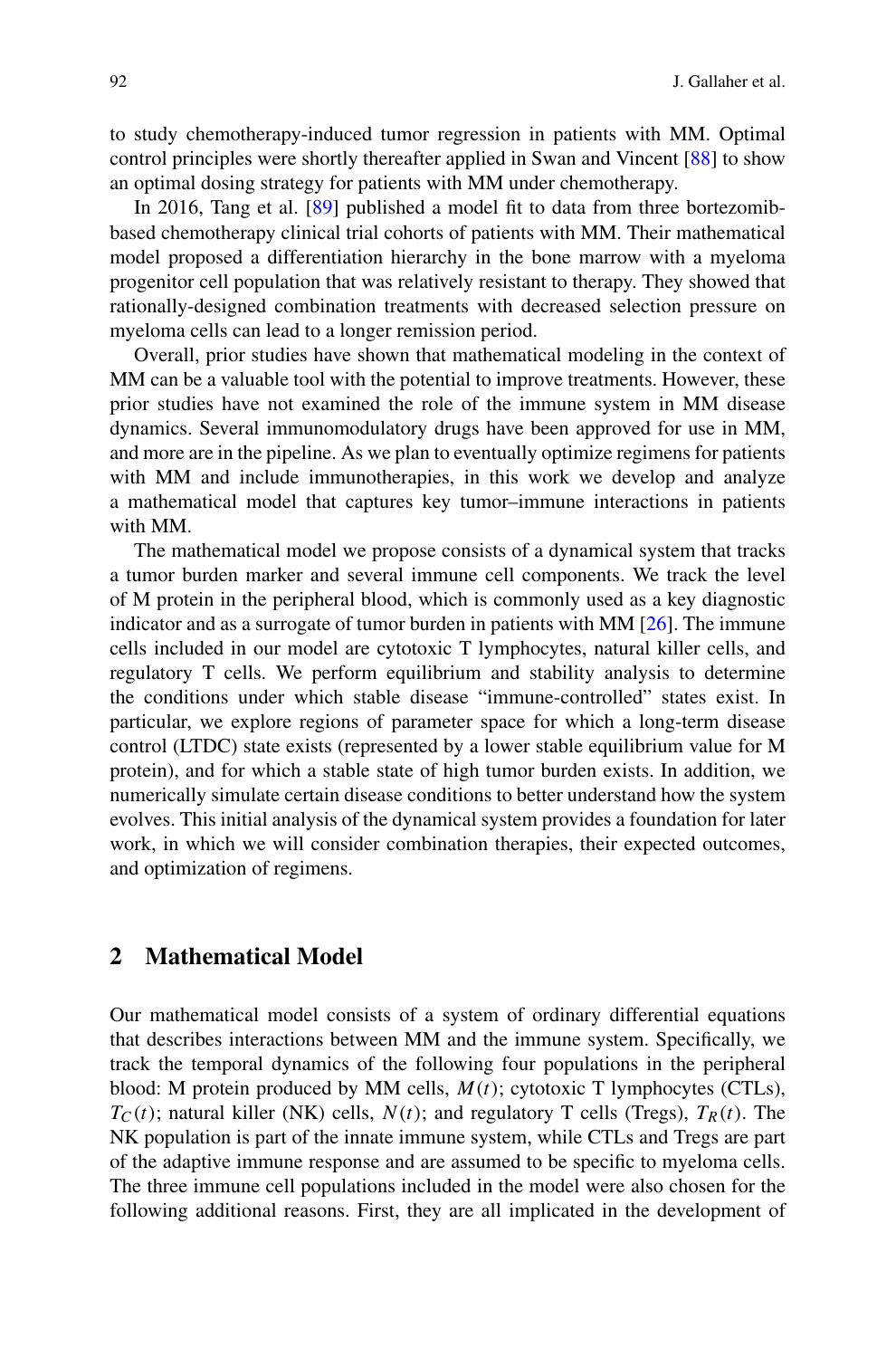

<span id="page-4-1"></span>**Fig. 1** Diagram of population interactions. *M* represents M protein produced by MM cells, *TC* represents CTLs, *N* represents NK cells, and *TR* represents Tregs. The solid curves represent an increase (arrows pointing in) or decrease (arrows only pointing out) in population sizes. The dashed curves represent interactions that either boost (arrows) or inhibit (solid circles) population sizes or rates of change. These interaction pathways (labeled **a**–**k**) are described in Table [1](#page-4-0) and in Sect. [2.1](#page-6-0)

<span id="page-4-0"></span>

| Pathway | Description                                         | References               |
|---------|-----------------------------------------------------|--------------------------|
|         |                                                     |                          |
| a       | $T_C$ crosstalk with N; boosts N proliferation      | [6, 54, 58, 76, 77, 79]  |
| b       | N crosstalk with $T_C$ ; boosts $T_C$ proliferation | [6, 65, 77]              |
| c       | $T_C$ increases activation/efficacy of N            | [54, 58, 76]             |
| d       | Antigens shed from M stimulate $T_C$ proliferation  | [1, 21, 25, 39, 70, 95]  |
| e       | $N$ cells kill myeloma cells and decrease $M$       | [9, 10, 22, 32, 42, 69]  |
| f       | $T_C$ cells kill myeloma cells and decrease M       | [22, 42, 95]             |
| g       | Myeloma cells decrease efficacy of $N$              | $\left[34\right]$        |
| h       | Myeloma cells decrease efficacy of $T_c$            | [8, 14, 30, 71, 85]      |
| j       | Myeloma cells boost $T_R$ proliferation             | $[14, 28 - 30]$          |
| j       | $T_R$ decreases efficacy of N                       | [35, 36, 44, 81, 87, 90] |
| k       | $T_R$ decreases efficacy of $T_C$                   | [11, 23, 44, 57, 78, 90] |

**Table 1** Description of interaction pathways in the model (the dashed curves shown in Fig. [1\)](#page-4-1)

MM  $[25, 41]$  $[25, 41]$  $[25, 41]$ , and have interrelated dynamics  $[25]$ . Second, each is affected by a therapy we plan to study *in silico* with this model: NK cells are targeted by the approved MM therapy elotuzumab [\[67\]](#page-31-5); Tregs are affected by the approved MM therapy daratumumab [\[47\]](#page-30-5); and the main effect of anti-programmed death 1 (anti-PD-1) therapy is on effector T cells [\[66\]](#page-31-6). Third, levels of each of the three immune cell types could be obtained from patient peripheral blood samples in clinical studies, which would allow the estimation of certain parameters in the model. The interactions between populations included in this model are illustrated in Fig. [1](#page-4-1) and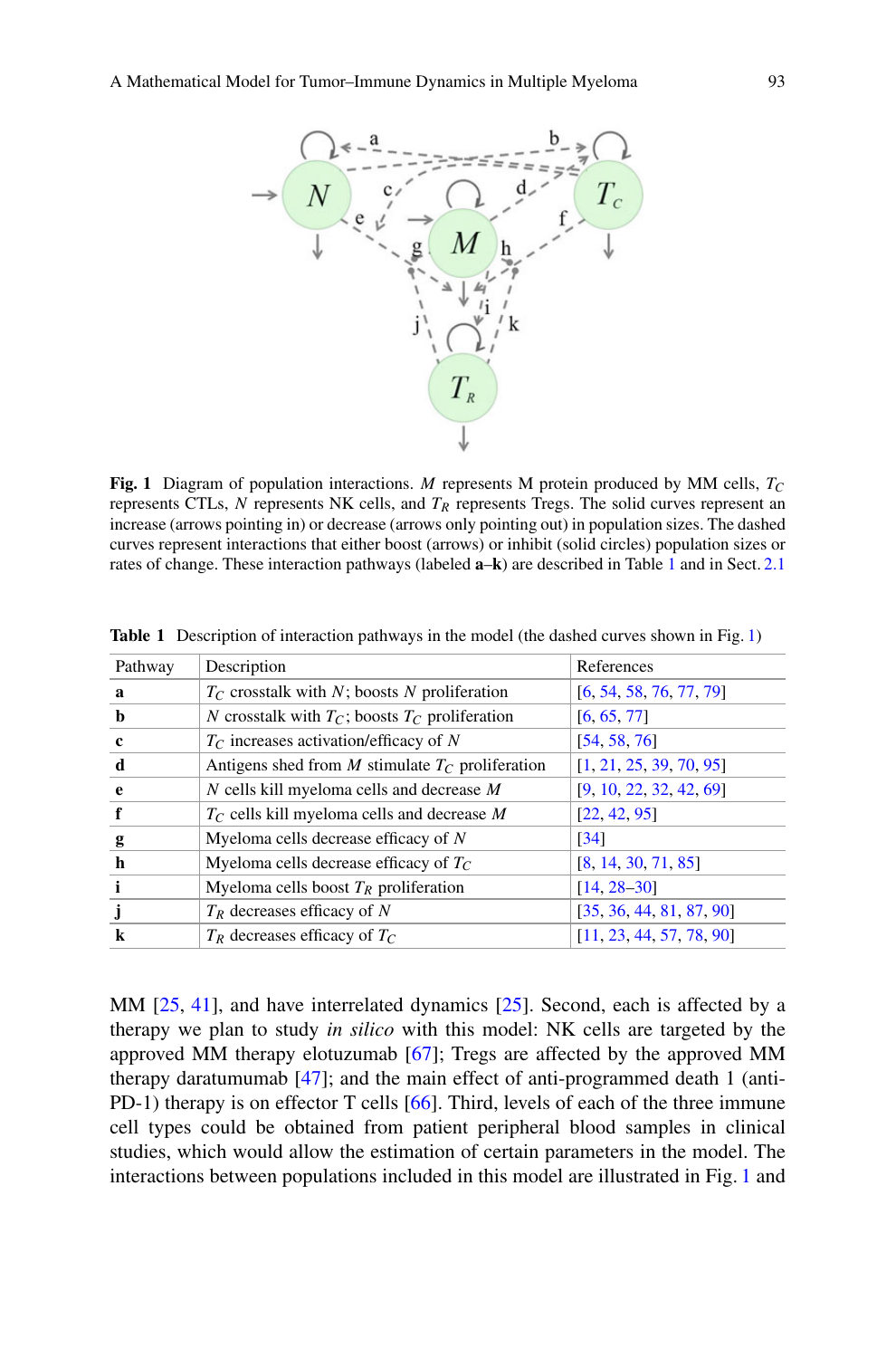listed in Table [1.](#page-4-0) In Sect. [2.1,](#page-6-0) we discuss in greater detail the biological basis for each interaction pathway used in the model.

The basic structure of each rate of change equation in our model consists of a constant source rate term *s*, a logistic growth term with growth rate constant *r* and carrying capacity K, and a loss term with rate constant  $\delta$ . We choose logistic growth because of its simplicity among smooth functions that tend toward finite population sizes. Letting *P* stand for any of the populations  $M$ ,  $T_c$ ,  $N$ , or  $T_R$ , the basic form of the rate of change of *P* with respect to time *t* is given by

$$
\frac{dP}{dt} = s + rP\left(1 - \frac{P}{K}\right) - \delta P \tag{1}
$$

For the T cell populations, the source term rate constant *s*, which represents the spontaneous production of T cells that happen to be specific to myeloma, is assumed to be insignificant compared to the proliferation rate, and is set to zero. We model feedback between the different populations by modifying the growth rate constant *r* or the death rate constant *δ* so that the effective rates increase or decrease in the presence of certain other cell types.

The dynamics of the myeloma cell population, represented by the concentration of M protein in the peripheral blood, *M* (with units of g/dL), are given by

<span id="page-5-0"></span>
$$
\frac{dM}{dt} = s_M + r_M \left( 1 - \frac{M}{K_M} \right) M
$$
\n
$$
- \delta_M \left[ 1 + \left( \frac{a_{NM} N}{b_{NM} + N} + \frac{a_{CM} T_C}{b_{CM} + T_C} + \frac{c}{a_{CM} M} \frac{N}{b_{NM} + N} \cdot \frac{T_C}{b_{CM} + T_C} \right) \cdot \frac{g, h}{b_{MM} + M} - \frac{j, k}{b_{RM} + T_R} \right) \right] \cdot M
$$
\n(2)

Significant levels of M protein (up to 1.5  $g/dL$  [\[63\]](#page-31-7)) can be present in the absence of a MM diagnosis, whereas a Durie-Salmon Stage III diagnosis of MM only requires levels to be greater than  $5-7$  g/dL  $[26]$ . Thus we include a constant source rate for  $s_M$ in our model to account for production by normal plasma cells. The terms labeled *e* and  $f$  account for NK cell  $(N)$  and CTL  $(T_C)$  killing of myeloma cells, respectively. The crosstalk between NK and CTL (pathway *c*) further increases the efficacy of NK killing of myeloma cells. However, MM  $(M)$  and Tregs  $(T_R)$  decrease the efficacy of NK and CTL killing of myeloma cells (pathways *g*, *h*, *j* , and *k*). In the absence of evidence to the contrary, we assume the effect size of pathways *g* and *h* are the same. Similarly, we assume the effect size of pathways *j* and *k* are the same. We choose saturating functional forms for these interactions (rather than mass action) so that there is a limit to the size of each possible effect.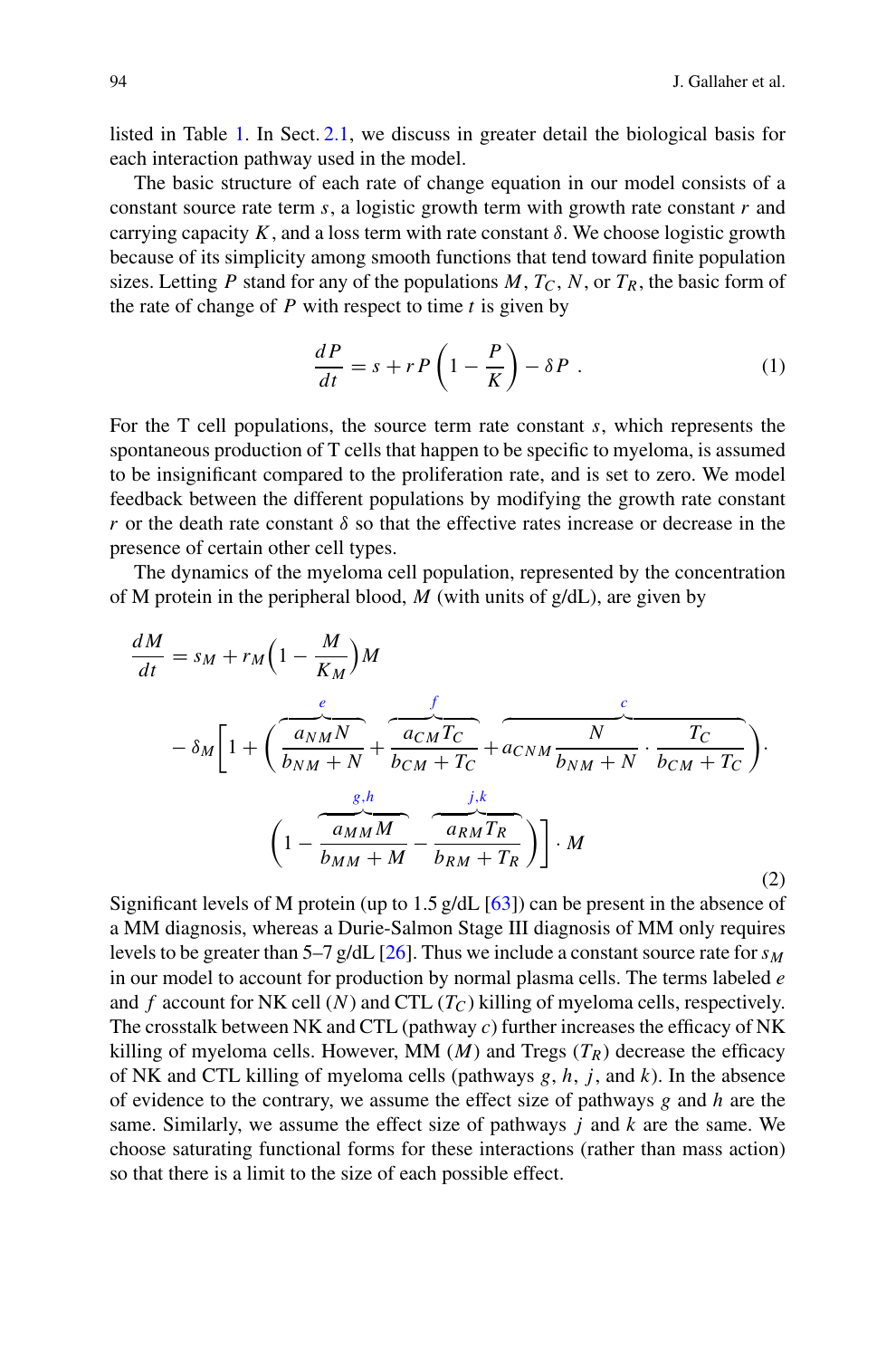The rate of change of  $T_C(t)$  (measured in units of cells/ $\mu$ L) is given by

$$
\frac{dT_C}{dt} = r_C \Big( 1 - \frac{T_C}{K_C} \Big) \Big( 1 + \frac{a_{MC} M}{b_{MC} + M} + \frac{b}{b_{NC} + N} \Big) T_C - \delta_C T_C.
$$
\n(3)

We assume that antigen shed from myeloma cells is presented to  $T_c$  and boosts proliferation (represented by pathway *d*), and that cytokines secreted by *N* also lead to increased proliferation of  $T_c$  (represented by pathway *b*). Finally, the rates of change of the populations of NK,  $N(t)$ , and Tregs,  $T_R(t)$  (both measured in units of cells/*μ*L) are modeled by

<span id="page-6-1"></span>
$$
\frac{dN}{dt} = s_N + r_N \left( 1 - \frac{N}{K_N} \right) \overbrace{\left( 1 + \frac{a_{CN} T_C}{b_{CN} + T_C} \right)}^{a} N - \delta_N N
$$
(4)

$$
\frac{dT_R}{dt} = r_R \left( 1 - \frac{T_R}{K_R} \right) \overline{\left( 1 + \frac{a_{MR} M}{b_{MR} + M} \right)} T_R - \delta_R T_R \tag{5}
$$

As CTLs and Tregs are part of the adaptive immune response, we assume that their spontaneous production specific to myeloma cells (on the order of 1 out of  $10^7$  T cells) is negligible in comparison to their proliferation once they initially recognize the myeloma [\[1\]](#page-28-1). Thus, we include proliferation terms but not separate source terms for the increase of the CTL and Treg populations. Since the NK cells are part of the innate immune response and do not require specificity to tumor antigens [\[1\]](#page-28-1), we assume the general production of additional NK cells could contribute significantly to the response of NK cells to myeloma, and include a source term for their increase. Our model also assumes that proliferation of  $N$  is increased by crosstalk with  $T_C$ (pathway *a*), and that *M* increases activation/proliferation of  $T_R$  (pathway *i*). As mentioned above, many of the interactions represented in these equations occur in locations other than the peripheral blood. However, the results of interactions outside the peripheral blood are expected to be reflected in the dynamics of the populations we track within the peripheral blood. The parameters in Eqs.  $(2)$ –[\(5\)](#page-6-1) are described in Table [2.](#page-10-0)

#### <span id="page-6-0"></span>*2.1 Evidence for Model Pathways*

Here, we provide details of all model pathways shown in Fig. [1](#page-4-1) and described in Table [1.](#page-4-0) These pathways represent "net" effects in the system, which may be due to elements not explicitly included in the model. These elements may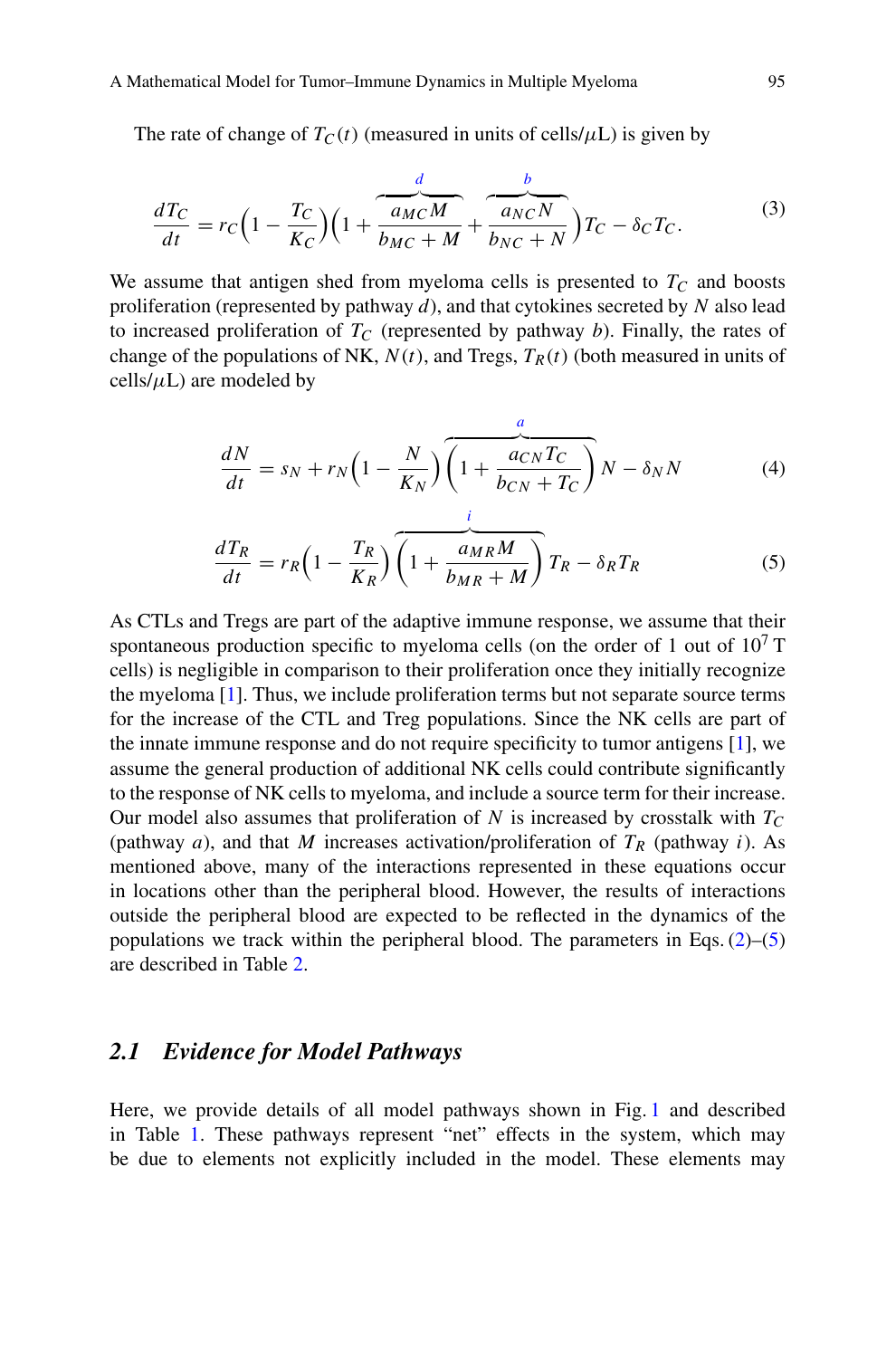include cellular components such as T helper, B, and antigen-presenting cells (e.g., dendritic cells), and soluble factors such as cytokines and chemokines that may originate from the immune system, non-immune normal tissue, or tumor. Thus parameters in the system need to be interpreted as "net" effect parameters, which incorporate combined contributions of interactions and elements that are not measured separately.

Also, since we assume levels of and changes to MM cells are reflected in levels of M protein *M*, effects on or by MM cells are represented by *M*. Parameters for *M* may include proportionality constants that relate MM cell levels with *M* levels.

**Pathway a: CTLs Boost NK Proliferation** Assistance from activated CD8+ T cells in stimulating the proliferation of NK cells has been demonstrated in vivo [\[93\]](#page-33-1).

**Pathway b: NK Cells Boost CTL Proliferation** The NK pool boosts effector T cell proliferation through IFN*γ* secretion from the NK cells, which stimulates dendritic cell (DC) maturation and leads to Th1 polarization of naive T cells, further promoting NK and CTL activation and IFN*γ* production by direct contact. Additionally, NK killing of target cells boosts DC antigen uptake, antigen presentation by DCs, and subsequent effector T cell proliferation [\[65\]](#page-31-8).

**Pathway c: CTL and NK Crosstalk Leads to Increased MM Killing** Assistance from tumor-antigen specific CD4+ and CD8+ T cells in activating anti-tumor response from NK cells has been demonstrated in vivo [\[5,](#page-28-2) [76\]](#page-32-7). (CD8 is a coreceptor predominantly found on CTLs.) One possible mechanism for this is the large quantity of interleukin-2 (IL-2), produced by activated CD8+ T cells during an immune response [\[6\]](#page-28-3). One clinical study of patients with cancer quantified the extent of activation of NK cells when IL-2 was administered [\[58\]](#page-31-9). This pathway results in NK cells having a boosted response to MM, driven by CTL levels.

**Pathway d: Myeloma Cells Stimulate CTL Proliferation** Antigens shed from MM cells induce differentiation and expansion of effector T cells (CD4+ and CD8+ T cells) through antigen presentation by DCs [\[1,](#page-28-1) [21,](#page-29-7) [95\]](#page-33-2).

**Pathway e: NK Cells Kill Myeloma Cells** NK cell killing of myeloma cells has been evidenced in vitro and ex vivo [\[9,](#page-28-4) [32\]](#page-30-6). This work also attempts to elucidate mechanisms for NK cell recognition of myeloma cells.

**Pathway f: CTLs Kill Myeloma Cells** CTL killing of myeloma cells is mediated by perforin secretion, which is responsible for pore formation in cell membranes of target cells [\[94,](#page-33-3) [95\]](#page-33-2).

**Pathway g: Myeloma Cells Decrease NK Cell Efficacy** Human leukocyte antigen-1 (HLA-1, also known as major histocompatibility complex I, or MHC I) expression on myeloma cells confers resistance to lysis by NK cells [\[34\]](#page-30-7). PD-1 ligand (PD-L1) on the surface of myeloma cells can down-regulate NK cells through interactions with PD-1 [\[4\]](#page-28-5). Also, several additional mechanisms involved in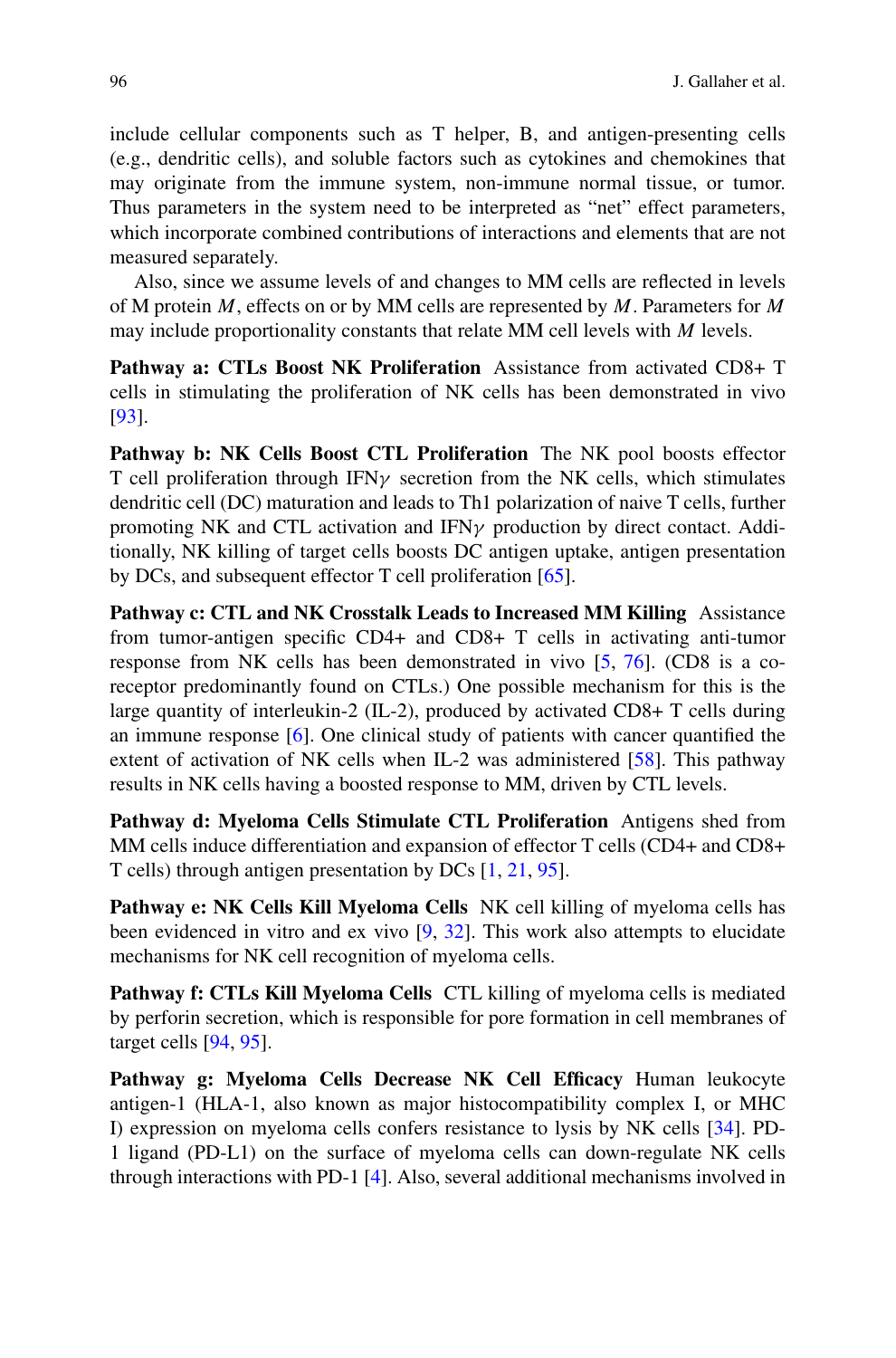the tumor microenvironment, such as tumor cell-derived factors and tumor-derived exosomes, are immunosuppressive of NK cells [\[3\]](#page-28-6).

**Pathway h: Myeloma Cells Decrease CTL Efficacy** Myeloma cells have been found to express PD-L1, suggesting the PD-L1 binding to PD-1 on CTLs may decrease their cytotoxicity. Anti-PD-1 blocking antibody has been shown to increase CD8+ T cell killing of myeloma cells [\[37\]](#page-30-8). Myeloma cells also secrete IL-6 and promote paracrine production of vascular endothelial growth factor (VEGF) by stromal cells [\[13\]](#page-29-8), which inhibit the differentiation and maturation of DCs and the subsequent priming of T cell activity [\[33,](#page-30-9) [59,](#page-31-10) [72\]](#page-32-8).

**Pathway i: Myeloma Cells Boost Treg Proliferation** Myeloma cells can generate inducible Tregs in vitro [\[30\]](#page-29-9), and Treg levels may be higher as a percentage of the CD4+ cells in patients with MM than in healthy adults [\[28,](#page-29-10) [29\]](#page-29-11). Our model structure causes the Treg levels to increase, but in a bounded manner, as M increases. With respect to in vivo data, we point out that in one reference, mean Treg levels are higher in symptomatic MM patients than in the healthy controls [\[28\]](#page-29-10), while in another reference, mean Treg levels are lower in MM patients than in healthy controls [\[68\]](#page-31-11). In both cases, these are mean values, and the variances are high. Given the discrepancies between clinical study data, we reduce the model by assuming that the number of Tregs is constant, as described next in Sect. [2.2.](#page-8-0)

**Pathway j: Tregs Decrease NK Efficacy** Tregs can decrease the efficacy of NK cells via transforming growth factor *β* (TGF-*β*) in a cell-contact dependent manner [\[35,](#page-30-10) [81,](#page-32-9) [87,](#page-32-10) [90\]](#page-33-4).

**Pathway k: Tregs Decrease CTL Efficacy** Tregs can decrease the efficacy of CTLs through TGF- $\beta$  signaling [\[11,](#page-28-7) [57\]](#page-31-12). There is some debate as to whether regulatory T cells also slow the proliferation of cytotoxic T cells in patients with MM [\[7,](#page-28-8) [69\]](#page-32-11). However, Sojka et al. [\[82\]](#page-32-12) note that the context determines how the regulatory T cells affect their target. In our model, the context is the tumor site. At the tumor site, the primary mechanism of the regulatory T cells is to inhibit CTL efficacy there [\[11,](#page-28-7) [57,](#page-31-12) [90\]](#page-33-4). Over time, this results in decreased numbers. Therefore, we do not include a specific pathway for decreased CTL proliferation due to regulatory T cells in our model, and focus instead on the primary mechanism of decreased CTL efficacy against the myeloma cells.

#### <span id="page-8-0"></span>*2.2 A Reduced Model for the Diseased State*

While the full model is comprehensive, it is challenging to analyze mathematically. To gain insight into crucial model components, we focus on the dynamics of two key variables, namely M-protein and CTL levels. Our model reduction is informed by data on the immune cell levels of multiple myeloma patients. Pessoa de Magalhães et al. [\[68\]](#page-31-11) reported that NK cell levels in the peripheral blood do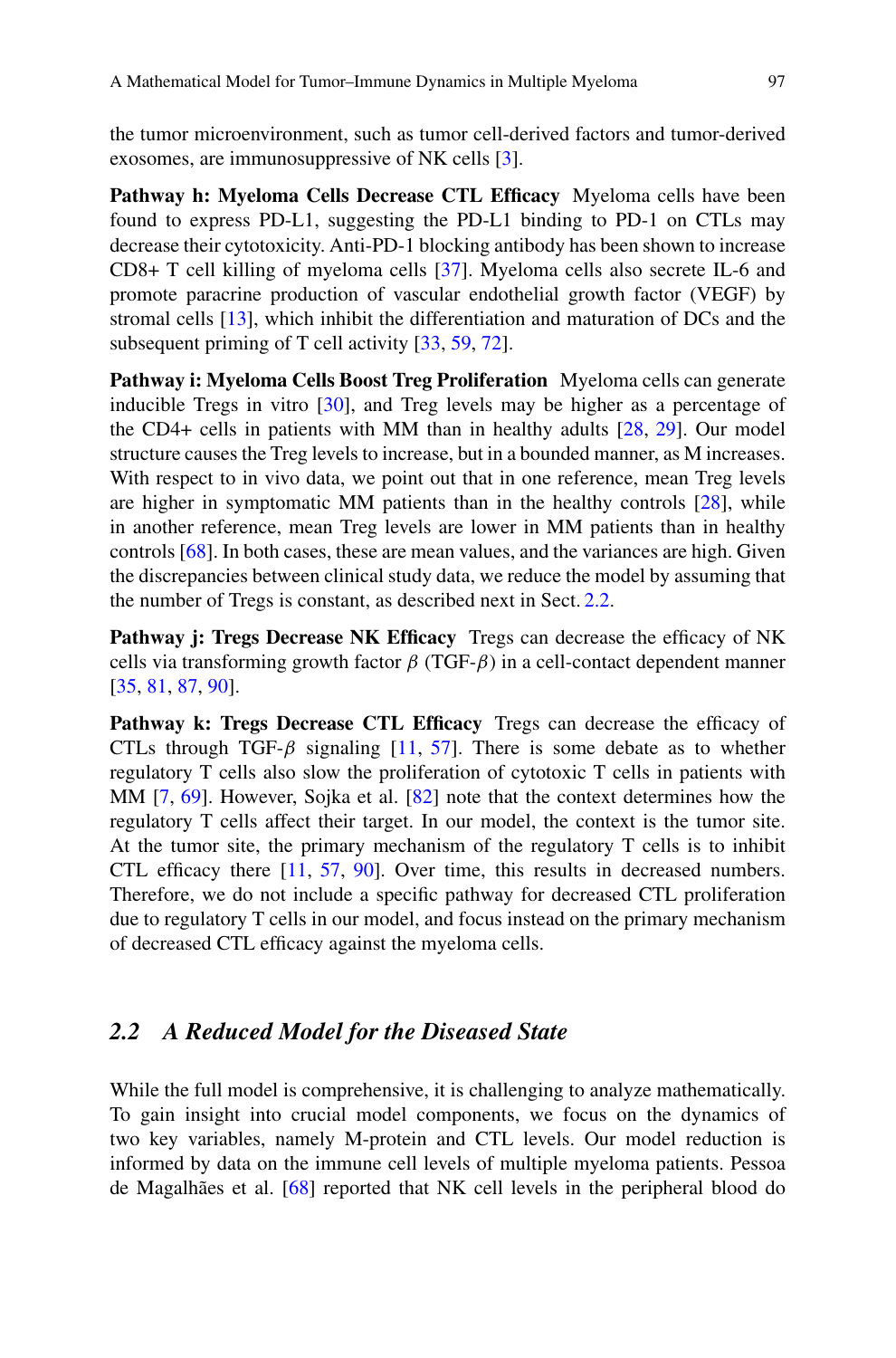not vary significantly between patients with various stages of MM, including LTDC and precursor states such as monoclonal gammopathy of unspecified significance (MGUS). Thus, if we focus our attention on individuals already in a diseased state, we can assume that NK levels are approximately constant. In addition, data in Pessoa de Magalhães et al. [\[68\]](#page-31-11) and Favaloro et al. [\[28\]](#page-29-10) indicate that the number of Tregs is relatively constant across disease states. To simplify our analysis, we initially restrict our focus to patients with the disease, and assume that NK and Treg levels are fixed at constant steady-state levels.

The reduced model in a diseased state is given by two equations, for *M* proteins and  $T_C$  cells, respectively, where  $N$  and  $T_R$  are introduced as fixed model parameters. The equations are

<span id="page-9-0"></span>
$$
\frac{dM}{dt} = s_M + r_M \Big( 1 - \frac{M}{K_M} \Big) M
$$
  

$$
- \delta_M \Bigg[ 1 + \Big( \frac{a_{NM} \bar{N}}{b_{NM} + \bar{N}} + \frac{a_{CM} T_C}{b_{CM} + T_C} + a_{CNM} \frac{\bar{N}}{b_{NM} + \bar{N}} \cdot \frac{T_C}{b_{CM} + T_C} \Big) \cdot \Bigg]
$$
  

$$
\Big( 1 - \frac{a_{MM} M}{b_{MM} + M} - \frac{a_{RM} \bar{T}_R}{b_{RM} + \bar{T}_R} \Big) \Bigg] \cdot M,
$$
  

$$
\frac{dT_C}{dt} = r_C \Big( 1 - \frac{T_C}{K_C} \Big) \Big( 1 + \frac{a_{MC} M}{b_{MC} + M} + \frac{a_{NC} \bar{N}}{b_{NC} + \bar{N}} \Big) T_C - \delta_C T_C.
$$
  
(6)

Proofs for existence and uniqueness of solutions for the full and reduced models are given in the Appendix. We list the range of relevant parameter values used in our model in Table [2.](#page-10-0)

#### **3 Equilibria and Stability**

In this section, we show theoretical and numerical analyses for the number of possible equilibrium solutions and their stability properties for the reduced twodimensional model. From a mathematical perspective, if there exists a unique asymptotically stable positive equilibrium point, then a relevant question will be how it can be moved, through therapy, to reduce the total cancer load. On the other hand, if multiple stable equilibrium points exist (presumably one with a higher cancer load than the others), then the question becomes how one can move the state into the region of attraction of the equilibrium point corresponding to a lower cancer load. For cancer models with tumor–immune system interactions, this is a typical situation (e.g., see [\[53,](#page-31-13) [75\]](#page-32-2)). From a practical point of view the results obtained can be interpreted in multiple ways. For example, our results can be used as a diagnostic indicator, helping us to better understand conditions under which patients with MM might enter a state of LTDC or remission.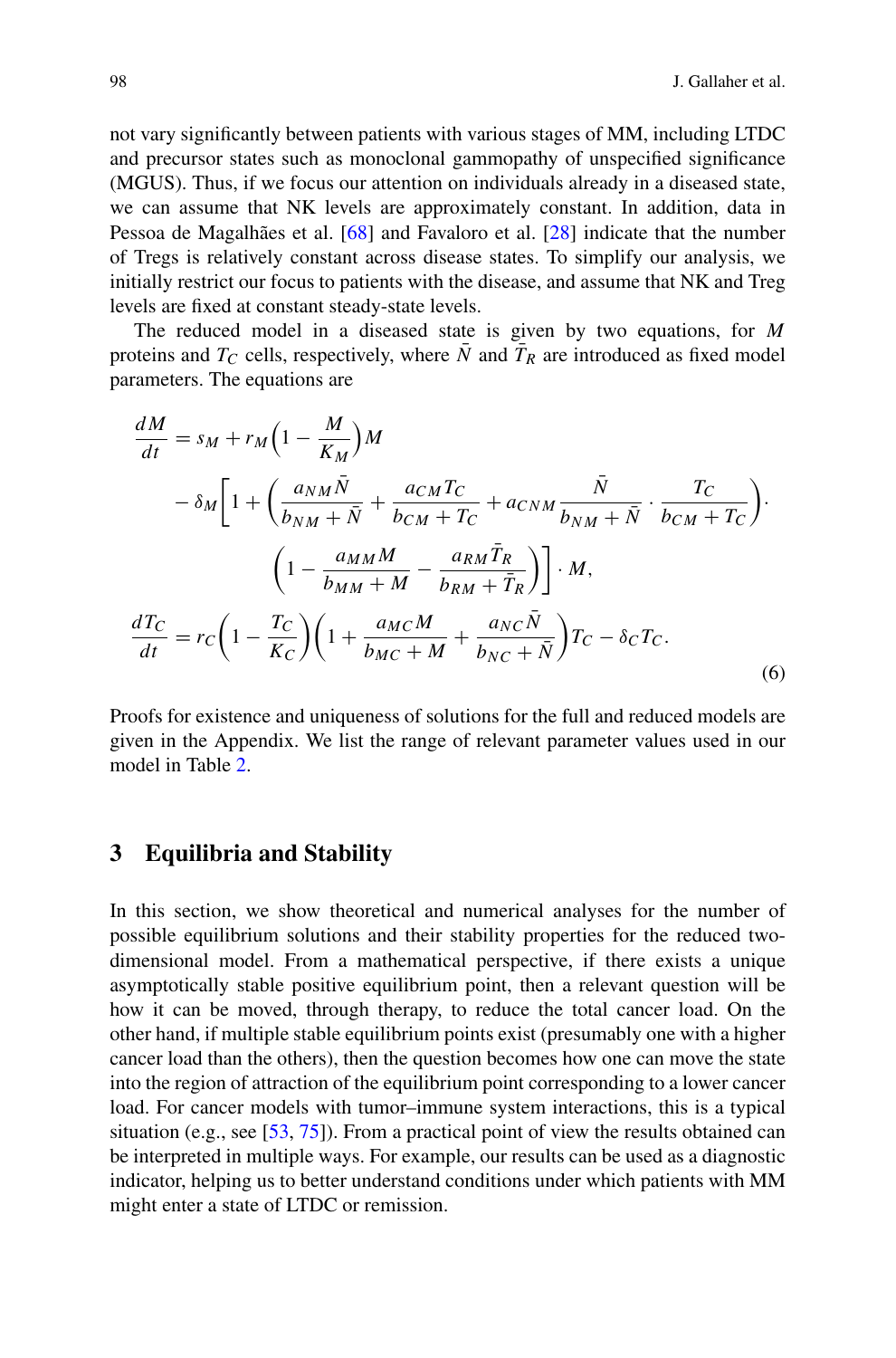<span id="page-10-0"></span>

|            | Parameter   Description                                  | Range of values                            | References              |
|------------|----------------------------------------------------------|--------------------------------------------|-------------------------|
| $S_{M}$    | Constant source for M                                    | $0.005 -$                                  | Estimated               |
|            |                                                          | $0.5$ g/(dL day)                           |                         |
| $r_M$      | Proliferation rate constant for $M$                      | $0.002 - 0.05$ /day                        | [2, 16, 40,<br>64]      |
| $K_M$      | Carrying capacity for $M$                                | 7–15 g/dL                                  | [68]                    |
| $\delta_M$ | Basal death/decay rate constant for M                    | $0.006 - 0.06$ /day                        | [38, 60]                |
| $a_{NM}$   | Maximum fold-increase in death rate of $M$ by $N$        | $0 - 10$                                   | Estimated               |
| $b_{NM}$   | Threshold for increase in death rate of $M$ by $N$       | $(0-2)\times K_N$                          | Estimated               |
| $a_{CM}$   | Maximum fold-increase in death rate of M by $T_C$        | $0 - 10$                                   | Estimated               |
| $b_{CM}$   | Threshold for increase in death rate of M by $T_C$       | $(0-2)\times K_C$                          | Estimated               |
| $a_{CNM}$  | Maximum fold-increase in N efficacy by $T_C$             | $0 - 10$                                   | Estimated               |
| $a_{MM}$   | Maximum extent M decreases $T_C$ and N efficacy          | $a_{MM}+a_{RM}\leq 1$                      | Estimated               |
| $b_{MM}$   | Threshold for $M$ decreasing $T_C$ and $N$ efficacy      | $(0-2)\times K_M$                          | Estimated               |
| $a_{RM}$   | Maximum extent $T_R$ decreases $T_C$ and N efficacy      | $a_{MM}+a_{RM}\leq 1$                      | Estimated               |
| $b_{RM}$   | Threshold for $T_R$ decreasing $T_C$ and N efficacy      | $(0-2)\times K_R$                          | Estimated               |
| $r_C$      | Proliferation/activation rate constant for $T_C$         | $0.01 - 1$ /day                            | [2, 15, 17,<br>73]      |
| $K_C$      | Carrying capacity for $T_C$                              | 600-1500<br>cells/µL                       | [68]                    |
| $\delta_C$ | Death/inactivation rate constant for $T_C$               | $0.5 - 5$ /day                             | [15, 18,<br>31, 73, 83] |
| $a_{MC}$   | Maximum fold-increase in activation rate of $T_C$ by M   | $0 - 10$                                   | Estimated               |
| $b_{MC}$   | Threshold for increase in activation rate of $T_C$ by M  | $(0-2)\times K_M$                          | Estimated               |
| $a_{NC}$   | Maximum fold-increase in activation rate of $T_C$ by N   | $0 - 10$                                   | Estimated               |
| $b_{NC}$   | Threshold for increase in activation rate of $T_C$ by N  | $(0-2)\times K_N$                          | Estimated               |
| $s_N$      | Constant source rate for N                               | $0.001 - 5$<br>$cells/(\mu L \text{ day})$ | [16, 96]                |
| $r_N$      | Proliferation rate constant for N                        | $0.025 - 0.2$ /day                         | [96]                    |
| $K_N$      | Carrying capacity for $N$                                | 300-650<br>cells/µL                        | [68]                    |
| $\delta_N$ | Basal death/inactivation rate constant for N             | $0.02 - 0.07$ /day                         | [96]                    |
| $a_{CN}$   | Maximum fold-increase in activation rate of $N$ by $T_C$ | $0 - 10$                                   | Estimated               |
| $b_{CN}$   | Threshold for increase in activation rate of N by $T_C$  | 0–1500                                     | Estimated               |
| $r_R$      | Proliferation/activation rate constant for $T_R$         | $0.01 - 0.5$ /day                          | $[92]$                  |
| $K_R$      | Carrying capacity for $T_R$                              | $60-120$ cells/ $\mu$ L                    | [68]                    |
| $\delta_R$ | Basal death/inactivation rate constant for $T_R$         | $0.01 - 0.5$ /day                          | [73, 92]                |
| $a_{MR}$   | Maximum fold-increase in activation rate of $T_R$ by M   | $0 - 10$                                   | Estimated               |
| $b_{MR}$   | Threshold for increase in activation rate of $T_R$ by M  | $0 - 15$                                   | Estimated               |
| $M^0$      | Observed values of M protein in diseased state           | $3-10$ g/dL                                | [26]                    |
| $T_C^0$    | Observed values of CTLs in diseased state                | $464 \pm$<br>$416$ cells/ $\mu$ L          | [68]                    |
| $N^0$      | Observed values of NK cells in diseased state            | $227 +$<br>141 cells/ $\mu$ L              | [68]                    |
| $T_R^0$    | Observed values of Tregs in diseased state               | $42 \pm 26$ cells/µL                       | [68]                    |

**Table 2** Table of parameter descriptions and ranges of values used in the model

All parameters are assumed non-negative.  $M^0$ ,  $T_C^0$ ,  $N^0$ ,  $T_R^0$  are used as initial values/conditions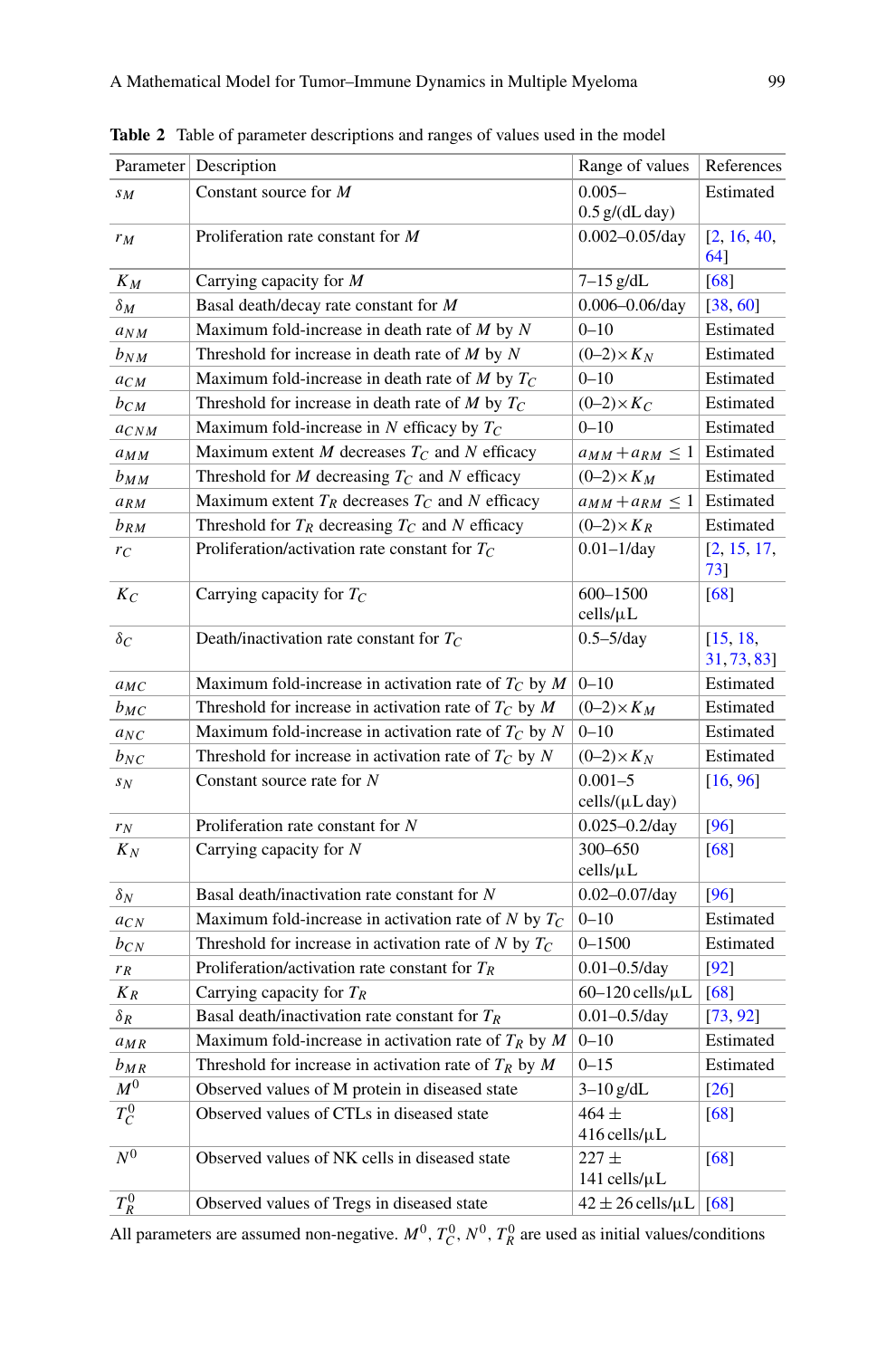We recall that, in the reduced model, constant steady-state values  $\overline{N}$  for *N* and  $T_R$  for  $T_R$  are used in the dynamics for *M* and  $T_C$  and we briefly restate the model equations:

$$
\frac{dM}{dt} = s_M + r_M \left( 1 - \frac{M}{K_M} \right) M - \delta_M \left[ 1 + \left( \frac{a_{NM} \bar{N}}{b_{NM} + \bar{N}} + \frac{a_{CM} T_C}{b_{CM} + T_C} \right) + a_{CM} \frac{\bar{N}}{b_{NM} + \bar{N}} \cdot \frac{T_C}{b_{CM} + T_C} \right) \left( 1 - \frac{a_{MM} M}{b_{MM} + M} - \frac{a_{RM} \bar{T}_R}{b_{RM} + \bar{T}_R} \right) \right] M
$$
  

$$
\frac{dT_C}{dt} = r_C \left( 1 - \frac{T_C}{K_C} \right) \left( 1 + \frac{a_{MC} M}{b_{MC} + M} + \frac{a_{NC} \bar{N}}{b_{NC} + \bar{N}} \right) T_C - \delta_C T_C.
$$

The coefficient  $a_{CNM}$  represents the net activation of  $N$  that depends on the presence of  $T_C$ . Setting

$$
\xi = 1 - \frac{a_{RM}\bar{T}_R}{b_{RM} + \bar{T}_R}
$$
,  $\rho = \frac{\bar{N}}{b_{NM} + \bar{N}}$  and  $\eta = 1 + \frac{a_{NC}\bar{N}}{b_{NC} + \bar{N}}$ ,

we obtain the following equilibrium equations:

<span id="page-11-0"></span>
$$
0 = s_M + r_M \left( 1 - \frac{M}{K_M} \right) M - \delta_M \left[ 1 + \left( a_{NM} \rho + \frac{(a_{CMM} \rho + a_{CM})T_C}{b_{CM} + T_C} \right) (7) \right]
$$

$$
\cdot \left( \xi - \frac{a_{MM} M}{b_{MM} + M} \right) \right] M,
$$

$$
0 = \left[ r_C \left( 1 - \frac{T_C}{K_C} \right) \left( \eta + \frac{a_{MC} M}{b_{MC} + M} \right) - \delta_C \right] T_C.
$$
 (8)

We call equilibrium points with  $T_C^* = 0$  *trivial* and those with  $T_C^* > 0$  *positive*.

## *3.1* Analysis of Trivial Equilibrium Points:  $T_C^* = 0$

In this case, after multiplying Eq. [\(7\)](#page-11-0) with  $b_{MM} + M$  we obtain that

$$
0 = \left(s_M - \delta_M M + r_M \left(1 - \frac{M}{K_M}\right)M\right)(b_{MM} + M) - \delta_M a_{NM} \rho (\xi b_{MM} + (\xi - a_{MM})M) M.
$$

This is a cubic polynomial of the form

$$
P(M) = -\frac{r_M}{K_M}M^3 + \gamma_2 M^2 + \gamma_1 M + s_M b_{MM}
$$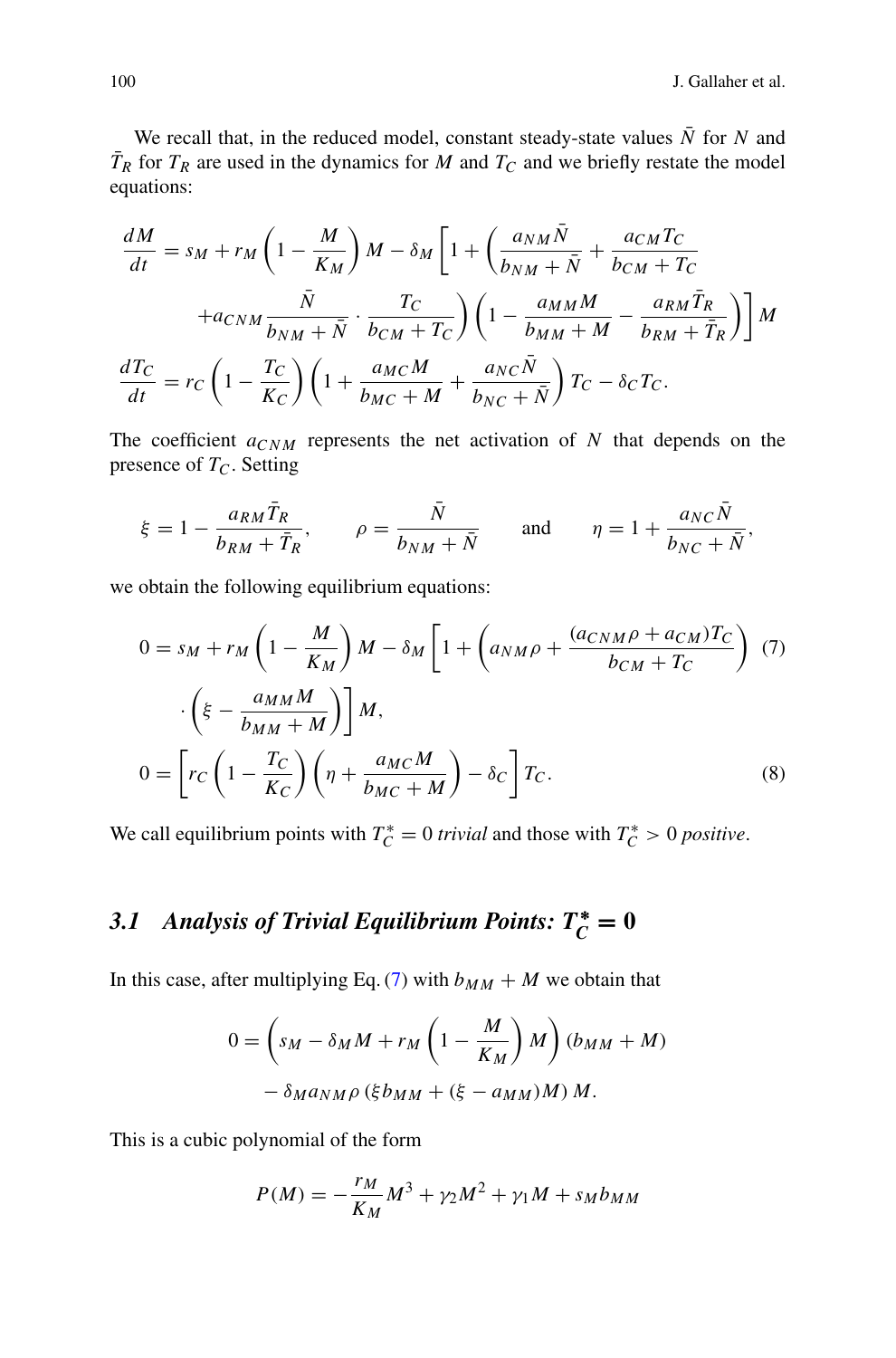with coefficients

$$
\gamma_2 = r_M - \delta_M - b_{MM} \frac{r_M}{K_M} - \delta_M a_{NM} \rho(\xi - a_{MM})
$$

and

$$
\gamma_1 = s_M + b_{MM} (r_M - \delta_M) - \delta_M a_{NM} b_{MM} \xi \rho.
$$

Thus there exists at least one and no more than three positive roots  $0 < M_1^* \leq$  $M_2^* \leq M_3^*$ . It follows from Descartes' sign rule that there is a unique positive root if either  $\gamma_2$  < 0 or  $\gamma_1$  > 0. Note that for the dynamics to be meaningful we must have *ξ* >  $a_{MM}$  and thus  $r_M$  is the only positive coefficient in  $\gamma_2$ . However, if  $\gamma_2 > 0$  and  $\gamma_1$  < 0, then three positive roots are possible. Figure [2](#page-19-0) below, which illustrates the possible scenarios, shows that this is viable.

The stability of trivial equilibrium points is easily established. If we write the dynamics as

$$
\frac{dM}{dt} = f_1(M, T_C) \quad \text{and} \quad \frac{dT_C}{dt} = f_2(M, T_C),
$$

then for a trivial equilibrium point we have that

$$
\frac{\partial f_2}{\partial M}(M^*,0) = 0
$$

and thus the eigenvalues of the Jacobian matrix at  $(M^*, 0)$  are given by

$$
\frac{\partial f_1}{\partial M}(M^*,0) \quad \text{and} \quad \frac{\partial f_2}{\partial T_C}(M^*,0).
$$

We have that

$$
\frac{\partial f_2}{\partial T_C}(M^*,0) = r_C \left(\eta + \frac{a_{MC}M^*}{b_{MC} + M^*}\right) - \delta_C \tag{9}
$$

and thus *(M*∗*,* 0*)* is unstable if

$$
\frac{r_C}{\delta_C} \left( \eta + \frac{a_{MC} M^*}{b_{MC} + M^*} \right) > 1. \tag{10}
$$

As the function  $M \mapsto \frac{M}{b+M}$  is strictly increasing, there exists a unique *critical value Mc* defined as the solution to the equation

$$
\frac{r_C}{\delta_C} \left( \eta + \frac{a_{MC} M}{b_{MC} + M} \right) = 1
$$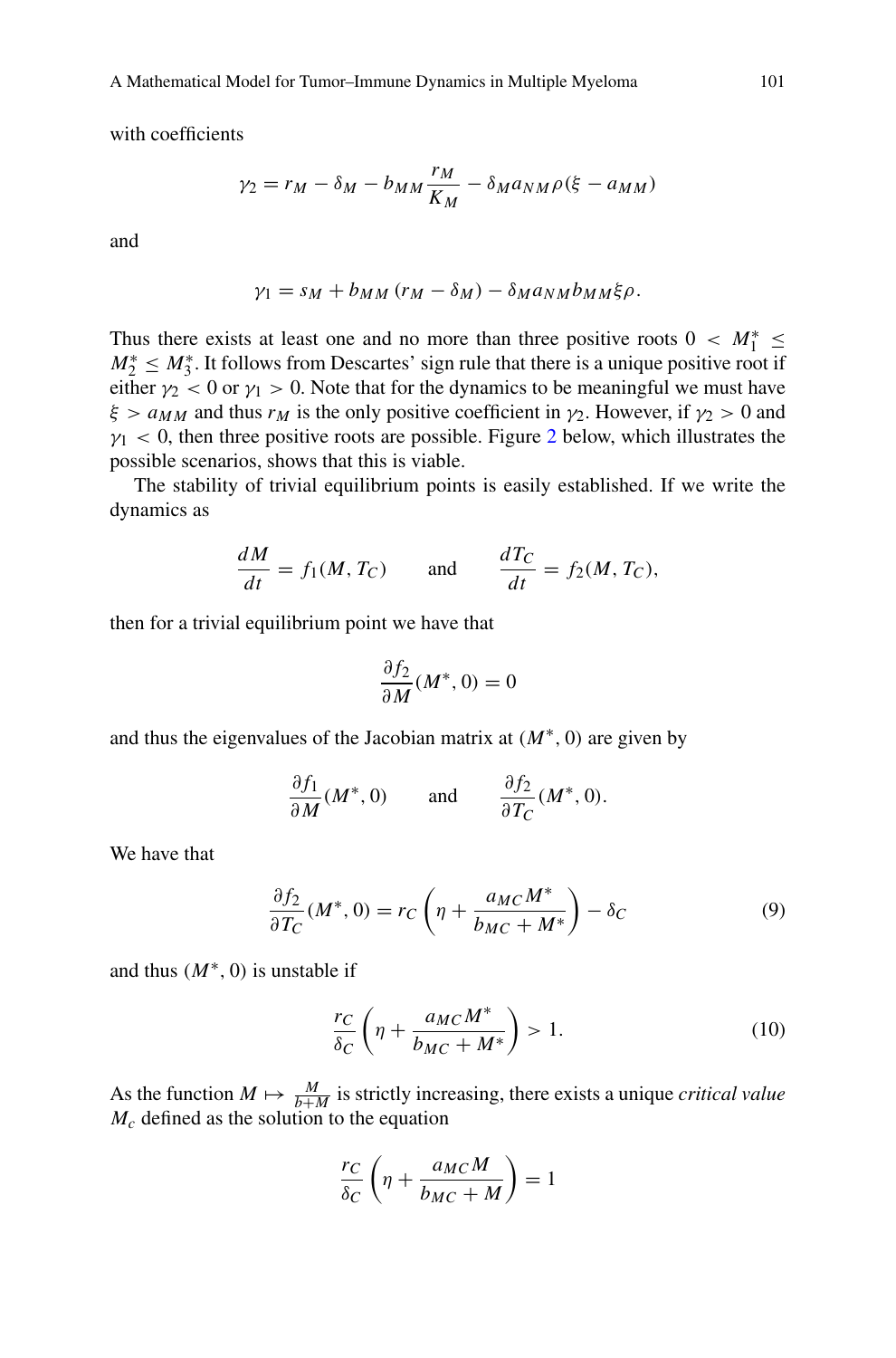and given by

$$
M_c = \frac{b_{MC} \left(\frac{\delta_C}{r_C} - \eta\right)}{a_{MC} - \left(\frac{\delta_C}{r_C} - \eta\right)}.
$$
\n(11)

Trivial equilibrium points  $(M^*, 0)$  with  $M > M_c$  are unstable. If  $M < M_c$ , then  $\frac{\partial f_1}{\partial M}(M^*,0)$  determines the overall stability. It follows from  $P(M) = (b_{MM} + b_{MM})$  $M$   $f_1(M, 0)$  that such an equilibrium point is locally asymptotically stable if there is only one positive real root and, if there are three distinct real roots, then the low and high equilibrium points are locally asymptotically stable and the intermediate one is unstable (see Appendix). In particular, the trivial equilibrium closest to the critical value  $M_c$  from below is always locally asymptotically stable unless there exists a double root *M*∗. Then the corresponding eigenvalue is 0 and this equilibrium point is a saddle node while the other equilibrium point is locally asymptotically stable. This fully describes the local stability properties of trivial equilibrium points.

## **3.2** Number of Positive Equilibrium Points:  $T_C^* > 0$

While the trivial equilibrium points are relevant for the overall behavior of the dynamical system, more important are the positive equilibrium points. In this case we have

$$
T_C^* = K_C \left( 1 - \frac{1}{\frac{r_C}{\delta_C} \left( \eta + \frac{a_{MC} M^*}{b_{MC} + M^*} \right)} \right) \tag{12}
$$

and this quantity is positive if and only if  $M^* > M_c$ . In particular, for the critical value  $M_c$  we have that  $T_c^* = 0$  and, if the trivial equilibrium point is asymptotically stable for  $M < M_c$  near  $M_c$ , then this point corresponds to a transcritical or exchange of stability bifurcation between a trivial and a positive equilibrium point. We record the following statement:

**Proposition 1** Positive equilibrium points  $(M^*, T^*_{\mathcal{C}})$  are the equilibrium solutions *that lie in the region* {*M>Mc*}*. In this region all trivial equilibrium points are unstable.*

Substituting the formula for  $T_C^*$  into Eq. [\(7\)](#page-11-0) gives

<span id="page-13-0"></span>
$$
0 = s_M - \delta_M M + r_M \left( 1 - \frac{M}{K_M} \right) M \tag{13}
$$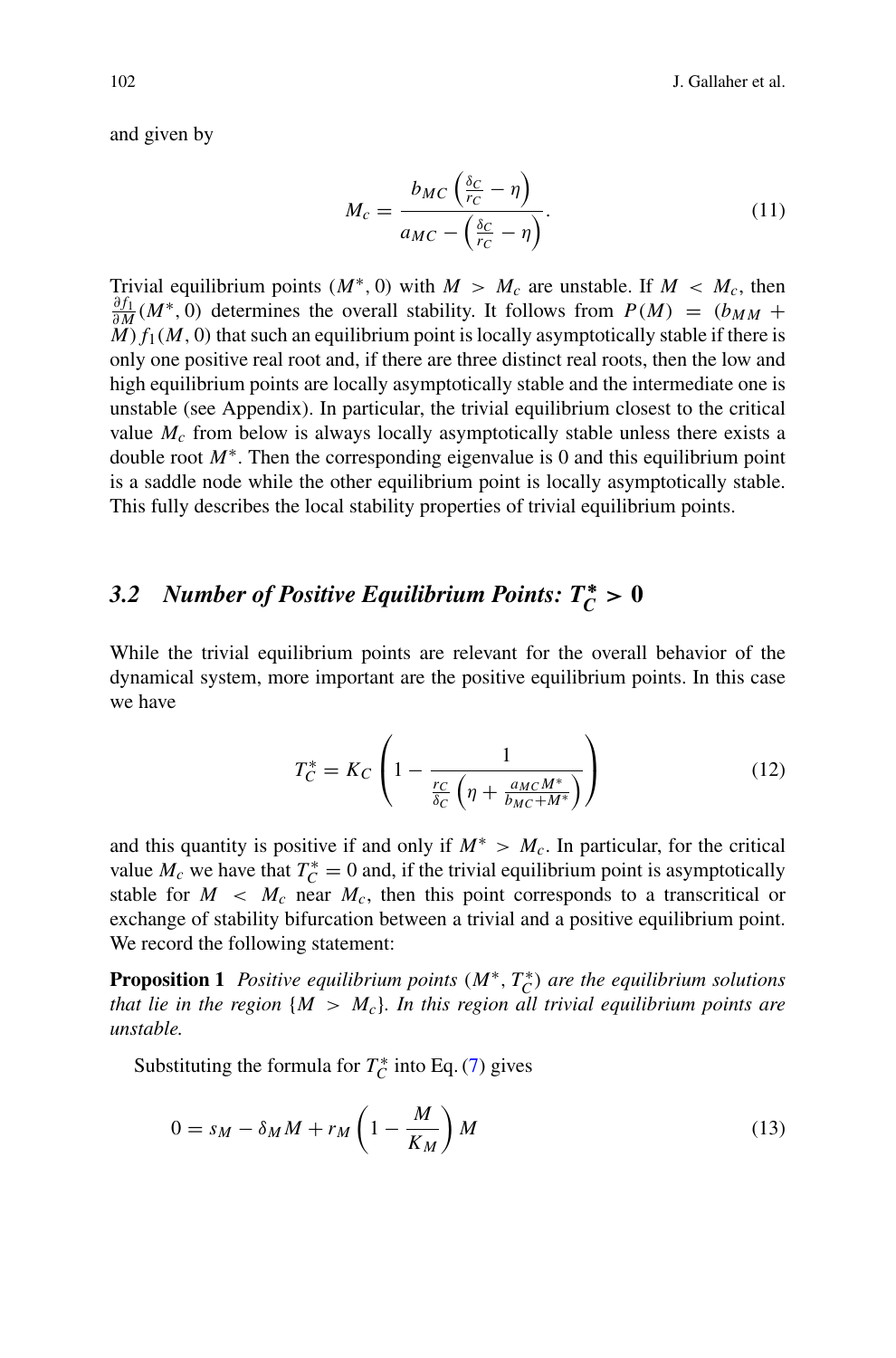$$
-\delta_M\left(a_{NM}\rho+\frac{(a_{CM}+a_{CNM}\rho)K_C\left(1-\frac{1}{\frac{r_C}{\delta_C}\left(\eta+\frac{a_{MCM}}{b_{MC}+M}\right)}\right)}{b_{CM}+K_C\left(1-\frac{1}{\frac{r_C}{\delta_C}\left(\eta+\frac{a_{MCM}}{b_{MC}+M}\right)}\right)}\right)\\\times\left(\xi-\frac{a_{MM}M}{b_{MM}+M}\right)M.
$$

Fractional linear transformations form a group under composition and thus this last term is still a fractional linear transformation. Algebraic manipulations (which are included in the Appendix) lead to the following expression:

<span id="page-14-0"></span>
$$
(a_{CNM}\rho + a_{CM})K_C \left(1 - \frac{1}{\frac{r_C}{\delta_C} \left(\eta + \frac{a_{MC}M}{b_{MC} + M}\right)}\right)} = \frac{\beta_0 + \beta_1 M}{\alpha_0 + \alpha_1 M} \tag{14}
$$
\n
$$
b_{CM} + K_C \left(1 - \frac{1}{\frac{r_C}{\delta_C} \left(\eta + \frac{a_{MC}M}{b_{MC} + M}\right)}\right)
$$

where

$$
\alpha_0 = b_{MC} \left[ (b_{CM} + K_C) \frac{r_C}{\delta_C} \eta - K_C \right],
$$
  
\n
$$
\alpha_1 = (b_{CM} + K_C) \frac{r_C}{\delta_C} (\eta + a_{MC}) - K_C,
$$
  
\n
$$
\beta_0 = b_{MC} \left\{ a_{NM} \rho b_{CM} \frac{r_C}{\delta_C} \eta + ((a_{CNM} + a_{NM})\rho + a_{CM}) K_C \left( \frac{r_C}{\delta_C} \eta - 1 \right) \right\},
$$
  
\n
$$
\beta_1 = a_{NM} b_{CM} \rho \frac{r_C}{\delta_C} (\eta + a_{MC})
$$
  
\n
$$
+ ((a_{CNM} + a_{NM})\rho + a_{CM}) K_C \left[ \frac{r_C}{\delta_C} (\eta + a_{MC}) - 1 \right].
$$

Note that

$$
\alpha_0 > 0 \Leftrightarrow \frac{r_C}{\delta_C} \eta > \frac{K_C}{b_{CM} + K_C}
$$
, and  $\alpha_1 > 0 \Leftrightarrow \frac{r_C}{\delta_C} (\eta + a_{MC}) > \frac{K_C}{b_{CM} + K_C}$ .

In particular, if  $\alpha_0$  is positive, then so is  $\alpha_1$ . Furthermore, if  $\frac{r_C}{\delta_C} \eta > 1$ , then actually all these coefficients (including  $\beta_0$  and  $\beta_1$ ) are positive. If  $T_C$  is small, then  $\frac{r_C}{\delta_C} \eta > 1$ simply means that the CTLs do not die out, which would seem to be a biologically reasonable assumption. In any case, we always have the following result:

**Lemma 1** *For*  $M \geq M_c$  *we always have that*  $\alpha_0 + \alpha_1 M > 0$ *.*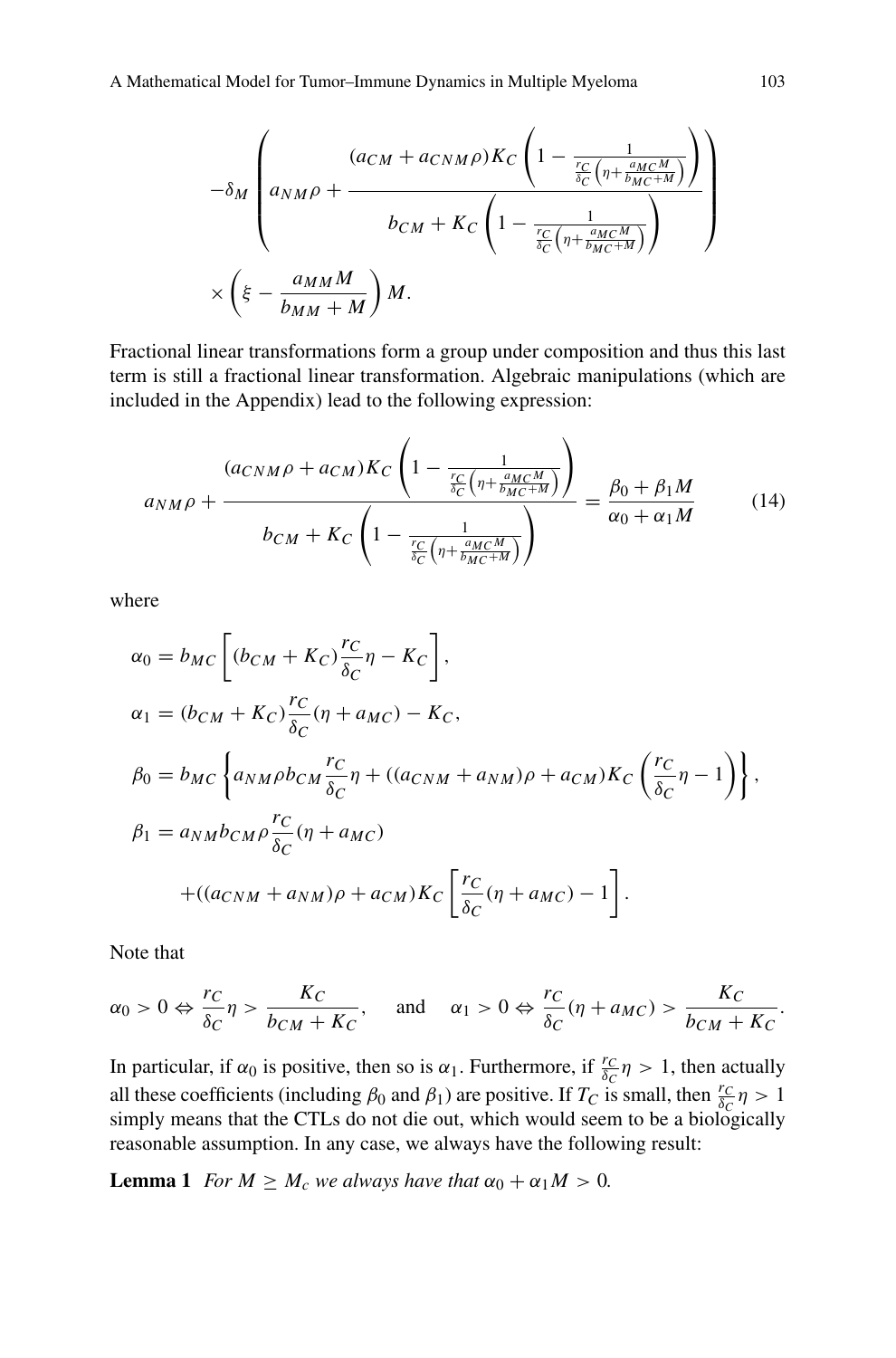104 J. Gallaher et al.

**Proof** If  $M > M_c$ , then the following holds:

$$
b_{MC}\left(\frac{r_C}{\delta_C}\eta - 1\right) + \left[\frac{r_C}{\delta_C}(\eta + a_{MC}) - 1\right]M > 0. \tag{15}
$$

Hence

$$
\alpha_0 + \alpha_1 M = b_{MC} \left[ (b_{CM} + K_C) \frac{r_C}{\delta_C} \eta - K_C \right]
$$
  
+ 
$$
\left[ (b_{CM} + K_C) \frac{r_C}{\delta_C} (\eta + a_{MC}) - K_C \right] M
$$
  
= 
$$
b_{CM} \frac{r_C}{\delta_C} [\eta (b_{MC} + M) + a_{MC} M] + K_C \left\{ b_{MC} \left( \frac{r_C}{\delta_C} \eta - 1 \right) + \left[ \frac{r_C}{\delta_C} (\eta + a_{MC}) - 1 \right] M \right\}
$$
  
> 0.

The first term is always positive and thus this also holds in a neighborhood of  $M = M_c$ .

Overall, Eq. [\(13\)](#page-13-0) is therefore equivalent to

$$
0 = s_M - \delta_M M + r_M \left( 1 - \frac{M}{K_M} \right) M - \delta_M \left( \frac{\beta_0 + \beta_1 M}{\alpha_0 + \alpha_1 M} \right) \left( \frac{\xi b_{MM} + (\xi - a_{MM})M}{b_{MM} + M} \right) M.
$$

Multiplying this equation by  $(\alpha_0 + \alpha_1 M)(b_{MM} + M) > 0$  gives

$$
0 = \left(s_M - \delta_M M + r_M \left(1 - \frac{M}{K_M}\right)M\right) (\alpha_0 + \alpha_1 M)(b_{MM} + M) \tag{16}
$$

$$
- \delta_M (\beta_0 + \beta_1 M) (\xi b_{MM} + (\xi - a_{MM})M) M.
$$

This relation defines a fourth-order polynomial *Q* of the form

$$
Q(M) = \omega_4 M^4 + \omega_3 M^3 + \omega_2 M^2 + \omega_1 M + \omega_0
$$

with coefficients

$$
\omega_4 = -\alpha_1 \frac{r_M}{K_M},
$$
  
\n
$$
\omega_3 = (r_M - \delta_M)\alpha_1 - \frac{r_M}{K_M}(\alpha_0 + \alpha_1 b_{MM}) - \delta_M \beta_1 (\xi - a_{MM}),
$$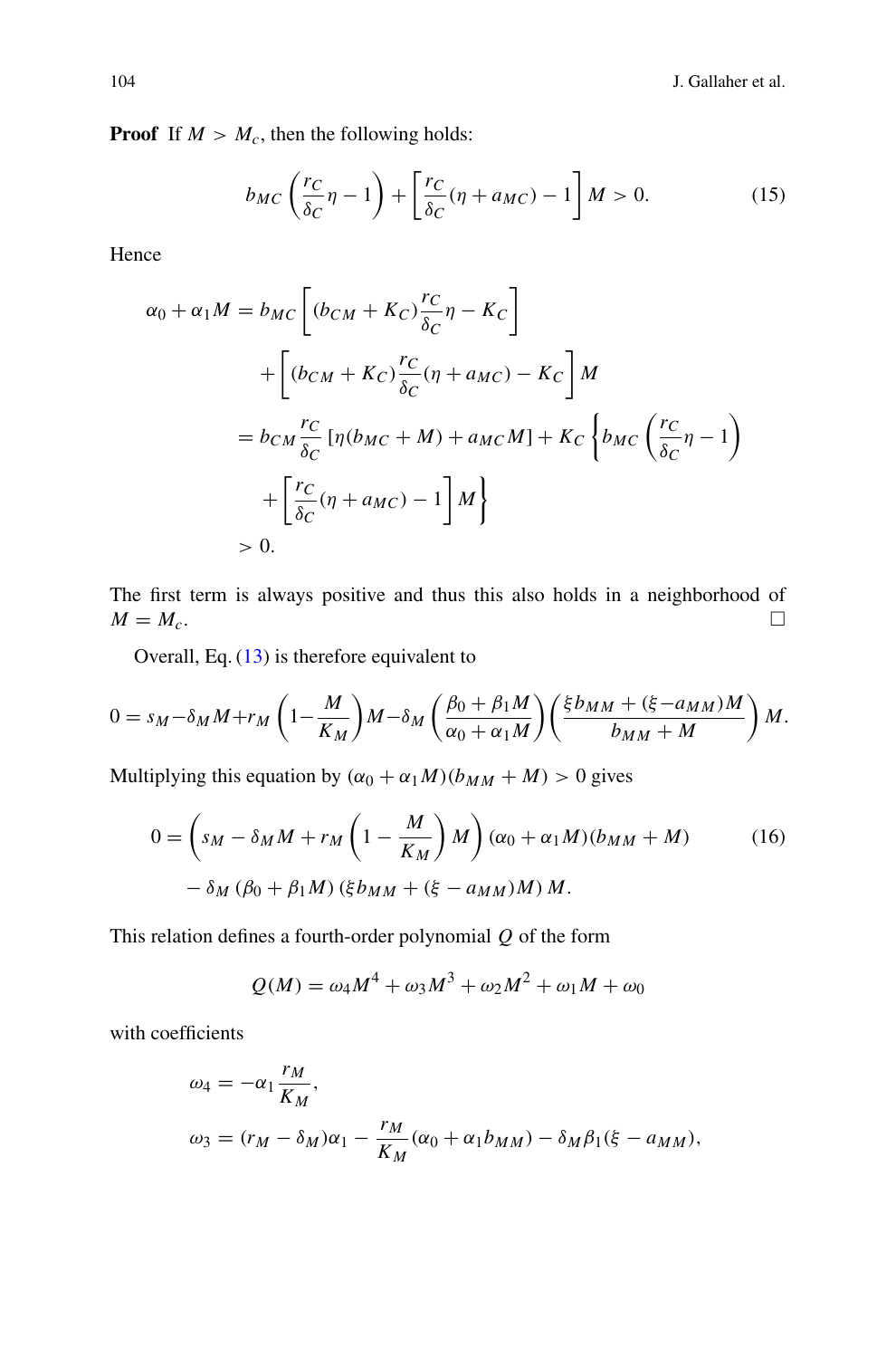$$
\omega_2 = s_M \alpha_1 + (r_M - \delta_M)(\alpha_0 + \alpha_1 b_{MM})
$$
  

$$
- \frac{r_M}{K_M} \alpha_0 b_{MM} - \delta_M \beta_1 \xi b_{MM} - \delta_M \beta_0 (\xi - a_{MM}),
$$
  

$$
\omega_1 = s_M (\alpha_0 + \alpha_1 b_{MM}) + (r_M - \delta_M) \alpha_0 b_{MM} - \delta_M \beta_0 \xi b_{MM},
$$
  

$$
\omega_0 = \alpha_0 b_{MM} s_M.
$$

If  $\alpha_0$  is positive, then there exist at least one positive and one negative real root for *Q*. Hence in this case there are at most three positive real roots for *M*. In principle, if  $\alpha_0$  is negative and  $\alpha_1$  is positive, then there could exist four real roots. However, we are only interested in solutions  $M > M_c$  and there is no a priori guarantee that such solutions exist. We summarize these observations in the following proposition.

**Proposition 2** *Each root*  $M^*$  >  $M_c$  *of*  $Q(M) = 0$  *defines a positive equilibrium point. In general, there are at most four positive roots of Q while there exist at most three positive solutions if*  $\alpha_0$  *is positive. In this case there exists at least one positive equilibrium solution*  $(M^*, T_C^*)$  *if*  $Q(M_c) > 0$ , and the latter holds if and only if  $f_1(M_c, 0) > 0.$ 

**Proof** The statements about the number of positive solutions have already been verified and, if  $\alpha_0 > 0$ , it is clear from the mean value theorem that a solution  $M > M_c$  exists if  $Q(M_c) > 0$ . As the value  $M_c$  corresponds to the bifurcation point when the positive equilibrium point  $T_C^*$  becomes zero, it follows from Eq. [\(14\)](#page-14-0) that  $a_{NM}\rho = \frac{\beta_0 + \beta_1 M_c}{\omega_0 + \alpha_1 M_c}$  and thus  $Q(M_c)$  is positive if and only if the dynamics for *M* at the point  $(\tilde{M}, \tilde{T}_C) = (M_c, 0)$  are positive, i.e.,

$$
\left. \frac{dM}{dt} \right|_{M=M_c, T_C=0} = f_1(M_c, 0) > 0.
$$

This proves the result.  $\Box$ 

## 3.3 Stability of Positive Equilibrium Points:  $T_C^* > 0$

Recall that

$$
f_1(M, T_C) = s_M - \delta_M M + r_M \left( 1 - \frac{M}{K_M} \right) M
$$
  

$$
- \delta_M \left( a_{NM} \rho + (a_{CNM} \rho + a_{CM}) \frac{T_C}{b_{CM} + T_C} \right) \left( \xi - \frac{a_{MM} M}{b_{MM} + M} \right) M,
$$
  

$$
f_2(M, T_C) = r_C \left( 1 - \frac{T_C}{K_C} \right) \left( \eta + \frac{a_{MC} M}{b_{MC} + M} \right) T_C - \delta_C T_C.
$$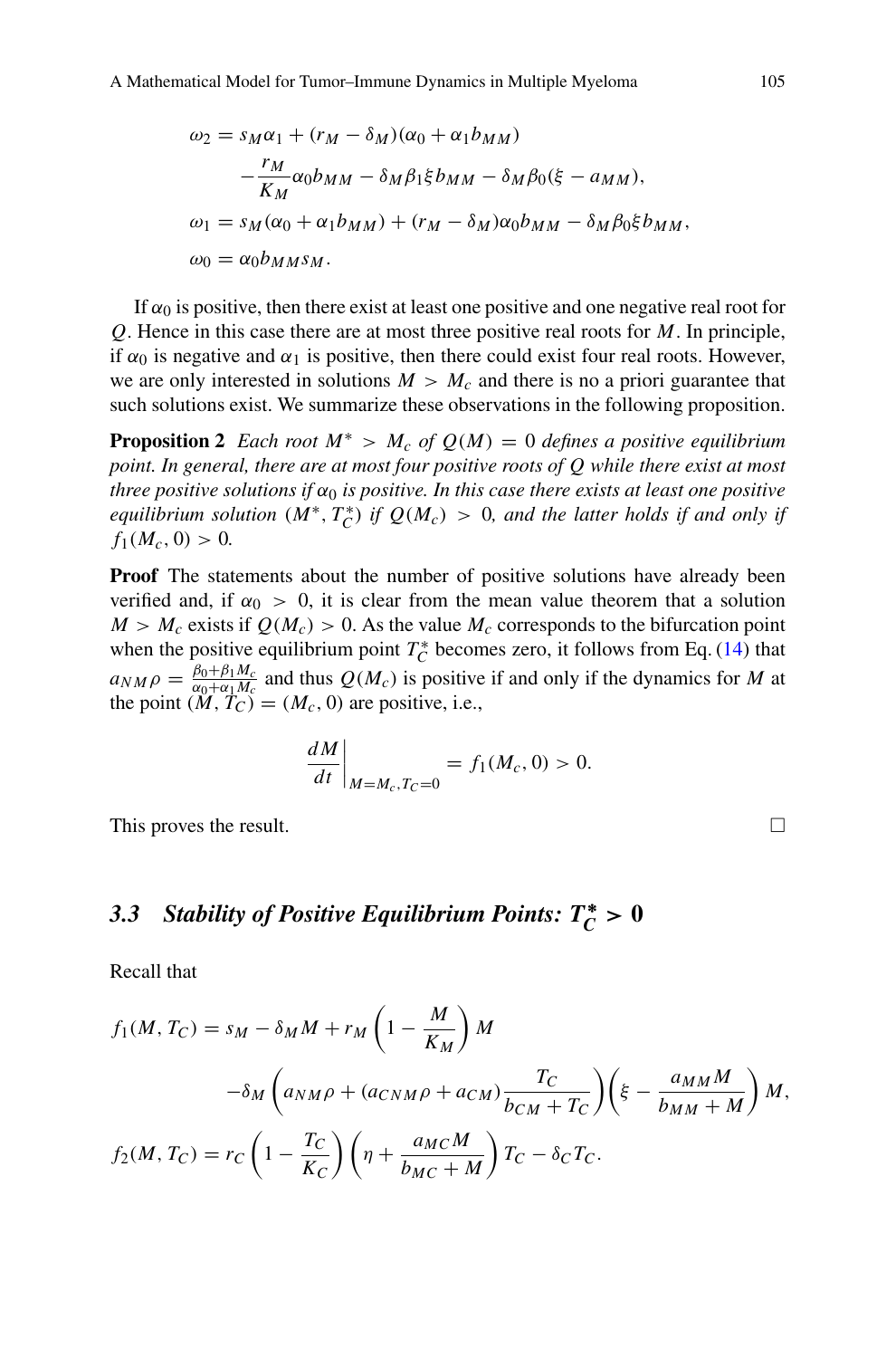The Jacobian matrix at an equilibrium point  $(M^*, T^*_C)$  is given by

$$
A = \begin{pmatrix} \frac{\partial f_1}{\partial M} (M^*, T_C^*) & \frac{\partial f_1}{\partial T_C} (M^*, T_C^*) \\ \frac{\partial f_2}{\partial M} (M^*, T_C^*) & \frac{\partial f_2}{\partial T_C} (M^*, T_C^*) \end{pmatrix}
$$
(17)

and the equilibrium point is locally asymptotically stable if and only if the trace of the Jacobian is negative and the determinant is positive. This is elementary and also follows from the Routh–Hurwitz criterion.

Except for the *(*1*,* 1*)*-term in *A*, all other terms have constant signs (regardless of the parameter values). We have that

$$
\frac{\partial f_2}{\partial M}(M^*, T_C^*) = r_C \left(1 - \frac{T_C^*}{K_C}\right) \frac{a_{MC}b_{MC}}{(b_{MC} + M^*)^2} T_C^*
$$

$$
= \frac{\delta_{C}a_{MC}b_{MC}T_C^*}{(\eta(b_{MC} + M^*) + a_{MC}M^*)(b_{MC} + M^*)} > 0, \qquad (18)
$$

$$
\frac{\partial f_2}{\partial T_C}(M^*, T_C^*) = -\frac{r_C}{K_C} \left(\eta + \frac{a_{MC}M^*}{b_{MC} + M^*}\right) T_C^*
$$

$$
= \delta_C - r_C \left(\eta + \frac{a_{MC}M^*}{b_{MC} + M^*}\right) < 0, \qquad (19)
$$

and

$$
\frac{\partial f_1}{\partial T_C}(M^*, T_C^*) = -\delta_M(a_{CNM}\rho + a_{CM})\frac{b_{CM}}{(b_{CM} + T_C)^2} \left(\xi - \frac{a_{MM}M^*}{b_{MM} + M^*}\right)M^* < 0\tag{20}
$$

where the last inequality is an immediate consequence of the meaning of the dynamics. Also note that the gradient of  $f_2$  vanishes at the critical point  $(M^*, T_C^*)$  $(M<sub>c</sub>, 0)$  in agreement with the character of this point as a bifurcation point. For positive equilibria, the signs above imply the following statement:

**Proposition 3** *A positive equilibrium point*  $(M^*, T_C^*)$  *for which*  $\frac{\partial f_1}{\partial M}(M^*, T_C^*)$  *is negative is locally asymptotically stable.*

While this is only a sufficient condition, it is quite useful for this model. Numerically it is easy to compute the trace and determinant and thus check any particular point. The *(*1*,* 1*)*-term in *A* is given by

$$
\frac{\partial f_1}{\partial M}(M^*, T_C^*) = r_M - \delta_M - 2\frac{r_M}{K_M}M^*
$$

$$
- \delta_M \left(a_{NM}\rho + (a_{CNM}\rho + a_{CM})\frac{T_C^*}{b_{CM} + T_C^*}\right)
$$

$$
\cdot \left(\xi - \frac{a_{MM}M^*}{b_{MM} + M^*} - \frac{a_{MM}b_{MM}M^*}{(b_{MM} + M^*)^2}\right).
$$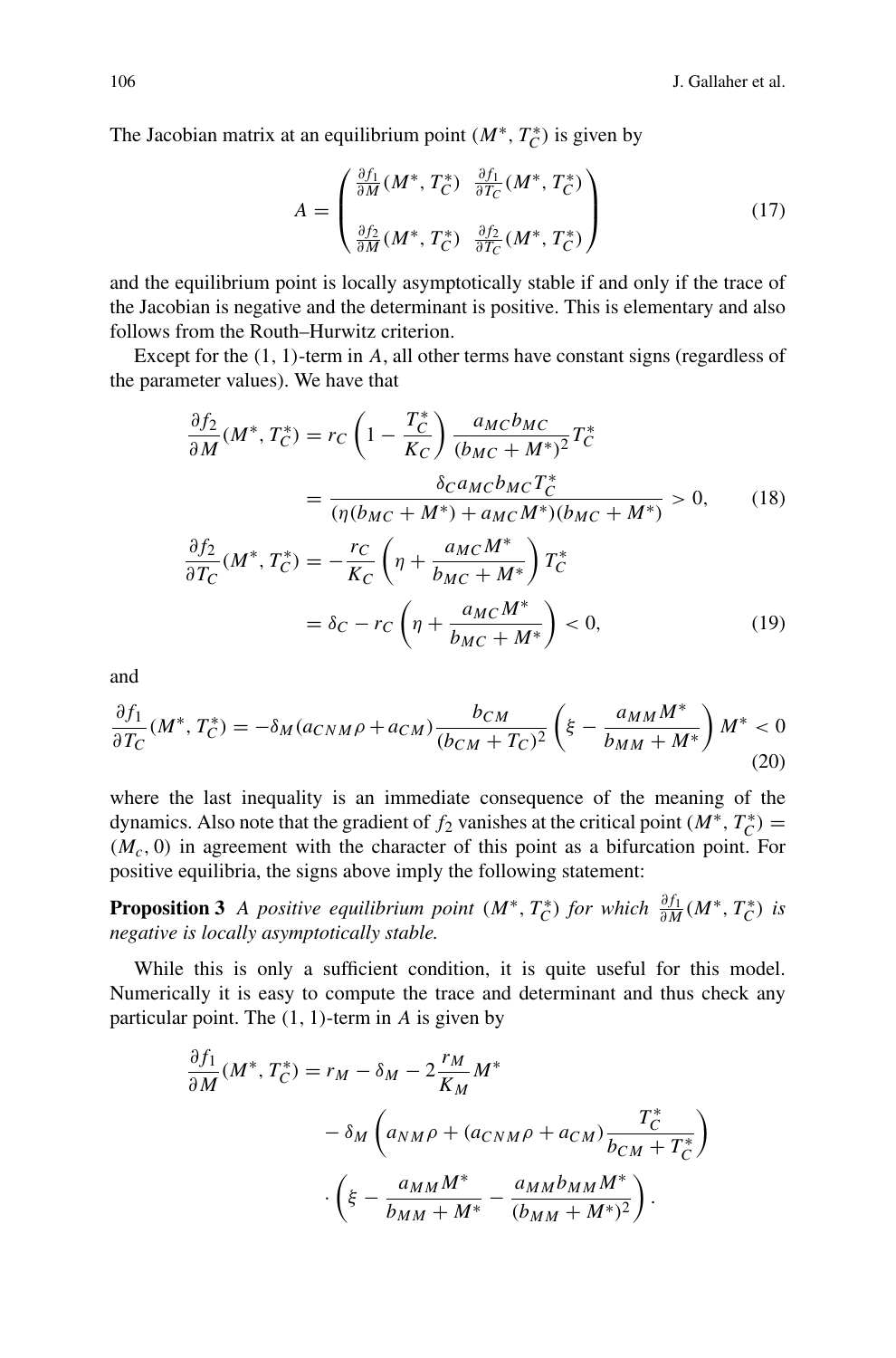Using the equilibrium condition

$$
\delta_M \left( a_{NM} \rho + (a_{CNM} \rho + a_{CM}) \frac{T_C^*}{b_{CM} + T_C^*} \right) \left( \xi - \frac{a_{MM} M^*}{b_{MM} + M^*} \right)
$$
  
=  $\frac{s_M}{M^*} - \delta_M + r_M \left( 1 - \frac{M^*}{K_M} \right),$ 

this simplifies to

$$
\frac{\partial f_1}{\partial M}(M^*, T_C^*) = -\frac{s_M}{M^*} - \frac{r_M}{K_M}M^*
$$
  
+ 
$$
\delta_M \left( a_{NM} \rho + (a_{CNM} \rho + a_{CM}) \frac{T_C^*}{b_{CM} + T_C^*} \right) \frac{a_{MM} b_{MM} M^*}{(b_{MM} + M^*)^2}
$$

with the first two terms negative and the last term positive. As  $M^* \to \infty$ , the equilibrium solution  $T_C^* = T_C^*(M^*)$  approaches its steady-state value

$$
K_C \left( 1 - \frac{1}{\frac{r_C}{\delta_C} \left( \eta + a_{MC} \right)} \right)
$$

and thus the linear term dominates. Hence, if  $M^*$  is large enough, this partial derivative is negative and a positive equilibrium point will always be locally asymptotically stable.

#### *3.4 Numerical Illustration and Interpretation of the Results*

We illustrate the model results with phase portraits shown in Fig. [2.](#page-19-0) The number of equilibrium points, as well as their stability, is consistent with what has been described in the theoretical analysis above. The parameters that were kept constant in all of these simulations are summarized in the caption of Fig. [2.](#page-19-0) The only parameter that is varied is  $a_{CNM}$  and its value is also given in the caption. We chose to increase the parameter  $a_{CNM}$  as a proof of concept to illustrate the bistable behavior of our model (a feature also found in other tumor–immune models). Similar to the study of Sontag  $[83]$ , we highlight how a relatively simple model can recapitulate some of the basic features of interactions between the immune system and myeloma cells.

In Fig. [2,](#page-19-0) we show that the model exhibits bistability. As stated previously, bistability can be interpreted as a situation in which, depending on the  $T_C$  and M levels, we can predict whether an individual is more likely to enter a state of LTDC (represented by a lower stable equilibrium value *M*), or approach a state of higher tumor burden (a higher stable equilibrium value for *M*). Starting with a base set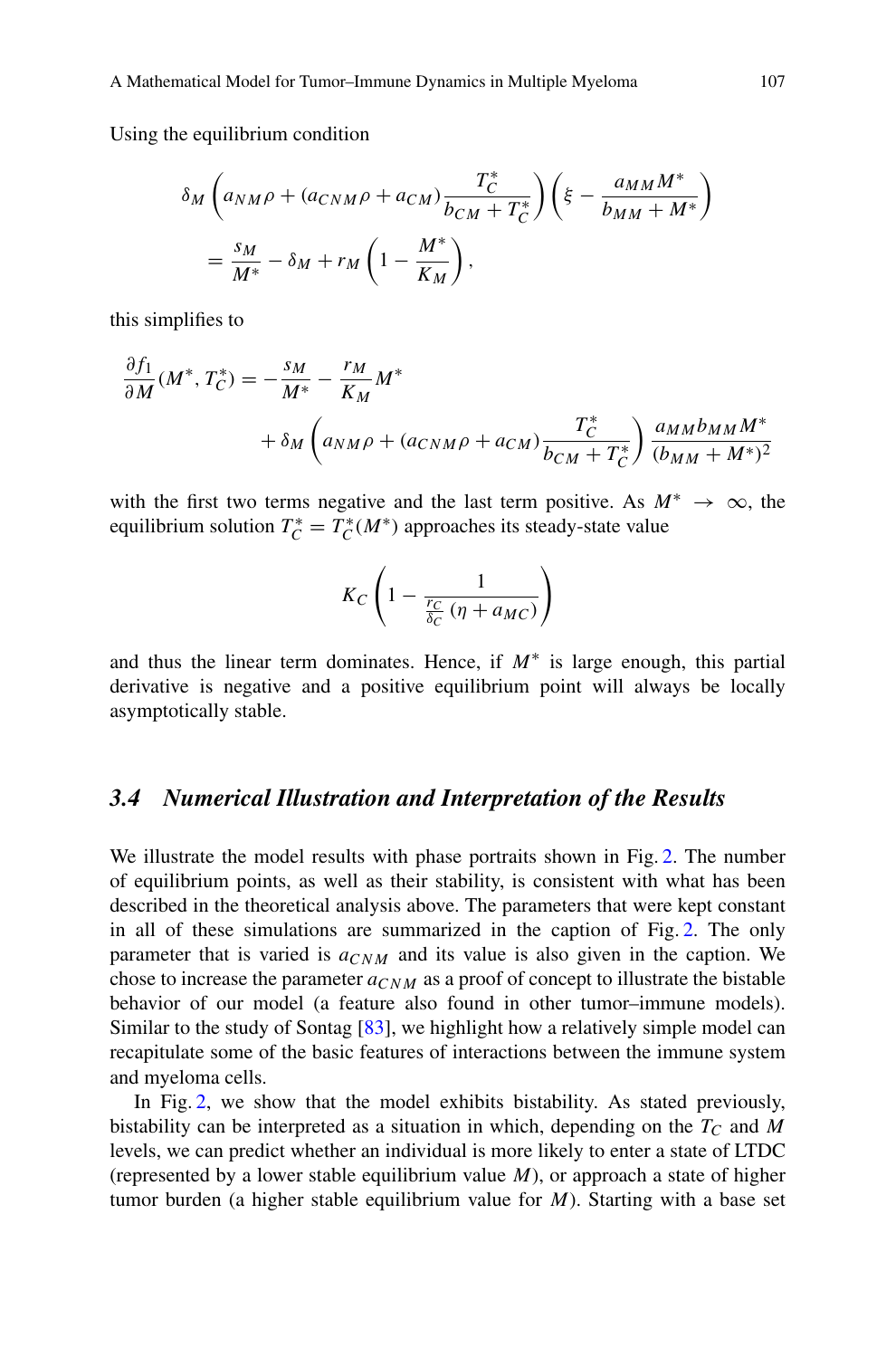

<span id="page-19-0"></span>**Fig. 2** Phase portraits illustrating the bistable behavior of the reduced model (population levels divided by their carrying capacities). In each figure, the green dots correspond to initial conditions, the black lines correspond to trajectories over time, and the purple dots correspond to stable equilibrium points. The orange dashed and purple dotted curves show the  $T_C$ - and *M*-nullclines, respectively, which are defined by the equilibrium equations [\(7\)](#page-11-0) and [\(8\)](#page-11-0). (**a**)  $a_{CNM} = 24$ : High tumor burden (one stable high MM equilibrium); (**b**)  $a_{CNM} = 28.5$  and (**c**)  $a_{CNM} = 30.6$ : Bistability, such that an increase in  $a_{CNM}$  results in a larger basin of attraction of the low MM equilibrium (LTDC); (**d**)  $a_{CNM} = 33$ : LTDC (one stable low MM equilibrium). Other parameter values are:  $r_M = 0.05$ ,  $\delta_M = 0.012$ ,  $s_M = 0.0005$ ,  $r_C = 0.6$ ,  $\delta_C = 0.5$ ,  $N = 0.6$ ,  $T_R = 1.5$ ,  $a_{NM} = 6, b_{NM} = 0.5, a_{MM} = 0.35, b_{MM} = 0.1, a_{RM} = 0.64, b_{RM} = 0.1, a_{CM} = 6,$  $b_{CM} = 0.5$ ,  $a_{MC} = 1$ ,  $b_{MC} = 0.5$ ,  $a_{NC} = 1$ , and  $b_{NC} = 0.5$ 

of parameters, as shown in Fig. [2a](#page-19-0), high tumor burden is likely, regardless of the initial  $T_C$  and M levels. However, as we increase the parameter  $a_{CNM}$  (so, as we increase  $T_{\rm C}$ 's activation of *N*), LTDC becomes possible. In particular, Fig. [2b](#page-19-0) and Fig. [2c](#page-19-0) illustrate a bistable state where, depending on the initial conditions (i.e., the  $T_C$  and *M* levels), a state of high tumor burden or LTDC is possible. Lower values of *aCNM*, as in Fig. [2b](#page-19-0), correspond to a smaller basin of attraction for the lower level stable disease. Higher values of  $a_{CNM}$ , as in Fig. [2c](#page-19-0), correspond to a larger "favorable basin."

These results suggest that, as  $a_{CNM}$  is increased, the probability of moving to a state of high tumor burden is less likely, but depends on the  $M$  and  $T_C$  levels.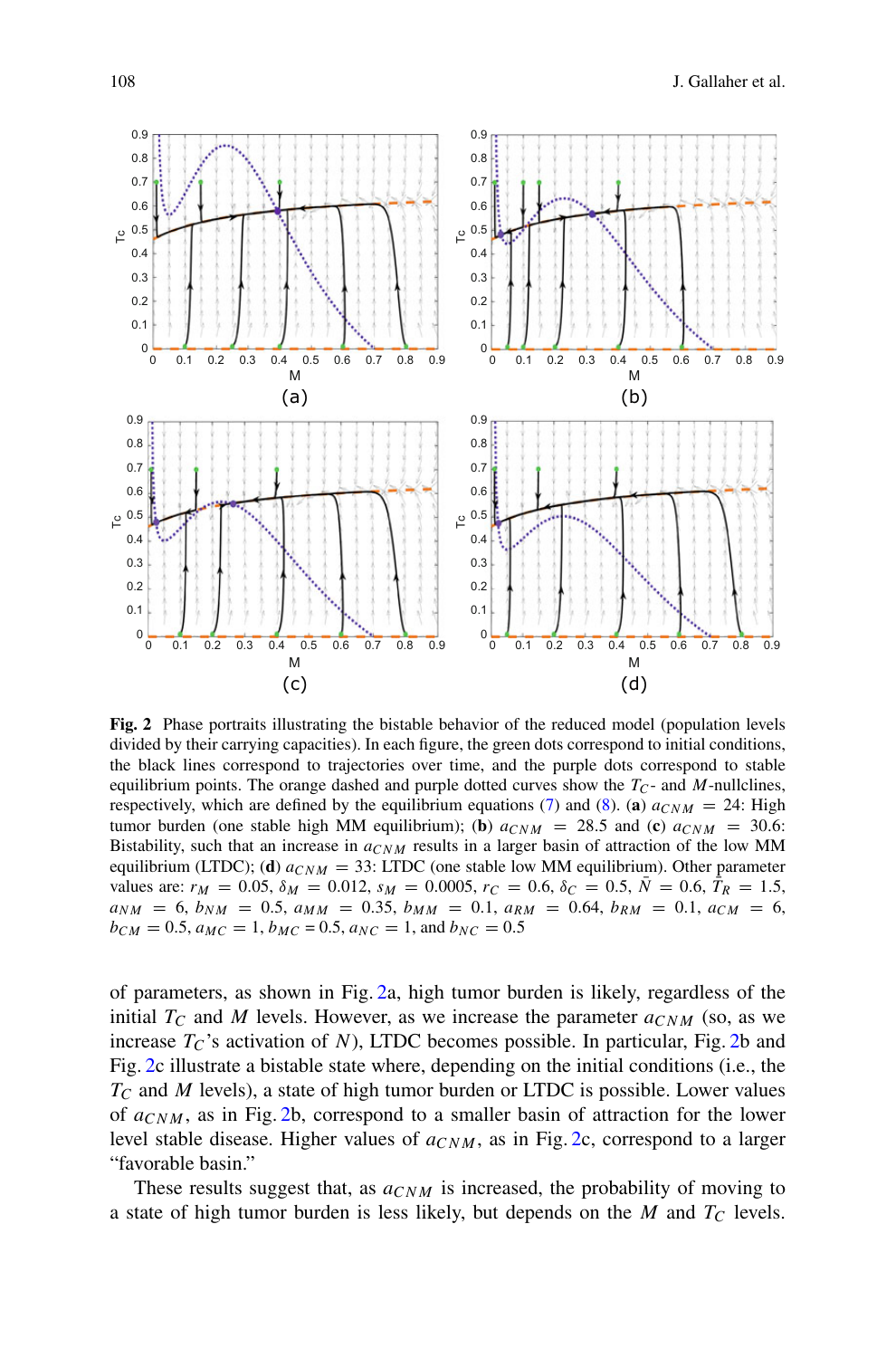Figure [2d](#page-19-0) shows the effect of further increasing  $a_{CNM}$ . Here, the bistable state is lost, and individuals end up in a state of LTDC, starting from any  $M$  and  $T_C$  levels. We get the same qualitative results, starting with the parameters used in Fig. [2a](#page-19-0), by either lowering  $T_R$  or increasing  $N$  (results not shown). These results are consistent with what we might expect biologically. In particular, if we increase the *N* cell count sufficiently high (keeping  $T_R$  fixed), or if we reduce the  $T_R$  cell count (while fixing the *N* cell count), we see that the high tumor burden state for *M* becomes smaller (the highest stable equilibrium in Fig. [2b](#page-19-0) is shifted to the left) and the basin of attraction for the LTDC state becomes larger. If we further decrease the  $T_R$  level (or increase *N*) we arrive again at a state of LTDC. We should point out that these are just example parameter sets. To gain more specific insight into the model dynamics, model parameterization and sensitivity analysis should be completed.

In Fig. [3,](#page-21-0) we compare the full (top) and reduced (bottom) models. When initial M-protein values are varied (keeping all other parameters fixed), we observe a *switch* between high tumor burden and LTDC. This bistability is observed in both the full and reduced models, demonstrating that the underlying dynamics of bistability are well captured by our model reduction, despite Tregs and NK cells being held constant. This indicates that the model reduction has good predictive power overall, but the full model can display rich dynamics that we will examine further in the future.

In Fig. [3](#page-21-0) (top left), we initialize M-protein levels to a value of  $1.68 \text{ g/dL}$ . In this case, we note that the M protein approaches a diseased steady-state value of 2.95 g/dL (achieved in around 1200 days), with steady-state values for the immune cell populations of 533, 229, and 39 cells/μL for CTLs, NK cells, and Tregs, respectively. In Fig. [3](#page-21-0) (top right), we initialize the M-protein level at 0.72 g/dL. Note that there is an initial immune response, in which the CTL population increases. Eventually, the M-protein levels decrease to a value of 0.306 g/dL and the immune response is decreased (evidenced by a drop in the CTL population). In this case, steady-state values for the immune cell populations are 443, 223, and 17 cells/μL for CTLs, NK cells, and Tregs, respectively. In both cases (diseased and LTDC), NK cells do not change much. This result is consistent with the work of Pessoa de Magalhães et al. [\[68\]](#page-31-11), in which NK cells are approximately  $230 \text{ cells/}\mu\text{L}$  in both diseased and LTDC states. However, CTLs are higher in the case of LTDC [\[68\]](#page-31-11). Similar to our bistable results, these results indicate that a potential mechanism for controlling myeloma level is due to a decrease in the Treg population.

The corresponding reduced two-dimensional model is shown in Fig. [3](#page-21-0) (bottom). We note a similar bistable *switch*. In both cases, we start with the same initial conditions used in the full simulation for M protein and CTLs, and note similar trends in the long-term dynamics of both populations. In Fig. [3](#page-21-0) (bottom left), we find steady-state values of M protein and CTLs to be  $3.82 \text{ g/dL}$  and  $569 \text{ cells/µL}$ , respectively (as compared to 2.95 g/dL and 533 cells/ $\mu$ L in the full simulation). In Fig. [3](#page-21-0) (bottom right) we find steady-state values of M protein and CTLs to be 0.308 g/dL and 480 cells/μL, respectively (as compared to 0.306 g/dL and  $433$  cells/ $\mu$ L in the full simulation).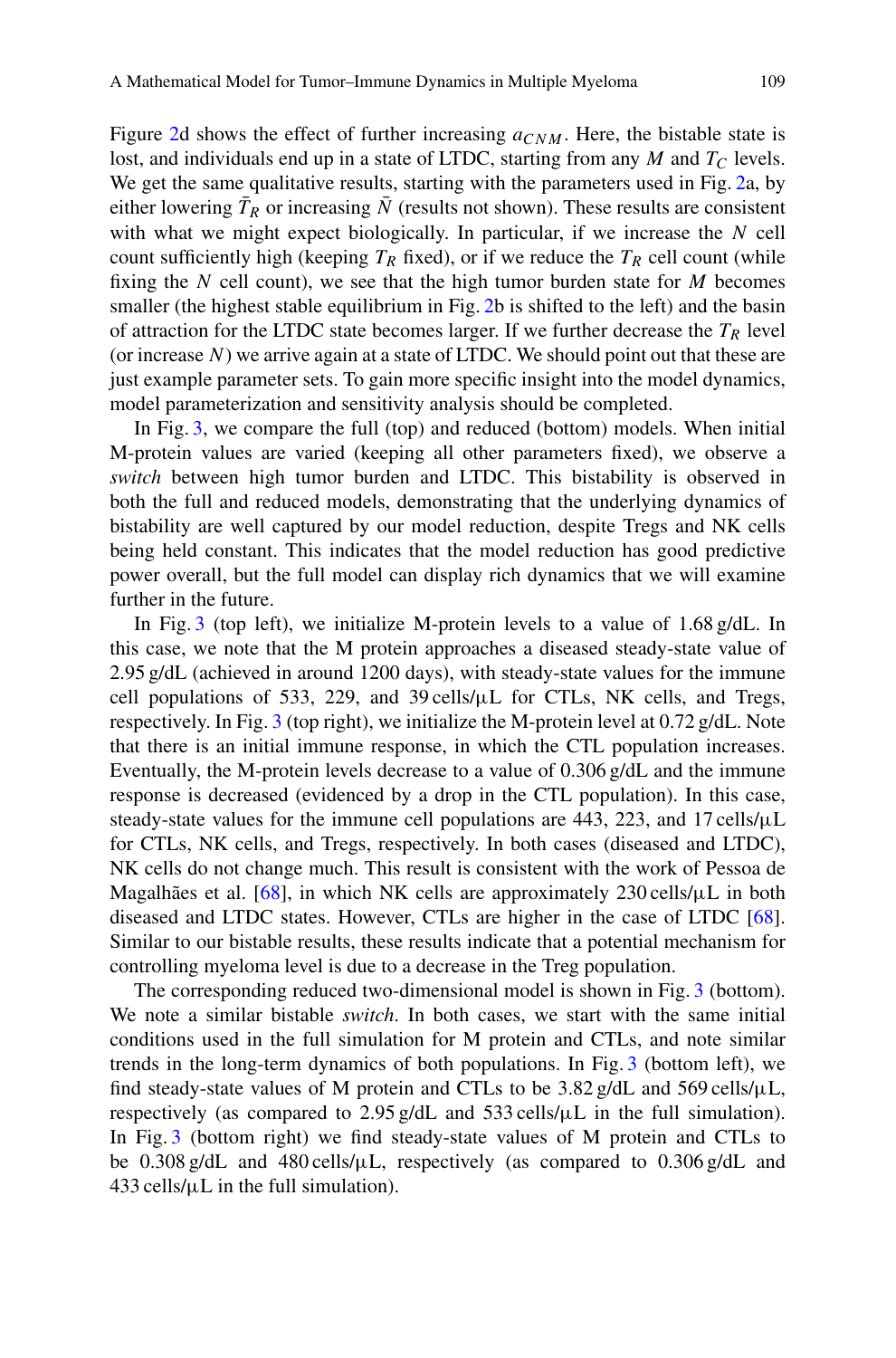

<span id="page-21-0"></span>**Fig. 3** Both the full (top) and reduced (bottom) models show bistability when the initial condition for M protein is varied. Initial conditions for immune cells that correspond to a diseased state [\[68\]](#page-31-11) are  $T_C(0) = 464$ ,  $N(0) = 227$ , and  $T_R(0) = 42$ . Scale on the left of each plot corresponds to immune cells  $T_c$ ,  $N$ , and  $T_R$ , and scale on the right of each plot corresponds to M-protein concentration (illustrated by solid red curves). **Top left**:  $M(0) = 1.68$  and **Top right**:  $M(0) =$ 0.72. **Bottom:** Simulation of reduced model. **Bottom left**:  $M(0) = 1.62$ ,  $T_C(0) = 252$  and **Bottom right**:  $M(0) = 0.72$ ,  $T_C(0) = 252$ . All non-scaled parameter values for the **full simulation** are:  $r_M = 0.05$ ,  $\delta_M = 0.012$ ,  $s_M = 0.006$ ,  $r_C = 0.6$ ,  $\delta_C = 0.5$ ,  $r_N = 0.02$ ,  $\delta_N = 0.025$ ,  $s_N = 1.49$ ,  $r_R = 0.0831, \delta_R = 0.0757. b_{NM} = 0.5*K_N, b_{CM} = 0.5*K_C, b_{MM} = 0.1*K_M, b_{RM} = 0.1*K_R$  $b_{MC} = 0.5 * K_M$ ,  $b_{NC} = 0.5 * K_N$ ,  $b_{CN} = 0.375 * K_C$ ,  $b_{MR} = 0.25 * K_M$ ,  $a_{NM} = 6$ ,  $a_{CM} = 6$ ,  $a_{CNM} = 16$ ,  $a_{MM} = 0.35$ ,  $a_{RM} = 0.64$ ,  $a_{MC} = 1$ ,  $a_{NC} = 1$ ,  $a_{CN} = 1$ ,  $a_{MR} = 1$ . The carrying capacities are:  $K_M = 12$ ,  $K_C = 1000$ ,  $K_N = 550$ , and  $K_R = 100$ 

In these numerical examples, steady state is attained in 2–3 years. In other simulations (not shown), we saw times to steady state that were both higher and lower than these, with more that were lower. The clinical time course for the progression of the disease from asymptomatic with low M-protein levels to a higher M-protein level with symptoms requiring therapy is highly variable. In a review of 1027 newly-diagnosed patients, the median survival duration was less than 3 years [\[50\]](#page-31-16). For comparison, consider monoclonal gammopathy of undetermined significance (MGUS), a state in which M-protein levels are low and patients are asymptomatic. The risk of progression from MGUS to multiple myeloma occurs at a rate of roughly 1% per year [\[49\]](#page-31-17). Smoldering multiple myeloma (SMM), another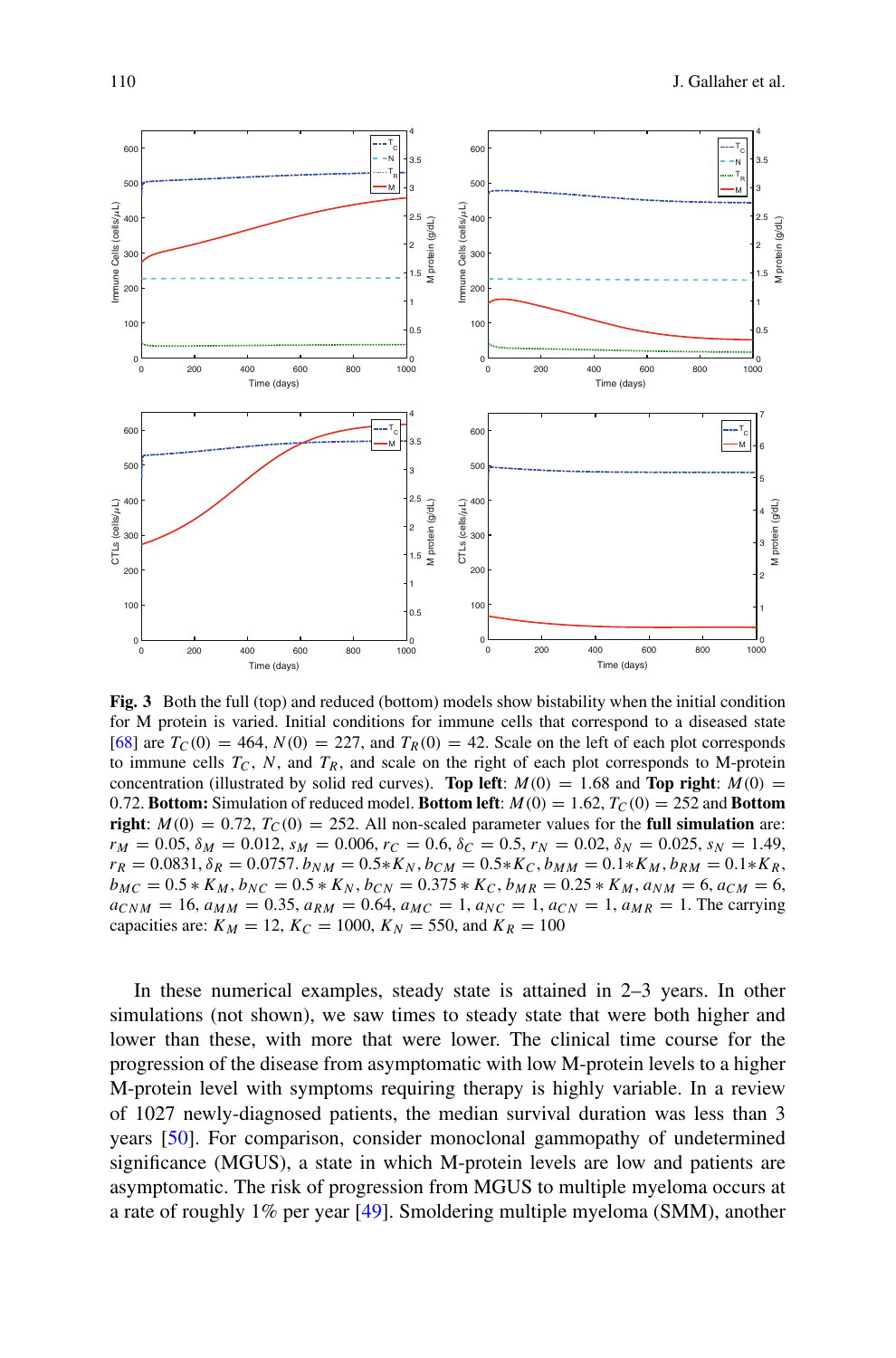asymptomatic state, has higher M-protein levels ( $>$ 3 g/dL [\[49\]](#page-31-17)). SMM patients have a 10% annual risk of progressing to MM for the first 5 years following diagnosis [\[51\]](#page-31-18). At these rates, it would take an average of about 6.5 years for a patient to progress from SMM to MM, and longer to progress from MGUS to MM. The range of time scales observed in our simulations suggests that the parameter sets we used may be more likely to match patients starting with MM or SMM, rather than MGUS.

#### **4 Conclusion and Future Work**

In this paper, we formulated a mathematical model for in-host, MM tumor–immune system interactions. The full model includes four populations: M proteins, CTLs, NK cells, and Tregs. The interactions of these four populations represented in the model include key pathways that regulate the crosstalk between MM cells and immune system cells. The model is set in the peripheral blood, which means it can be calibrated to data from peripheral blood samples, although many of the interactions represented in the model reflect actions that occur elsewhere. Based on experimental evidence from the literature, we performed analysis on a reduced system in which NK cell and Treg populations are roughly constant in the disease state. Thus, we set their rates of change to zero, and N and  $T_R$  take on constant values. This simplifies the model to a system of two differential equations: one for M proteins and one for CTLs. The resulting reduced model for M proteins includes the role of CTLs and NK cells in enhancing the removal of M proteins (and also includes CTLs increasing the activation of NK cells). Further, inhibitory effects of M proteins and Tregs on M protein loss are also included. The reduced model for CTLs includes the role of M proteins and NK cells that enhance the growth rate of CTLs.

The theoretical and numerical analysis of the reduced model demonstrates that there are regions of parameter space for which the system allows for the existence of two stable, non-zero equilibrium points. Depending on initial values for M protein and CTLs, the long-term behavior of the model may be LTDC, or may be a state of high disease burden. If the model is validated, then knowing the initial cell counts, we could predict if a patient will likely enter a state of LTDC or high disease burden. Further, once tumor control therapies are added (future work described below), we can address questions such as how to move from an undesired high M-protein state (indicative of high tumor burden) to a more favorable LTDC state.

Our analysis indicates that the system behavior may be sensitive to the value of the parameter that describes CTLs increasing NK cell activation (the parameter  $a_{CNM}$ ). Specifically, in cases of high  $a_{CNM}$ , a stable, low M-protein level equilibrium emerges, with a basin of attraction that increases as CTL activation of NK cells increases. This shows that an immune-controlled state, corresponding to LTDC, is possible in our model, but it requires that either CTLs are extremely effective at activating NK cells or that there are a large number of CTLs to achieve a similar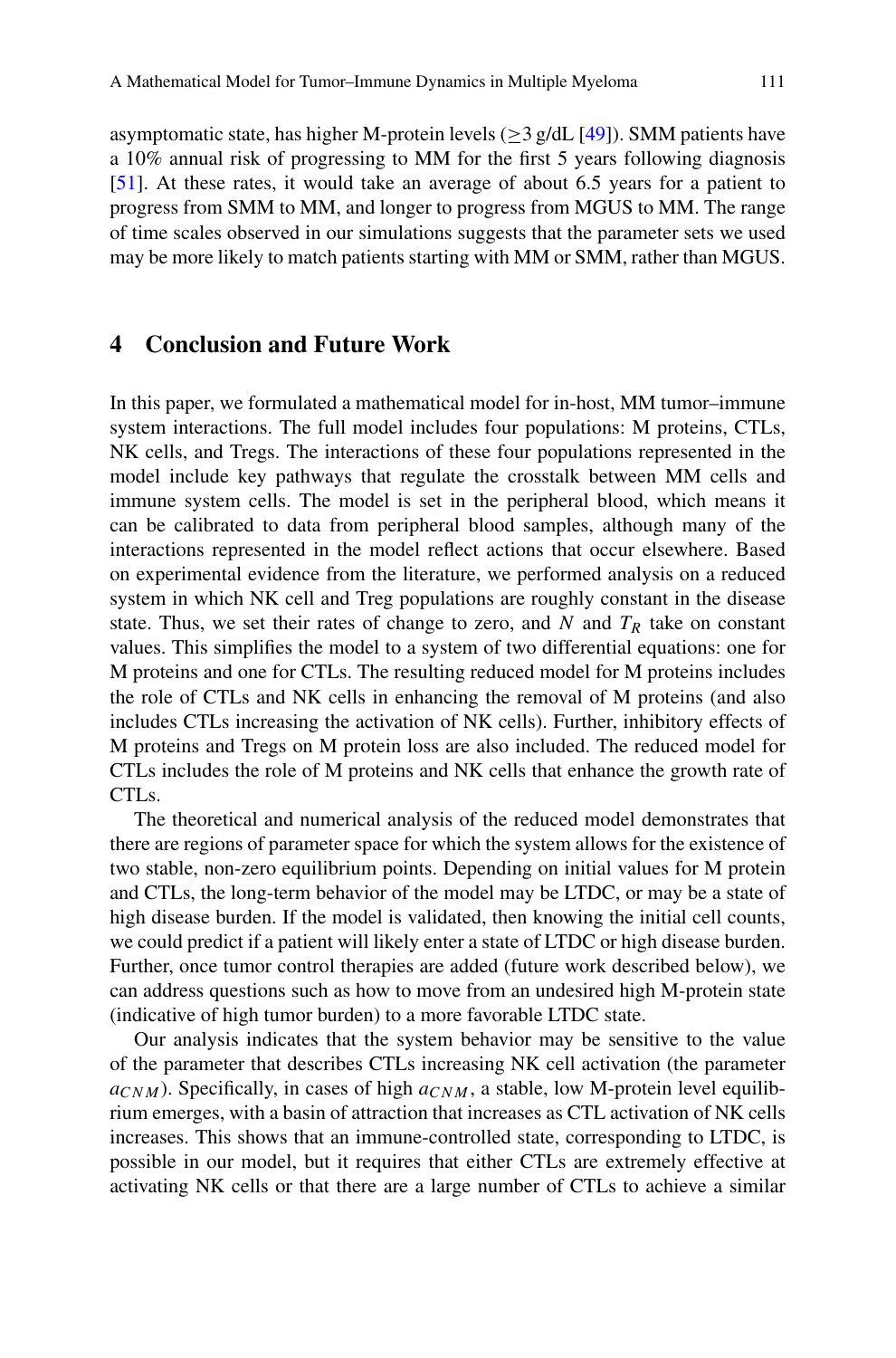effect. Similar bistable results give a state of LTDC if we have a sufficiently high number of NK cells or a sufficiently low number of Treg cells.

Our findings are in qualitative agreement with data. In Pessoa de Magalhães [\[68\]](#page-31-11), a careful examination of the distribution of various classes of lymphocytes in the peripheral blood of patients with MM who had achieved LTDC revealed differences in the immune cell composition between healthy adults and patients in various stages of progression toward MM. In particular, long-term controlled patients with MM had higher numbers of CD8+ T cells and NK cells. Our analysis results suggesting that CTLs are key components of immune control in patients with MM agree with these clinical observations. Further, our model predicted that a low M-protein level steady state would be stable if NK cell levels are increased, indicating the importance of the innate immune system in achieving long-term remission.

This work constitutes a first stage in the analysis of the full model. It is a natural question to ask whether the analysis of the equilibria and stability completed for the reduced two-dimensional (2D) model will tell us anything about the dynamical properties of the full four-dimensional (4D) system. This answer is not an easy one, as the full system dynamics are highly nonlinear. Analysis of the reduced model only provides information for a 2D slice of the 4D model, in which two variables, NK cells and Tregs, are taken at their steady-state values. We might expect that, for values close to these steady-state values, the model behavior will remain similar. However, for values far from the steady-state values, the behavior may be quite different. The model reduction used here (fixing NK cells and Tregs at their steady-state values) was motivated by data from the literature. As stated in Sect. [2.2,](#page-8-0) multiple sources show that both Treg and NK cell populations do not change much during the progression of MM [\[28,](#page-29-10) [68\]](#page-31-11). Thus, we expect that the analysis performed in this paper will be of use in understanding the long-term behavior of the full system.

In addition to our study lacking the full model dynamics, our current model does not include the effects of therapy. However, there are several types of drugs that are designed to boost immune responses [\[46\]](#page-30-1) and their role in achieving long-term remission can be explored with this model. Future work will be conducted to clearly define how each of these drugs acts on the model pathways outlined in this paper. The ultimate goal of that work will be to introduce therapy in a full MM tumor– immune model and examine whether optimal dosing strategies can move states with high M-protein levels into a region of attraction of LTDC.

**Acknowledgements** This work was initiated during the Association for Women in Mathematics collaborative workshop Women Advancing Mathematical Biology hosted by the Mathematical Biosciences Institute (MBI) at Ohio State University in April 2017. Funding for the workshop was provided by MBI, NSF ADVANCE "Career Advancement for Women Through Research-Focused Networks" (NSF-HRD 1500481), Society for Mathematical Biology, and Microsoft Research. The authors thank the anonymous reviewers for helpful comments that led to improvements in this manuscript.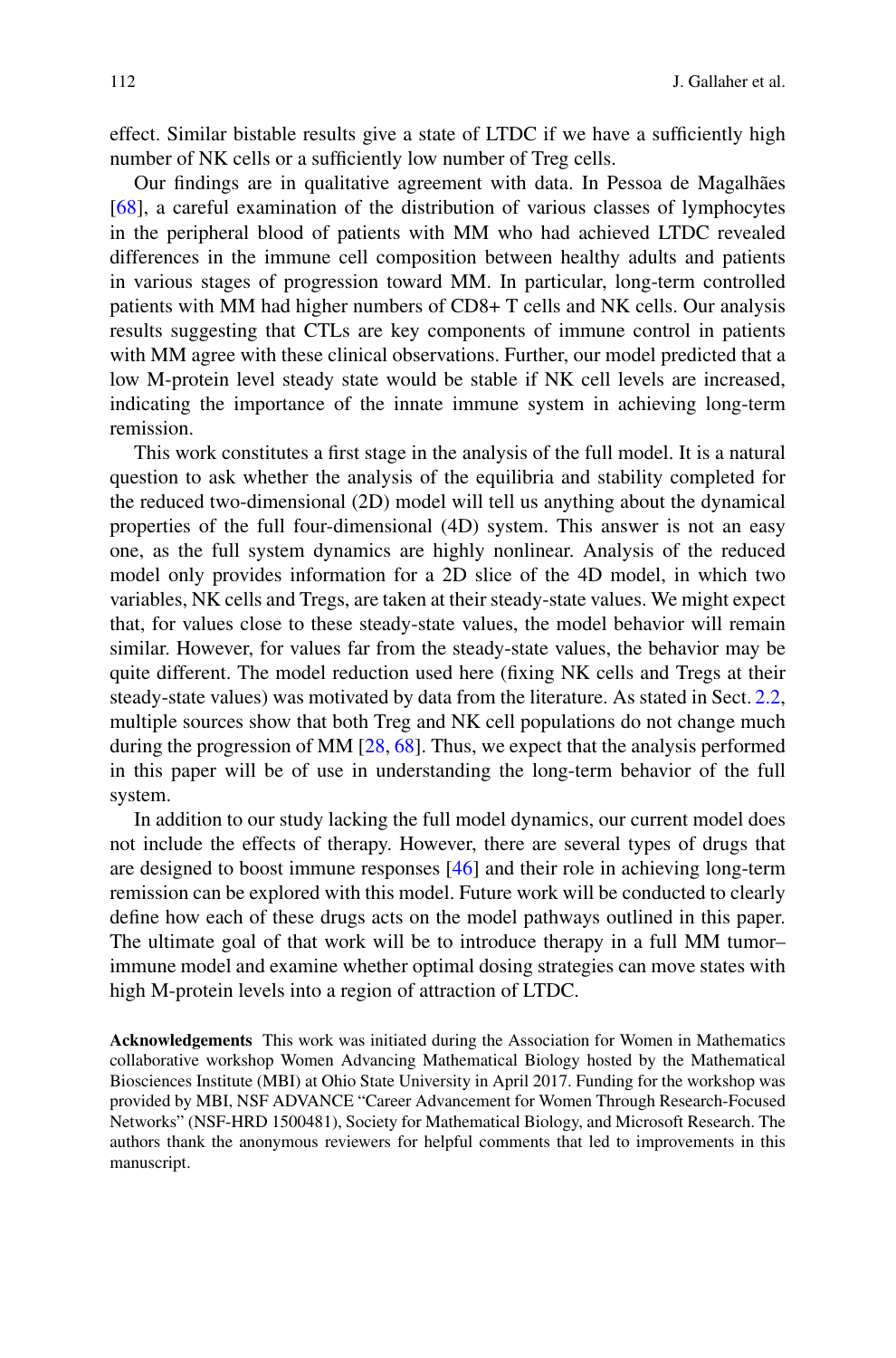**Author Contributions Project initiation:** Li Zhu and Helen Moore. **Project development:** all authors. **Model structure determination:** Li Zhu, Chaitali Passey, Michael Robbins, Natalie Bezman, Suresh Shelat, Hearn Jay Cho, Helen Moore. **Mathematical modeling:** Jill Gallaher, Kamila Larripa, Urszula Ledzewicz, Marissa Renardy, Blerta Shtylla, Nessy Tania, Diana White, Karen Wood, Helen Moore.

**Disclosures** Li Zhu, Chaitali Passey, Michael Robbins, Natalie Bezman, Suresh Shelat, and Helen Moore were all employees of Bristol-Myers Squibb (BMS) at the time this work was done, and own stock in BMS. Urszula Ledzewicz received financial compensation from BMS for this work. Hearn Jay Cho has the following disclosures: Membership on an entity's Board of Directors or advisory committees—BMS, Genentech Roche; Research Funding—BMS, Agenus, Inc., Genentech Roche, Janssen; Consultancy—Genentech Roche, Janssen. The other authors have no disclosures for this work.

### **Appendix**

In this section, we include formal calculations that were omitted in the main text.

#### *Existence and Uniqueness of Solutions*

Here, we discuss an existence and uniqueness result for the full model given by Eqs. [\(2\)](#page-5-0) through [\(5\)](#page-6-1), and the reduced model given by system [\(6\)](#page-9-0).

**Proposition 4** *Given initial conditions*  $(M^0, T^0_C, N^0, T^0_R)$  *in the closed first quadrant*

$$
Q = \{ (M, T_C, N, T_R) : M \ge 0, T_C \ge 0, N \ge 0, T_R \ge 0 \},\
$$

*the differential equations defined by Eqs. [\(2\)](#page-5-0) through [\(5\)](#page-6-1) have a unique solution which exists for all times*  $t \geq 0$  *and lies in Q*.

**Proof** The right-hand side of this differential equation is continuously differentiable in a neighborhood of *Q* and thus for initial conditions in *Q* locally there exists a unique solution. As  $T_C \equiv 0$  and  $T_R \equiv 0$  are equilibrium solutions and as  $\frac{dM}{dt}\Big|_{M=0}$ and  $\frac{dN}{dt}\big|_{N=0}$  have source terms and thus are positive, it follows that *Q* is positively invariant, i.e., solutions that start in *Q* will remain in *Q* throughout their interval of existence. Finally, since all the Michaelis–Menten type expressions of the form  $\frac{ax}{b+x}$ with  $x \in \{M, T_C, N, T_R\}$  are bounded, it follows that there exist constants  $C_1, C_2$ , *C*3, and *C*<sup>4</sup> such that

$$
\left|\frac{dM}{dt}\right| \leq s_M + C_1 M, \qquad \left|\frac{dT_C}{dt}\right| \leq C_3 T_C,
$$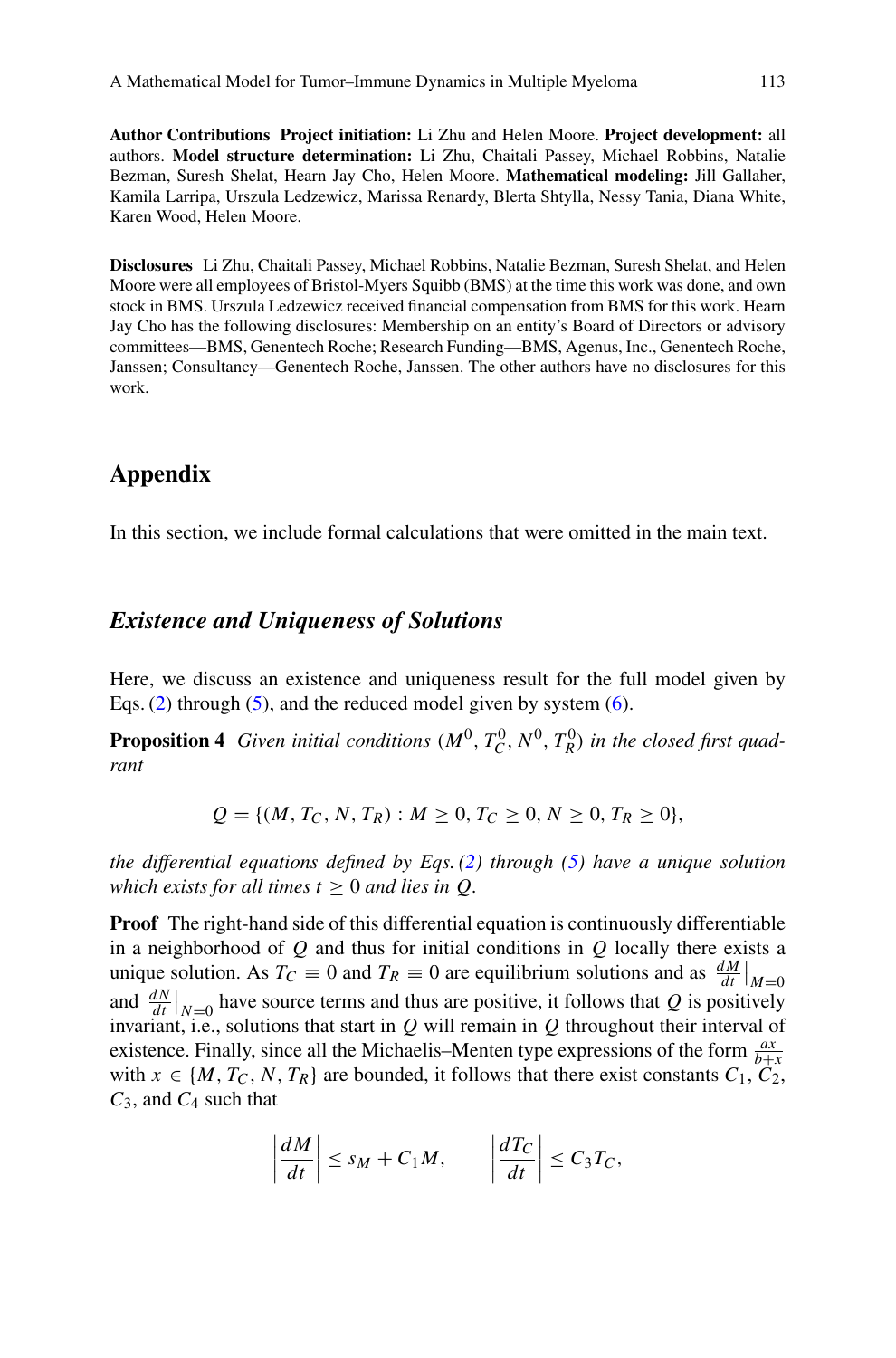$$
\left|\frac{dN}{dt}\right| \leq s_N + C_2 N, \qquad \left|\frac{dT_R}{dt}\right| \leq C_4 T_R,
$$

hold. Hence each of these quantities grow at most exponentially and thus solutions exist for all times.

Analogous to the full model, we have the following existence and uniqueness result for the reduced system [\(6\)](#page-9-0):

**Proposition 5** *Given initial conditions*  $(M^0, T_C^0)$  *in the closed first quadrant*  $Q =$  ${(M, T_C): M \ge 0, T_C \ge 0}$ *, the differential equations* [\(6\)](#page-9-0) *have a unique solution which exists for all times*  $t \geq 0$  *and lies in Q*.

#### *Scaled Model*

To reduce the number of unknown parameters, we perform the following scaling:  $M^* = M/K_M$ ,  $N^* = N/K_N$ ,  $T_C^* = T_C/K_C$ , and  $T_R^* = T_R/K_R$ .

$$
\frac{dM^*}{dt} = \frac{s_M}{K_M} + r_M(1 - M^*)M^* - \delta_M \left[ 1 + \left( \frac{a_{NM}N^*}{b_{NM}/K_N + N^*} + \frac{a_{CM}T_C^*}{b_{CM}/K_C + T_C^*} \right) \right. \\
\left. + a_{CNM} \frac{N^*}{b_{NM}/K_N + N^*} \cdot \frac{T_C^*}{b_{CM}/K_C + T_C^*} \right)
$$
\n
$$
\times \left( 1 - \frac{a_{MM}M^*}{b_{MM}/K_M + M^*} - \frac{a_{RM}T_R^*}{b_{RM}/K_R + T_R^*} \right) \right] M^*
$$
\n
$$
\frac{dT_C^*}{dt} = r_C(1 - T_C^*) \left( 1 - \frac{a_{MC}M^*}{b_{MC}/K_M + M^*} + \frac{a_{NC}N^*}{b_{NC}/K_N + N^*} \right) T_C^* - \delta_C T_C^*
$$
\n
$$
\frac{dN^*}{dt} = \frac{s_N}{K_N} + r_N(1 - N^*) \left( 1 + \frac{a_{CN}T_C^*}{b_{CN}/K_C + T_C^*} \right) N^* - \delta_N N^*
$$
\n
$$
\frac{dT_R^*}{dt} = r_R(1 - T_R^*) \left( 1 + \frac{a_{MR}M^*}{b_{MR}/K_M + M^*} \right) T_R^* - \delta_R T_R^*
$$

Dropping asterisks and introducing the notation  $\bar{s}_M = s_M/K_M$ ,  $b_{NM} = b_{NM}/K_N$ ,  $b_{CM} = b_{CM}/K_C$ , etc., we obtain

$$
\frac{dM}{dt} = \bar{s}_M + r_M(1 - M)M - \delta_M \left[ 1 + \left( \frac{a_{NM}N}{\bar{b}_{NM} + N} + \frac{a_{CM}T_C}{\bar{b}_{CM} + T_C} \right) + a_{CNM} \frac{N}{\bar{b}_{NM} + N} \cdot \frac{T_C}{\bar{b}_{CM} + T_C} \right) \left( 1 - \frac{a_{MM}M}{\bar{b}_{MM} + M} - \frac{a_{RM}T_R}{\bar{b}_{RM} + T_R} \right) \right] M
$$

and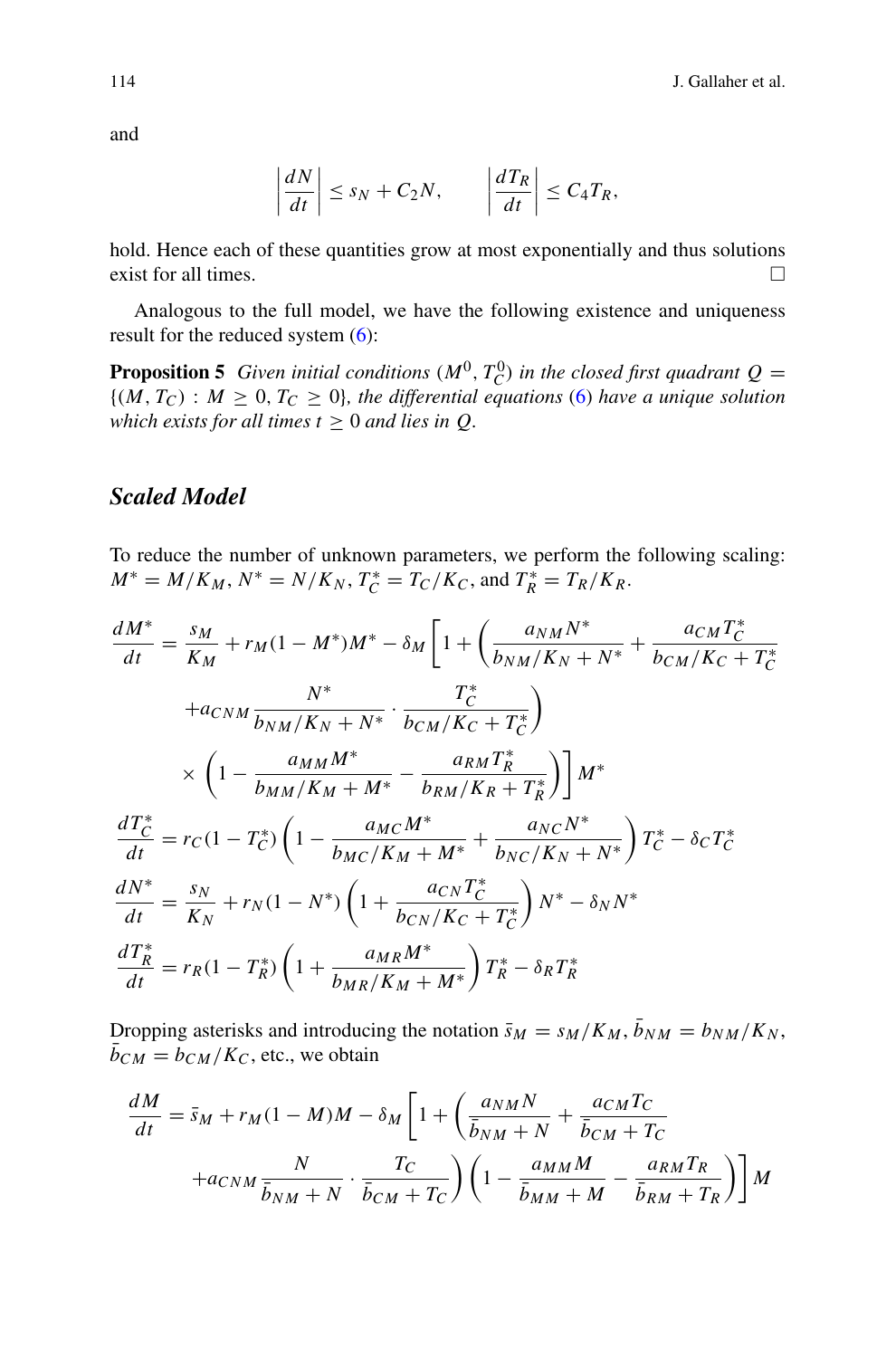$$
\frac{dT_C}{dt} = r_C(1 - T_C) \left( 1 - \frac{a_{MC}M}{\bar{b}_{MC} + M} + \frac{a_{NC}N}{\bar{b}_{NC} + N} \right) T_C - \delta_C T_C
$$

$$
\frac{dN}{dt} = \bar{s}_N + r_N(1 - N) \left( 1 + \frac{a_{CN}T_C}{\bar{b}_{CN} + T_C} \right) N - \delta_N N
$$

$$
\frac{dT_R}{dt} = r_R(1 - T_R) \left( 1 + \frac{a_{MR}M}{\bar{b}_{MR} + M} \right) T_R - \delta_R T_R
$$

Based on this scaling, we restrict the values of all scaled threshold parameters  $b_{pq}$  $(p, q = M, N, C,$  or R, to be between 0 and 2 (i.e., much smaller or twice the population carrying capacity).

### *Stability of Trivial Equilibria for*  $M < M_c$

Recall that  $P(M) = (b_{MM} + M) f_1(M, 0)$  and thus we have that

$$
P'(M^*) = f_1(M^*,0) + (b_{MM} + M^*) \frac{\partial f_1}{\partial M}(M^*,0) = (b_{MM} + M^*) \frac{\partial f_1}{\partial M}(M^*,0).
$$

Hence the second eigenvalue has the same sign as  $P'(M^*)$ .

If there is only one positive real root, then this equilibrium point is locally asymptotically stable. Ignoring the positive factor  $\frac{r_M}{K_M}$ , if the complex roots are  $\alpha \pm i\beta$ , then we have that

$$
P(M) = -(M - M^{*}) \left[ (M - \alpha)^{2} + \beta^{2} \right],
$$

and thus

$$
P'(M^*) = -\left[ (M^* - \alpha)^2 + \beta^2 \right] < 0.
$$

If there are three distinct real roots  $0 < M_1^* < M_2^* < M_3^*$ ,

$$
P(M) = -(M - M_1^*)(M - M_2^*)(M - M_3^*),
$$

then the low and high equilibrium points are locally asymptotically stable and the intermediate one is unstable. This simply follows from

$$
P'(M_1^*) = -(M_1^* - M_2^*)(M_1^* - M_3^*) < 0,
$$
\n
$$
P'(M_2^*) = -(M_2^* - M_1^*)(M_2^* - M_3^*) > 0,
$$
\n
$$
P'(M_3^*) = -(M_3^* - M_1^*)(M_3^* - M_2^*) < 0.
$$

In particular, the trivial equilibrium closest to the critical value  $M_c$  from below is always locally asymptotically stable except when there exists a double root *M*∗.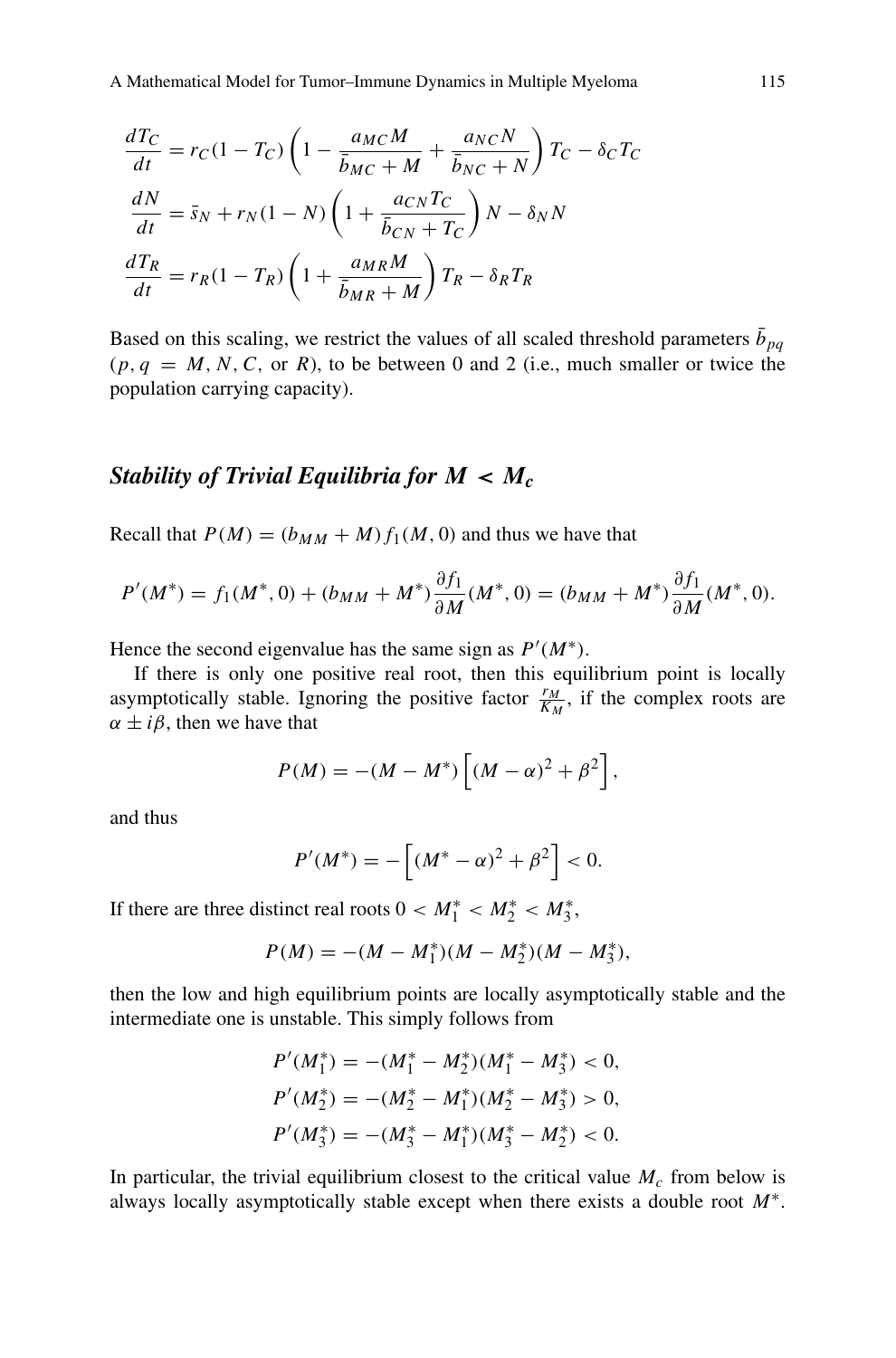Then the corresponding eigenvalue is 0 and this equilibrium point is a saddle node while the other equilibrium point is locally asymptotically stable.

### *Algebraic Simplification for Positive Equilibria*

We verify Eq.  $(14)$ :

$$
\frac{K_C \left(1 - \frac{1}{\frac{r_C}{\delta_C} \left(\eta + \frac{a_{M C} M}{b_{M C} + M}\right)}\right)}{b_{CM} + K_C \left(1 - \frac{1}{\frac{r_C}{\delta_C} \left(\eta + \frac{a_{M C} M}{b_{M C} + M}\right)}\right)} = \frac{K_C \left(\frac{r_C}{\delta_C} \left(\eta + \frac{a_{M C} M}{b_{M C} + M}\right) - 1\right)}{(b_{CM} + K_C) \frac{r_C}{\delta_C} \left(\eta + \frac{a_{M C} M}{b_{M C} + M}\right) - K_C}
$$
\n
$$
= \frac{K_C \left(\frac{r_C}{\delta_C} \left(\eta (b_{M C} + M) + a_{M C} M\right) - (b_{M C} + M)\right)}{(b_{CM} + K_C) \frac{r_C}{\delta_C} \left(\eta (b_{M C} + M) + a_{M C} M\right) - K_C (b_{M C} + M)}
$$
\n
$$
= \frac{K_C \left\{\left[b_{M C} \left(\frac{r_C}{\delta_C} \eta - 1\right)\right] + \left[\frac{r_C}{\delta_C} \left(\eta + a_{M C}\right) - 1\right] M\right\}}{b_{M C} \left[(b_{CM} + K_C) \frac{r_C}{\delta_C} \eta - K_C\right] + \left[(b_{CM} + K_C) \frac{r_C}{\delta_C} \left(\eta + a_{M C}\right) - K_C\right] M}
$$
\n
$$
= \frac{\zeta_0 + \zeta_1 M}{\alpha_0 + \alpha_1 M}
$$

with  $\alpha_0$ ,  $\alpha_1$ ,  $\zeta_0$ , and  $\zeta_1$  defined by this relation. It follows that

$$
a_{NMP} + (a_{CM} + a_{CNMP}) \frac{K_C \left(1 - \frac{1}{\frac{r_C}{\delta_C} \left(\eta + \frac{a_{MC}M}{b_{MC} + M}\right)}\right)}{b_{CM} + K_C \left(1 - \frac{1}{\frac{r_C}{\delta_C} \left(\eta + \frac{a_{MC}M}{b_{MC} + M}\right)}\right)} = \frac{\beta_0 + \beta_1 M}{\alpha_0 + \alpha_1 M} \tag{21}
$$

with

$$
\alpha_0 = b_{MC} \left[ (b_{CM} + K_C) \frac{r_C}{\delta_C} \eta - K_C \right],
$$
  
\n
$$
\alpha_1 = (b_{CM} + K_C) \frac{r_C}{\delta_C} (\eta + a_{MC}) - K_C,
$$
  
\n
$$
\beta_0 = a_{NM} \rho \alpha_0 + (a_{CM} + a_{CNM} \rho) \zeta_0
$$
  
\n
$$
= b_{MC} \left\{ a_{NM} \rho \left[ (b_{CM} + K_C) \frac{r_C}{\delta_C} \eta - K_C \right] + (a_{CM} + a_{CNM} \rho) K_C \left( \frac{r_C}{\delta_C} \eta - 1 \right) \right\}
$$
  
\n
$$
= b_{MC} \left\{ a_{NM} \rho b_{CM} \frac{r_C}{\delta_C} \eta + (a_{NM} \rho + a_{CM} + a_{CNM} \rho) K_C \left( \frac{r_C}{\delta_C} \eta - 1 \right) \right\},
$$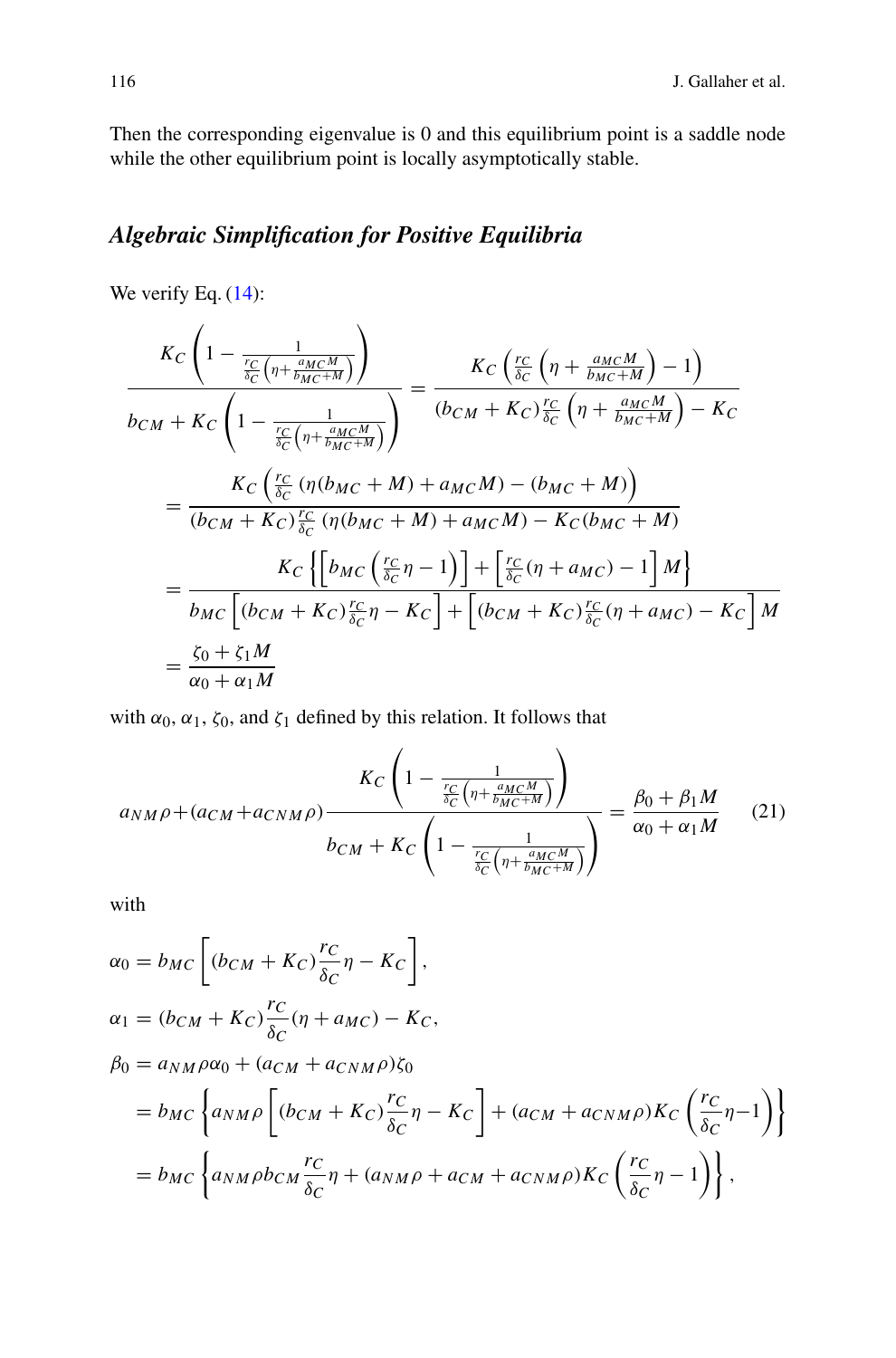$$
\beta_1 = a_{NM}\rho\alpha_1 + (a_{CM} + a_{CNM}\rho)\zeta_1
$$
  
=  $a_{NM}\rho \left( (b_{CM} + K_C) \frac{r_C}{\delta_C} (\eta + a_{MC}) - K_C \right)$   
+ $(a_{CM} + a_{CNM}\rho) K_C \left[ \frac{r_C}{\delta_C} (\eta + a_{MC}) - 1 \right]$   
=  $a_{NM}\rho_{CM}\rho \frac{r_C}{\delta_C} (\eta + a_{MC})$   
+ $(a_{NM}\rho + a_{CM} + a_{CNM}\rho) K_C \left[ \frac{r_C}{\delta_C} (\eta + a_{MC}) - 1 \right].$ 

#### **References**

- <span id="page-28-1"></span>1. A.K. Abbas, A.H. Lichtman, S. Pillai, *Cellular and Molecular Immunology*, 8th edn. (Elsevier Saunders, Philadelphia, 2015)
- <span id="page-28-9"></span>2. J.C. Arciero, T.L. Jackson, D.E. Kirschner, A mathematical model of tumor-immune evasion and siRNA treatment. Discrete Contin. Dynam. Syst. Ser. B **4**(1), 39–58 (2004)
- <span id="page-28-6"></span>3. J. Baginska, E. Viry, J. Paggetti, S. Medves, G. Berchem, E. Moussay, B. Janji, The critical role of the tumor microenvironment in shaping natural killer cell-mediated anti-tumor immunity. Front. Immunol. **4**, 1–13 (2013)
- <span id="page-28-5"></span>4. D.M. Benson Jr., C.E. Bakan, A. Mishra, C.C. Hofmeister, Y. Efebera, B. Becknell, R.A. Baiocchi, J. Zhang, J. Yu, M.K. Smith, C.N. Greenfield, P. Porcu, S.M. Devine, R. Rotem-Yehudar, G. Lozanski, J.C. Byrd, M.A. Caligiuri, The PD-1/PD-L1 axis modulates the natural killer cell versus multiple myeloma effect: a therapeutic target for CT-011, a novel monoclonal anti-PD-1 antibody. Blood **116**(13), 2286–2294 (2010)
- <span id="page-28-2"></span>5. F. Bihl, C. Germain, C. Luci, V.M. Braud, Mechanisms of NK cell activation: CD4+ T cells enter the scene. Cell. Mol. Life Sci. **68**, 3457–3467 (2011)
- <span id="page-28-3"></span>6. O. Boyman, J. Sprent, The role of interleukin-2 during homeostasis and activation of the immune system. Nat. Rev. Immunol. **12**(3), 180 (2012)
- <span id="page-28-8"></span>7. W.M.T. Braga, D. Atanackovic, G.W.B. Colleoni, The role of regulatory T cells and TH17 cells in multiple myeloma. Clin. Develop. Immunol. **2012**, 293479 (2012)
- 8. R.D. Brown, B. Pope, E. Yuen, J. Bibson, D.E. Joshua, The expression of T cell related costimulatory molecules in multiple myeloma. Leuk. Lymphoma **31**(3–4), 379–384 (1998)
- <span id="page-28-4"></span>9. E. Carbone, P. Neri, M. Mesuraca, M.T. Fulciniti, T. Otsuki, D. Pende, V. Groh, T. Spies, G. Pollio, D. Cosman, L. Catalano, P. Tassone, B. Rotoli, S. Venuta, HLA class I, NKG2D, and natural cytotoxicity receptors regulate multiple myeloma cell recognition by natural killer cells. Immunobiology **105**(1), 251–258 (2005)
- 10. A. Cerwenka, J. Baron, L. Lanier, Ectopic expression of retinoic acid early inducible-1 gene (RAE-1) permits natural killer cell-mediated rejection of a MHC class I-bearing tumor in vivo. Proc. Natl. Acad. Sci. **98**(20), 11521–11526 (2001)
- <span id="page-28-7"></span>11. M.-L. Chen, M.J. Pittet, L. Gorelik, R.A. Flavell, R. Weissleder, H. von Boehme, K. Khazaie, Regulatory T cells suppress tumor-specific CD8 T cell cytotoxicity through TGF-*β* signals in vivo. Proc. Nat. Acad. Sci. **102**(2), 419–424 (2005)
- <span id="page-28-0"></span>12. A.K. Cooper, P.S. Kim, A cellular automata and a partial differential equation model of tumor-immune dynamics and chemotaxis, in *Mathematical Models of Tumor-Immune System Dynamics*, ed. by A. Eladaddi, P. Kim, D. Mallet. Springer Proceedings in Mathematics and Statistics, vol. 107 (Springer, New York, 2014), pp. 21–46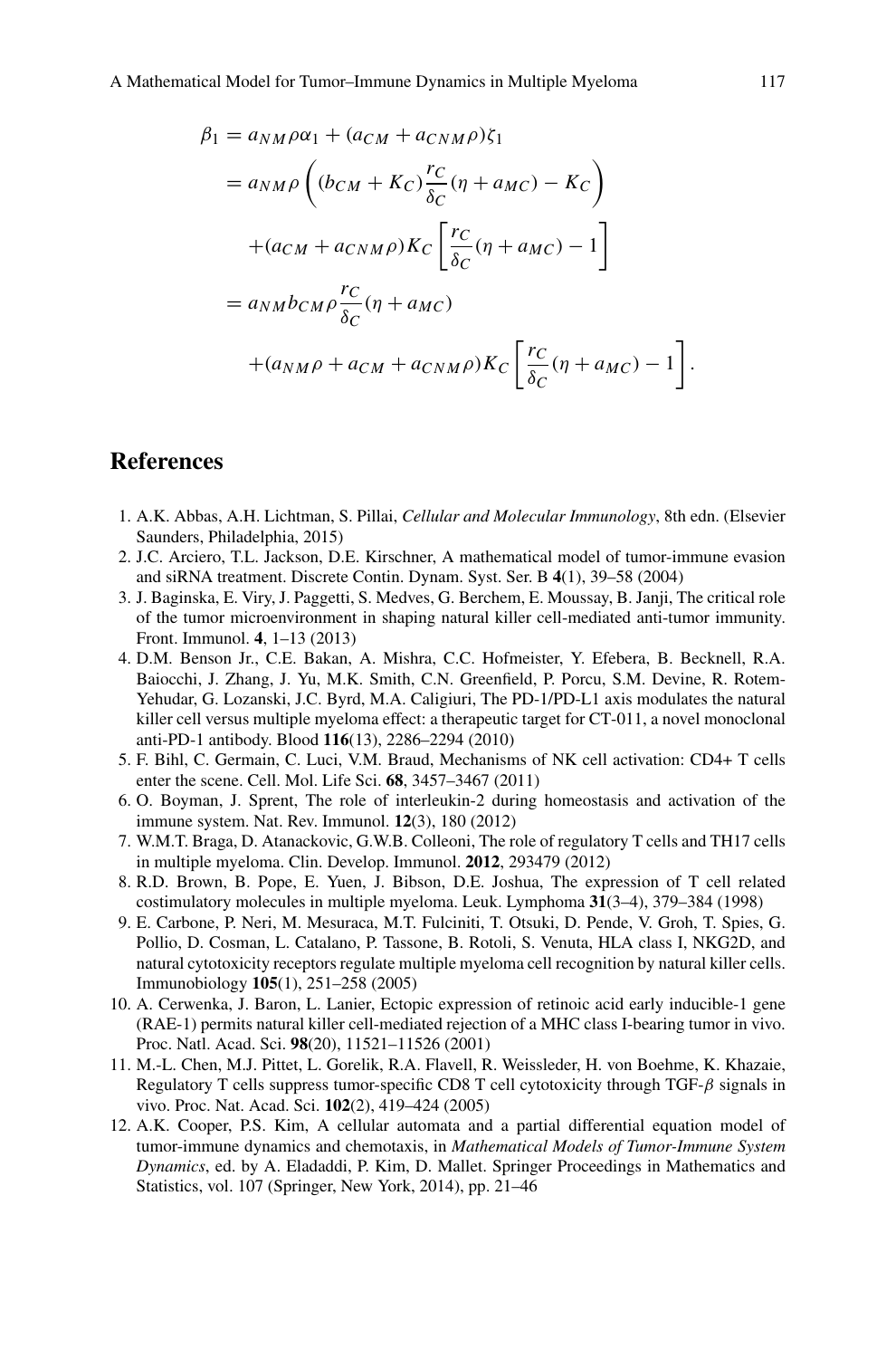- <span id="page-29-8"></span>13. B. Dankbar, T. Padró, R. Leo, B. Feldmann, M. Kropff, R.M. Mesters, H. Serve, W.E. Berdel, J. Kienast, Vascular endothelial growth factor and interleukin-6 in paracrine tumor-stromal cell interactions in multiple myeloma. J. Immunol. Res. **95**(8), 2630–2636 (2000)
- 14. G. D'Arena, G. Rossi, L. Laurenti, T. Statuto, F. D'Auria, L. Valvano, V. Simeon, A. Giudice, I. Innocenti, V. De Feo, R. Filosa, P. Musto, Circulating regulatory T-cells in monoclonal gammopathies of uncertain significance and multiple myeloma: in search of a role. J. Immunol. Res. **2016**, 9271469 (2016)
- <span id="page-29-12"></span>15. R.J. de Boer, D. Homann, A.S. Perelson, Different dynamics of CD4+ and CD8+ T cell responses during and after acute lymphocytic choriomeningitis virus infection. J. Immunol. **171**(8), 3928–3935 (2003)
- <span id="page-29-2"></span>16. L.G. de Pillis, A. Radunskaya, C.L. Wiseman, A validated mathematical model of cellmediated immune response to tumor growth. Cancer Res. **65**, 7950–7958 (2005)
- <span id="page-29-13"></span>17. L. de Pillis, T. Caldwell, E. Sarapata, H. Williams, Mathematical modeling of regulatory T cell effects on renal cell carcinoma treatment. Discrete Contin. Dynam. Syst.-Ser. B **18**(4), 915–943 (2013)
- <span id="page-29-14"></span>18. L. de Pillis, A. Gallegos, A. Radunskaya, A model of dendritic cell therapy for melanoma. Front. Oncol. **3**, 56 (2013)
- <span id="page-29-0"></span>19. H.P. de Vladar, J.A. González, Dynamic response of cancer under the influence of immunological activity and therapy. J. Theor. Biol. **227**(3), 335–348 (2004)
- <span id="page-29-3"></span>20. M. Delitalia, T. Lorenzi, M. Melensi, A structured population model of competition between cancer cells and T cells under immunotherapy, in *Mathematical Models of Tumor-Immune System Dynamics*, ed. by A. Eladaddi, P. Kim, D. Mallet. Springer Proceedings in Mathematics and Statistics, vol. 107 (Springer, New York, 2014), pp. 47–58
- <span id="page-29-7"></span>21. M.V. Dhodapkar, M.D. Geller, D.H. Chang, K. Shimizu, S.-I. Fujii, K.M. Dhodapkar, J. Krasovsky, A reversible defect in natural killer T cell function characterizes the progression of premalignant to malignant multiple myeloma. J. Exp. Med. **197**(12), 1667–1676 (2003)
- 22. A. Diefenbach, E.R. Jensen, A.M. Jamieson, D.H. Raulet, Rae1 and H60 ligands of the NKG2D receptor stimulate tumor immunity. Nature **413**(6852), 165 (2001)
- 23. R.J. DiPaolo, D.D. Glass, K.E. Bijwaard, E.M. Shevach, CD4+ CD25+ T cells prevent the development of organ-specific autoimmune disease by inhibiting the differentiation of autoreactive effector T cells. J. Immunol. **175**(11), 7135–7142 (2005)
- <span id="page-29-1"></span>24. A. d'Onofrio, A general framework for modelling tumor-immune system competition and immunotherapy: mathematical analysis and biomedical inferences. Physica D **208**(3–4), 202– 235 (2005)
- <span id="page-29-6"></span>25. T. Dosani, M. Carlsten, I. Maric, O. Landgren, The cellular immune system in myelomagenesis: NK cells and T cells in the development of MM and their uses in immunotherapies. Blood Cancer J. **5**(4), e306 (2015)
- <span id="page-29-5"></span>26. B.G.M. Durie, S.E. Salmon, A clinical staging system for multiple myeloma: correlation of measured myeloma cell mass with presenting clinical features, response to treatment, and survival. Cancer **36**, 842–854 (1975)
- <span id="page-29-4"></span>27. A. Eladaddi, P. Kim, D. Mallet (eds.), *Mathematical Models of Tumor-Immune System Dynamics*. Springer Proceedings in Mathematics and Statistics, vol. 107 (Springer, New York, 2014)
- <span id="page-29-10"></span>28. J. Favaloro, R. Brown, E. Aklilu, S. Yang, H. Suen, D. Hart, P. Fromm, J. Gibson, L. Khoo, P.J. Ho, D. Joshua, Myeloma skews regulatory T and pro-inflammatory T helper 17 cell balance in favor of a suppressive state. Leuk. Lymphoma **55**(5), 1090–1098 (2014)
- <span id="page-29-11"></span>29. S. Feyler, M. von Lilienfeld-Toal, S. Jarmin, L. Marles, A. Rawstron, A.J. Ashcroft, R.G. Owen, P.J. Selby, G. Cook,  $CD4(+)CD25(+)FoxP3(+)$  regulatory T cells are increased whilst CD3(+)CD4(−)CD8(−)alphabetaTCR(+) double negative T cells are decreased in the peripheral blood of patients with multiple myeloma which correlates with disease burden. Br. J. Haematol. **144**, 686–695 (2009)
- <span id="page-29-9"></span>30. S. Feyler, G.B. Scott, C. Parrish, S. Jarmin, P, Evans, M. Short, K. McKinley, P.J. Selby, G. Cook, Tumour cell generation of inducible regulatory T-cells in multiple myeloma is contactdependent and antigen-presenting cell-independent. PLoS ONE **7**(5), e35981 (2012)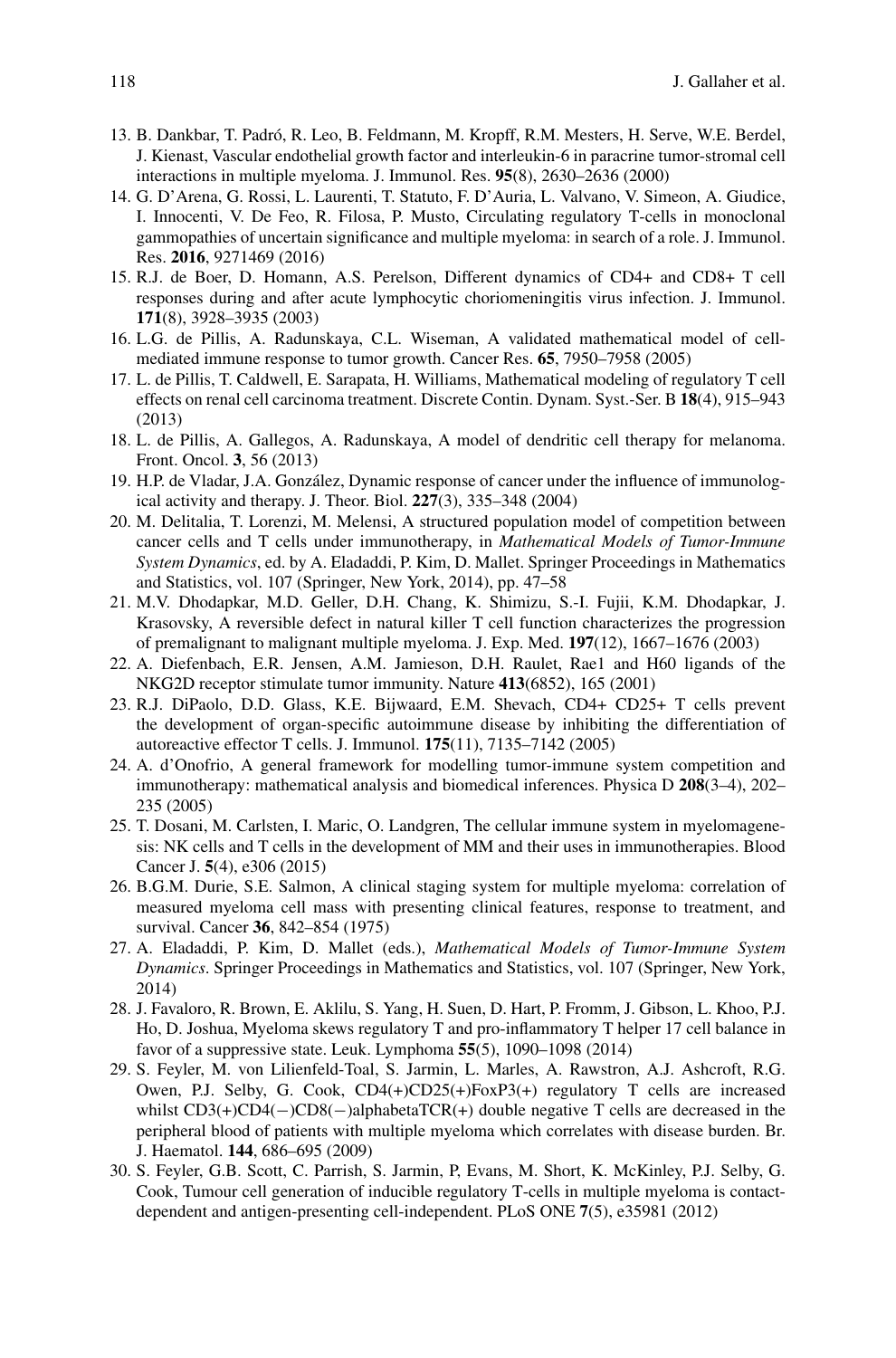- <span id="page-30-13"></span>31. F. Frascoli, P.S. Kim, B.D. Hughes, K.A. Landman, A dynamical model of tumour immunotherapy. Math. Biosci. **253**, 50–62 (2014)
- <span id="page-30-6"></span>32. C. Frohn, M. Hoppner, P. Schlenke, H. Kirchner, P. Koritke, J. Luhm, Anti-myeloma activity of natural killer lymphocytes. Br. J. Haematol. **119**, 660–664 (2002)
- <span id="page-30-9"></span>33. D.I. Gabrilovich, H.L. Chen, K.R. Girgis, H.T. Cunningham, G.M. Meny, S. Nadaf, D. Kavanaugh, D.P. Carbone, Production of vascular endothelial growth factor by human tumors inhibits the functional maturation of dendritic cells. Nat. Med. **2**(10), 1096–1103 (1996)
- <span id="page-30-7"></span>34. M. Gao, L. Gao, G. Yang, Y. Tao, J. Hou, H. Xu, X. Hu, Y. Han, Q. Zhang, F. Zhan, X. Wu, J. Shi, Myeloma cells resistance to NK cell lysis mainly involves an HLA class I-dependent mechanism. Acta Biochim. Biophys. Sin. **46**(7), 597–604 (2014)
- <span id="page-30-10"></span>35. F. Ghiringhelli, C. Ménard, M. Terme, C. Flament, J. Taieb, N. Chaput, P.E. Puig, S. Novault, B. Escudier, E. Vivier et al. CD4+ CD25+ regulatory T cells inhibit natural killer cell functions in a transforming growth factor-*β*-dependent manner. J. Exp. Med. **202**(8), 1075–1085 (2005)
- 36. F. Ghiringhelli, C. Ménard, F. Martin, L. Zitvogel, The role of regulatory T cells in the control of natural killer cells: relevance during tumor progression. Immunol. Rev. **214**(1), 229–238 (2006)
- <span id="page-30-8"></span>37. G. Görgün, M.K. Samur, K.B Cowens, S. Paula, G. Bianchi, J.E. Anderson, R.E. White, A. Singh, H. Ohguchi, R. Suzuki, S. Kikuchi, T. Harada, T. Hideshima, Y.-T. Tai, J.P Laubach, N. Raje, F. Magrangeas, S. Minvielle, H. Avet-Loiseau, N.C. Munshi, D.M. Dorfman, P.G Richardson, K.C. Anderson, Lenalidomide enhances immune checkpoint blockade-induced immune response in multiple myeloma. Clin. Cancer Res. **21**(20), 4607–4618 (2015)
- <span id="page-30-12"></span>38. C.T. Hansen, P.T. Pedersen, L.C. Nielsen, N. Abildgaard, Evaluation of the serum free light chain (sFLC) analysis in prediction of response in symptomatic multiple myeloma patients: rapid profound reduction in involved FLC predicts achievement of VGPR. Eur. J. Haematol. **93**(5), 407–413 (2014)
- 39. C.A. Janeway, How the immune system protects the host from infection. Microbes Infect. **3**(13), 1167–1171 (2001)
- <span id="page-30-11"></span>40. F. Jonsson, Y. Ou, L. Claret, D. Siegel, S. Jagannath, R. Vij, A. Badros, S. Aggarwal, R. Bruno, A tumor growth inhibition model based on M-protein levels in subjects with relapsed/refractory multiple myeloma following single-agent carfilzomib use. CPT: Pharmacometrics Syst. Pharmacol. **4**(12), 711–719 (2015)
- <span id="page-30-4"></span>41. Y. Kawano, M. Moschetta, S. Manier, S. Glavey, G.T. Görgün, A.M. Roccaro, K.C. Anderson, I.M. Ghobrial, Targeting the bone marrow microenvironment in multiple myeloma. Immunol. Rev. **263**(1), 160–172 (2015)
- 42. Y. Kawarada, R. Ganss, N. Garbi, T. Sacher, B. Arnold, G.J. Hämmerling, NK-and CD8+ T cell-mediated eradication of established tumors by peritumoral injection of CpG-containing oligodeoxynucleotides. J. Immunol. **167**(9), 5247–5253 (2001)
- <span id="page-30-0"></span>43. D. Kazandjian, O. Landgren, A look backward and forward in the regulatory and treatment history of multiple myeloma: approval of novel-novel agents, new drug development, and longer patient survival. Semin. Oncol. **43**, 682–689 (2016)
- 44. J.M. Kim, J.P. Rasmussen, A.Y. Rudensky, Regulatory T cells prevent catastrophic autoimmunity throughout the lifespan of mice. Nat. Immunol. **8**(2), 191 (2007)
- <span id="page-30-3"></span>45. D. Kirschner, J.C. Panetta, Modeling immunotherapy of the tumor-immune interaction. J. Math. Biol. **37**, 235–252 (2007)
- <span id="page-30-1"></span>46. M. Kocoglu, A. Badros, The role of immunotherapy in multiple myeloma. Pharmaceuticals **9**(1), 3 (2016)
- <span id="page-30-5"></span>47. J. Krejcik, T. Casneuf, I.S. Nijhof, B. Verbist, J. Bald, T. Plesner, K. Syed, K. Liu, N.W.C.J. van de Donk, B.M. Weiss, T. Ahmadi, H.M. Lokhorst, T. Mutis, A.K. Sasser, Daratumumab depletes CD38+ immune regulatory cells, promotes T-cell expansion, and skews T-cell repertoire in multiple myeloma. Blood **128**(3), 384–394 (2016)
- <span id="page-30-2"></span>48. V.A. Kuznetsov, I.A. Makalkin, M.A. Taylor, A.S. Perelson, Nonlinear dynamics of immunogenic tumors: parameter estimation and global bifurcation analysis. Bull. Math. Biol. **56**(2), 295–321 (1994)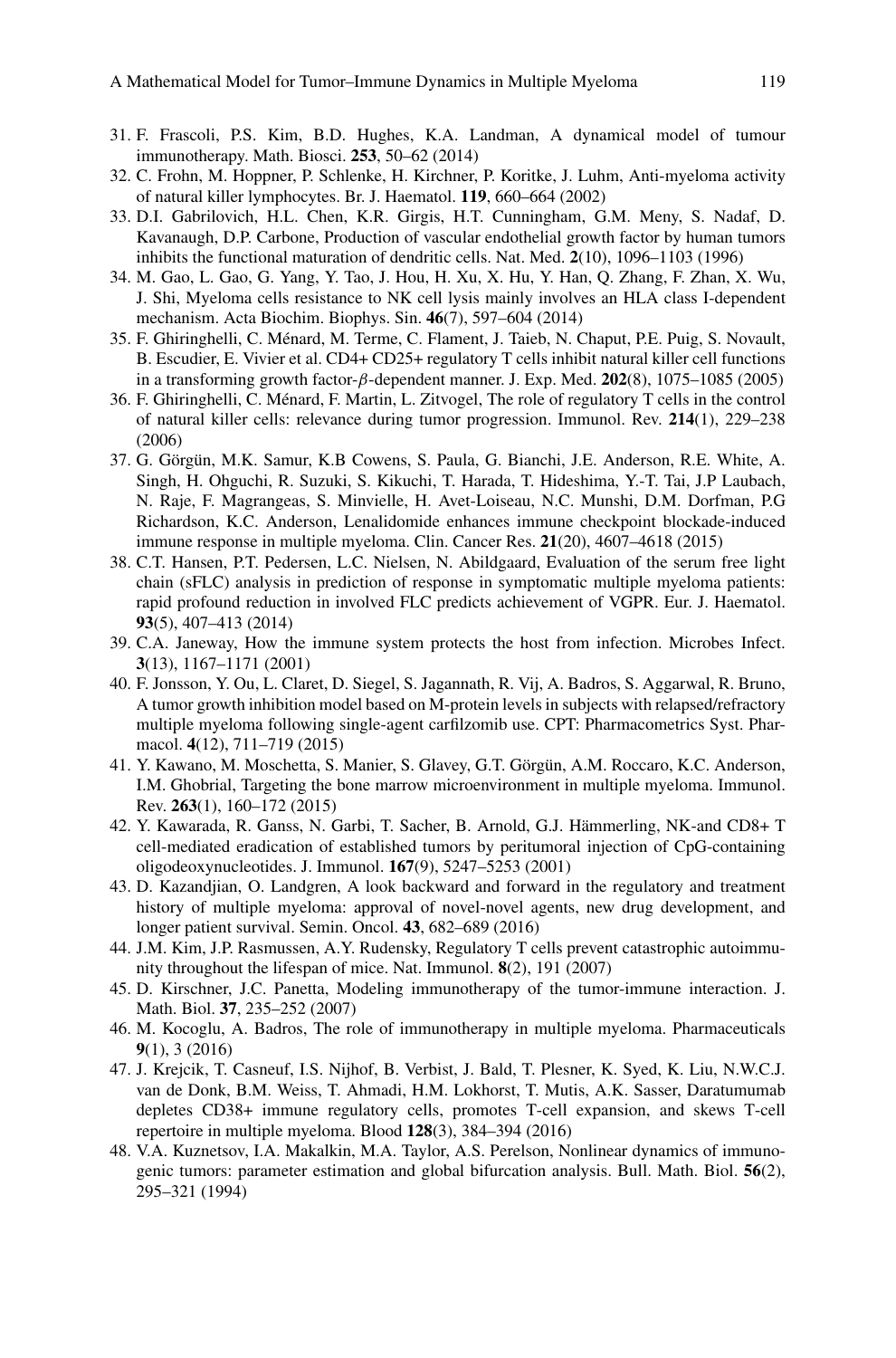- <span id="page-31-17"></span>49. R.A. Kyle, T.M. Therneau, S.V. Rajkumar, J.R. Offord, D.R. Larson, M.F. Plevak, L.J. Melton 3rd, A long-term study of prognosis in monoclonal gammopathy of undetermined significance. N. Engl. J. Med. **346**(8), 564–569 (2002)
- <span id="page-31-16"></span>50. R.A. Kyle, M.A. Gertz, T.E. Witzig, J.A. Lust, M.Q. Lacy, A. Dispenzieri, R. Fonseca, S.V. Rajkumar, J.R. Offord, D.R. Larson, M.E. Plevak, T.M. Therneau, P.R. Greipp, Review of 1027 patients with newly diagnosed multiple myeloma. Mayo Clin. Proc. **78**, 21–33 (2003)
- <span id="page-31-18"></span>51. R.A. Kyle, E.D. Remstein, T.M. Therneau, A. Dispenzieri, P.J. Kurtin, J.M. Hodnefield, D.R. Larson, M.F. Plevak, D.F. Jelinek, R. Fonseca, L.J. Melton 3rd, S.V. Rajkumar, Clinical course and prognosis of smoldering (asymptomatic) multiple myeloma. N. Engl. J. Med. **356**(25), 2582–2590 (2007)
- <span id="page-31-1"></span>52. U. Ledzewicz, H. Moore, Dynamical systems properties of a mathematical model for the treatment of CML. Appl. Sci. **6**, 291 (2016)
- <span id="page-31-13"></span>53. U. Ledzewicz, M. Naghnaeian, H. Schättler, Optimal response to chemotherapy for a mathematical model of tumor-immune dynamics. J. Math. Biol. **64**, 557–577 (2012)
- 54. C. Lehman, M. Zeis, L. Uharek, Activation of natural killer cells with interleukin 2 (IL-2) and IL-12 increases perforin binding and subsequent lysis of tumour cells. Br. J. Haematol. **114**(3), 660–665 (2001)
- <span id="page-31-0"></span>55. K.-L. Liao, X.-F. Bai, A. Friedman, Mathematical modeling of interleukin-27 induction of anti-tumor T cells response. PLoS ONE **9**(3), e91844 (2014)
- <span id="page-31-4"></span>56. A. Maniatis, Pathophysiology of paraprotein production. Ren. Fail. **20**(6), 821–828 (1998)
- <span id="page-31-12"></span>57. T.R. Mempel, M.J. Pittet, K. Khazaie, W. Weninger, R. Weissleder, H. von Boehmer, U.H. von Andrian, Regulatory T cells reversibly suppress cytotoxic T cell function independent of effector differentiation. Immunity **25**(1), 129–141 (2006)
- <span id="page-31-9"></span>58. N.J. Meropol, G.M. Barresi, T.A. Fehniger, J. Hitt, M. Franklin, M.A. Caligiuri, Evaluation of natural killer cell expansion and activation in vivo with daily subcutaneous low-dose interleukin-2 plus periodic intermediate-dose pulsing. Cancer Immunol. Immunother. **46**(6), 318–326 (1998)
- <span id="page-31-10"></span>59. A.J. Michielsen, A.E. Hogan, J. Marry, M. Tosetto, F. Cox, J.M. Hyland, K.D. Sheahan, D.P. O'Donoghue, H.E. Mulcahy, E.J. Ryan, J.N. O'Sullivan, Tumour tissue microenvironment can inhibit dendritic cell maturation in colorectal cancer. PLoS ONE **6**(11), e27944 (2011)
- <span id="page-31-15"></span>60. J.R. Mills, D.R. Barnidge, A. Dispenzieri, D.L. Murray, High sensitivity blood-based Mprotein detection in sCR patients with multiple myeloma. Blood Cancer J. **7**(8), e590 (2017)
- <span id="page-31-2"></span>61. H. Moore, N.K. Li, A mathematical model for chronic myelogenous leukemia (CML) and T cell interaction. J. Theor. Biol. **227**(4), 513–523 (2004)
- <span id="page-31-3"></span>62. S. Nanda, H. Moore, S. Lenhart, Optimal control of treatment in a mathematical model of chronic myelogenous leukemia. Math. Biosci. **210**(1), 143–156 (2007)
- <span id="page-31-7"></span>63. T.X. O'Connell, T.J. Horita, B. Kasravi, Understanding and interpreting serum protein electrophoresis. Am. Fam. Physician **71**(1), 105–112 (2005)
- <span id="page-31-14"></span>64. T.M. Oivanen, Plateau phase in multiple myeloma: an analysis of long-term follow-up of 432 patients. Br. J. Haematol. **92**(4), 834–839 (1996)
- <span id="page-31-8"></span>65. K. Pallmer, A. Oxenius, Recognition and regulation of T cells by NK cells. Front. Immunol. **7**, 251 (2016)
- <span id="page-31-6"></span>66. D.M. Pardoll, The blockade of immune checkpoints in cancer immunotherapy. Nat. Rev. Cancer **12**, 252–264 (2012)
- <span id="page-31-5"></span>67. T. Pazina, A.M. James, A.W. MacFarlane IV, N.A. Bezman, K.A. Henning, C. Bee, R.F. Graziano, M.D. Robbins, A.D Cohen, K.S. Campbell, The anti-SLAMF7 antibody elotuzumab mediates NK cell activation through both CD16-dependent and independent mechanisms. OncoImmunology **6**(9), e1339853 (2017)
- <span id="page-31-11"></span>68. R.J. Pessoa de Magalhães, M.-B. Vidriales, B. Paiva, C. Fernandez-Gimenez, R. García-Sanz, M.-V. Mateos, N.C. Gutierrez, Q. Lecrevisse, J.F. Blanco, J. Hernández, N. de las Heras, J. Martinez-Lopez, M. Roig, E.S. Costa, E.M. Ocio, M. Perez-Andres, A. Maiolino, M. Nucci, J. De La Rubia, J.-J. Lahuerta, J.F. San-Miguel, A. Orfao, Analysis of the immune system of multiple myeloma patients achieving long-term disease control by multidimensional flow cytometry. Haematologica **98**(1), 79–86 (2013)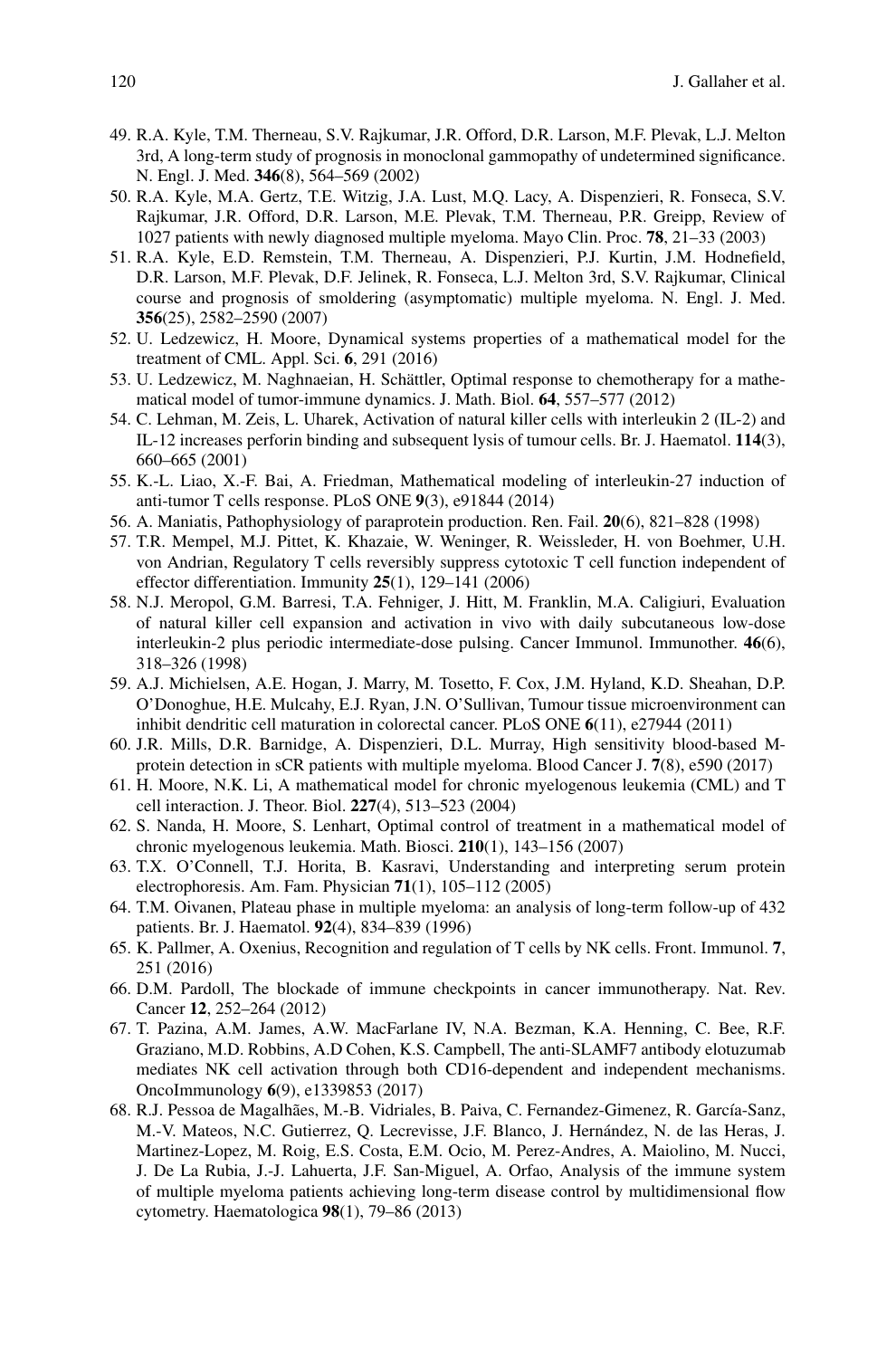- <span id="page-32-11"></span>69. G. Pratt, O. Goodyear, P. Moss, Immunodeficiency and immunotherapy in multiple myeloma. Br. J. Haematol. **138**, 563–579 (2007)
- 70. M. Raitakari, R.D. Brown, J. Gibson, D.E. Joshua, T cells in myeloma. Hematol. Oncol. **21**(1), 33–42 (2003)
- 71. K.R.M. Raja, L. Rihova, L. Zahradova, M. Klincova, M. Penka, R. Hajek, Increased T regulatory cells are associated with adverse clinical features and predict progression in multiple myeloma. PLoS ONE **7**(10), e47077 (2012)
- <span id="page-32-8"></span>72. M. Ratta, F. Fagnoni, A. Curti, R. Vescovini, P. Sansoni, B. Oliviero, M. Fogli, E. Ferri, G. Robustelli Della Cuna, S. Tura, M. Baccarani, R.M Lemoli, Dendritic cells are functionally defective in multiple myeloma: the role of interleukin-6. Blood **100**(1), 230–237 (2002)
- <span id="page-32-13"></span>73. M. Robertson-Tessi, A. El-Kareh, A. Goriely, A mathematical model of tumor-immune interactions. J. Theor. Biol. **294**, 56–73 (2012)
- <span id="page-32-3"></span>74. S.E. Salmon, B.A. Smith, Immunoglobulin synthesis and total body tumor cell number in IgG multiple myeloma. J. Clin. Invest. **49**, 1114–1121 (1970)
- <span id="page-32-2"></span>75. H. Schättler, U. Ledzewicz, *Optimal Control for Mathematical Models of Cancer Therapies* (Springer, New York, 2015)
- <span id="page-32-7"></span>76. A. Shanker, G. Verdeil, M. Buferne, E.-M. Inderberg-Suso, D. Puthier, F. Joly, C. Nguyen, L. Leserman, N. Auphan-Anezin, A.-M. Schmitt-Verhulst, CD8 T cell help for innate antitumor immunity. J. Immunol. **179**(10), 6651–6662 (2007)
- 77. A. Shanker, M. Buferne, A.-M. Schmitt-Verhulst, Cooperative action of CD8 T lymphocytes and natural killer cells controls tumour growth under conditions of restricted T-cell receptor diversity. Immunology **129**(1), 41–54 (2010)
- 78. E.M. Shevach, R.A. DiPaolo, J. Andersson, D.-M. Zhao, G.L. Stephens, A.M. Thornton, The lifestyle of naturally occurring CD4+ CD25+ Foxp3+ regulatory T cells. Immunol. Rev. **212**(1), 60–73 (2006)
- 79. D.R. Shook, D. Campana, Natural killer cell engineering for cellular therapy of cancer. Tissue Antigens **78**(6), 409–415 2011.
- <span id="page-32-0"></span>80. R.L. Siegel, K.D. Miller, A. Jemal, Cancer statistics, 2016. CA: A Cancer J. Clin. **66**, 7–30 (2016)
- <span id="page-32-9"></span>81. M.J. Smyth, M.W.L. Teng, J. Swann, K. Kyparissoudis, D.I. Godfrey, Y. Hayakawa, CD4+ CD25+ T regulatory cells suppress NK cell-mediated immunotherapy of cancer. J. Immunol. **176**(3), 1582–1587 (2006)
- <span id="page-32-12"></span>82. D.K. Sojka, Y.-H. Huang, D.J. Fowell, Mechanisms of regulatory T-cell suppression - a diverse arsenal for a moving target. Immunology **124**(1), 13–22 (2008)
- <span id="page-32-14"></span>83. E.D. Sontag, A dynamic model of immune responses to antigen presentation predicts different regions of tumor or pathogen elimination. Cell Syst. **4**(2), 231–241 (2017)
- <span id="page-32-1"></span>84. N.V. Stepanova, Course of the immune reaction during the development of a malignant tumour. Biophysics **24**, 917–923 (1980)
- 85. H. Suen, R. Brown, S. Yang, C. Weatherburn, P.J. Ho, N. Woodland, N. Nassif, P. Barbaro, C. Bryant, D. Hart, J. Gibson, D. Joshua, Multiple myeloma causes clonal T-cell immunosenescence: identification of potential novel targets for promoting tumour immunity and implications for checkpoint blockade. Leukemia **30**(8), 1716–1724 (2016)
- <span id="page-32-4"></span>86. P.W. Sullivan, S.E. Salmon, Kinetics of tumor growth and regression in IgG multiple myeloma. J. Clin. Invest. **51**, 1697–1708 (1972)
- <span id="page-32-10"></span>87. C.M. Sungur, Y.J. Tang-Feldman, E. Ames, M. Alvarez, M. Chen, D.L. Longo, C. Pomeroy, W.J. Murphy, Murine natural killer cell licensing and regulation by T regulatory cells in viral responses. Proc. Natl. Acad. Sci. **110**(18), 7401–7406 (2013)
- <span id="page-32-5"></span>88. G.W. Swan, T.L. Vincent, Optimal control analysis in the chemotherapy of IgG multiple myeloma. Bull. Math. Biol. **39**(3), 317–337 (1977)
- <span id="page-32-6"></span>89. M. Tang, R. Zhao, H. van de Velde, J.G. Tross, C. Mitsiades, S. Viselli, R. Neuwirth, D.-L. Esseltine, K. Anderson, I.M. Ghobrial, J.F. San Miguel, P.G. Richardson, M.H. Tomasson, F. Michor, Myeloma cell dynamics in response to treatment supports a model of hierarchical differentiation and clonal evolution. Clin. Cancer Res. **22**(16), 4206–4214 (2016)